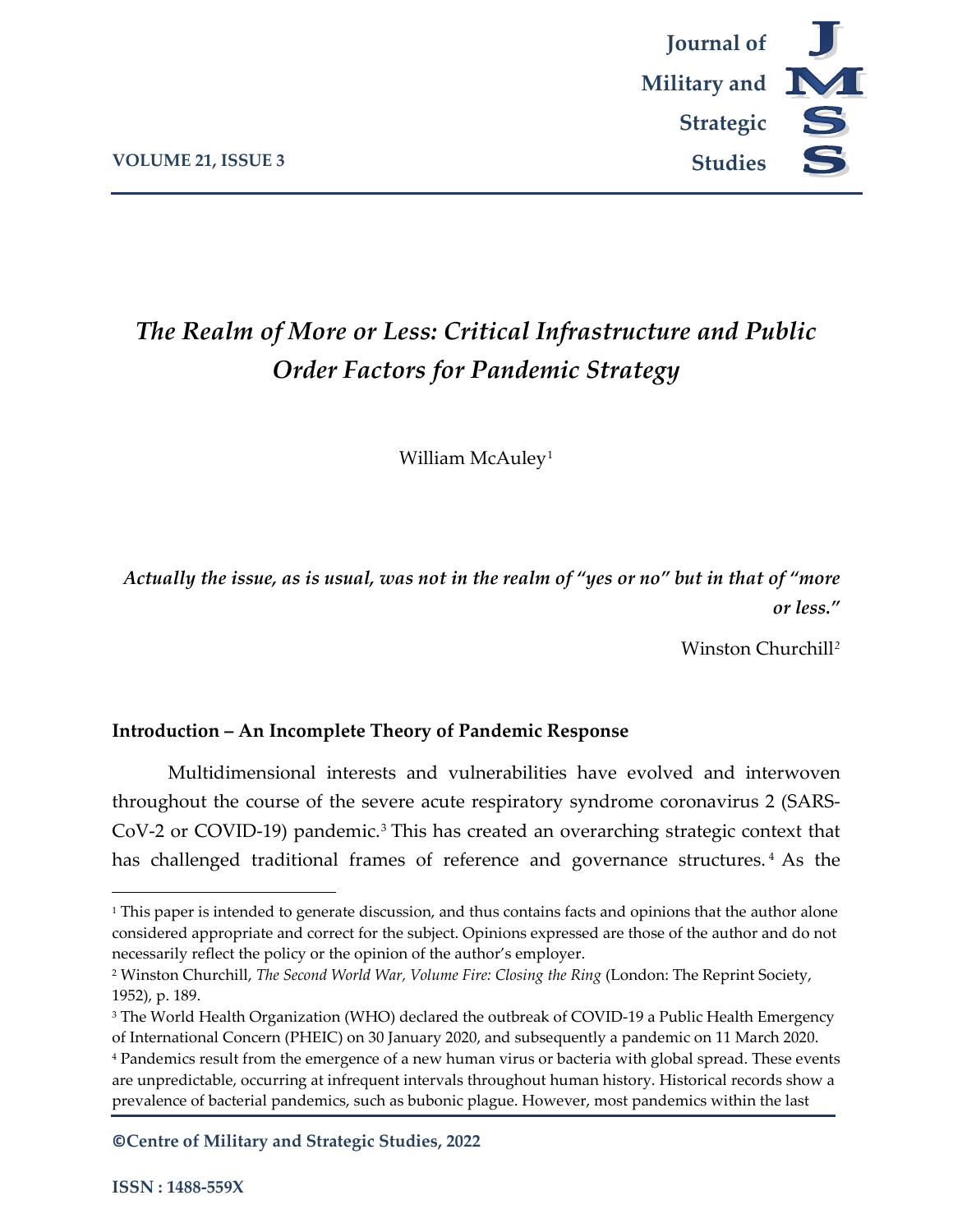military has no patent on strategy,**[5](#page-1-0)** a strategic studies perspective on this whole-ofsociety problem appears germane. In the sense that strategy is "the intelligent identification, use, and coordination of resources (or ways and means) for the successful attainment of a specific objective, or end,"[6](#page-1-1) pandemic response is merely a form of strategy directed towards balancing public health and socioeconomic order. Strategic thought offers a beachhead for an examination of the complex dynamics of the battle against COVID-19. By distilling out forces, factors, and drivers in the security domain, principally critical infrastructure and public order challenges within Alberta, an enriched understanding of the science and art of pandemic response may be facilitated.

The Clausewitzian twilight of greater or lesser uncertainty would seem an apt starting point. In corollary, response to a global public health emergency can reasonably be described as a "relentless struggle with the unforeseen," and unquestionably calls for leadership with "a sensitive and discriminating judgment" and "a skilled intelligence to scent out the truth" akin to the mature mental aptitude that Clausewitz described as "genius." [7](#page-1-2) The twin qualities of *coup d'oeil* (intellect/intuition) and *courage d'esprit* (temperament – or the inward eye and determination) surely have application for weighing pandemic leadership. However, beyond the articulation of the inevitability of friction and the virtues of leadership needed to carry out any complex activity, Clausewitz lacks resonance as a communal frame of reference for a public health crisis. The suppression and mitigation of COVID-19 lack a culminating engagement towards which all activity relates directly or indirectly.<sup>[8](#page-1-3)</sup> It is not a contest between thinking individuals, but one waged against an amorphous biological threat. While remaining firmly within the realms of chance and suffering, it is governed not by a *decision by force* 

century have been attributable to viruses. Global impact has ranged from mild (i.e., influenza 2009) to severe (i.e., COVID-19 and influenza 1918). United Kingdom, *National Risk Register* (Whitehall: Cabinet Office, 2020), p. 46.

<span id="page-1-0"></span><sup>5</sup> Colin S. Gray, *Strategy and Defence Planning: Meeting the Challenge of Uncertainty* (Oxford: Oxford University Press, 2014), p. 4.

<span id="page-1-2"></span><span id="page-1-1"></span><sup>6</sup> H.R. McMaster, *Battlegrounds: The Fight to Defence the Free World* (New York: HarperCollins, 2020), p. 431. <sup>7</sup> Carl von Clausewitz, *On War*, ed. and trans. Michael Howard and Peter Paret (Princeton, NJ: Princeton University Press, 1989), pp. 100-102.

<span id="page-1-3"></span><sup>8</sup> Mitigation and Suppression are the two basic strategies. Mitigation involves slowing epidemic spread with a view to reducing peak healthcare demand and protecting those at highest risk. Suppression seeks to reverse epidemic growth with a focus on reducing case numbers to low levels and maintaining that situation indefinitely. Neil M. Ferguson et al., "Impact of Non-pharmaceutical Interventions (NPIs) to Reduce COVID-19 Mortality and Healthcare Demand," Imperial College COVID-19 Response Team, London, 2020.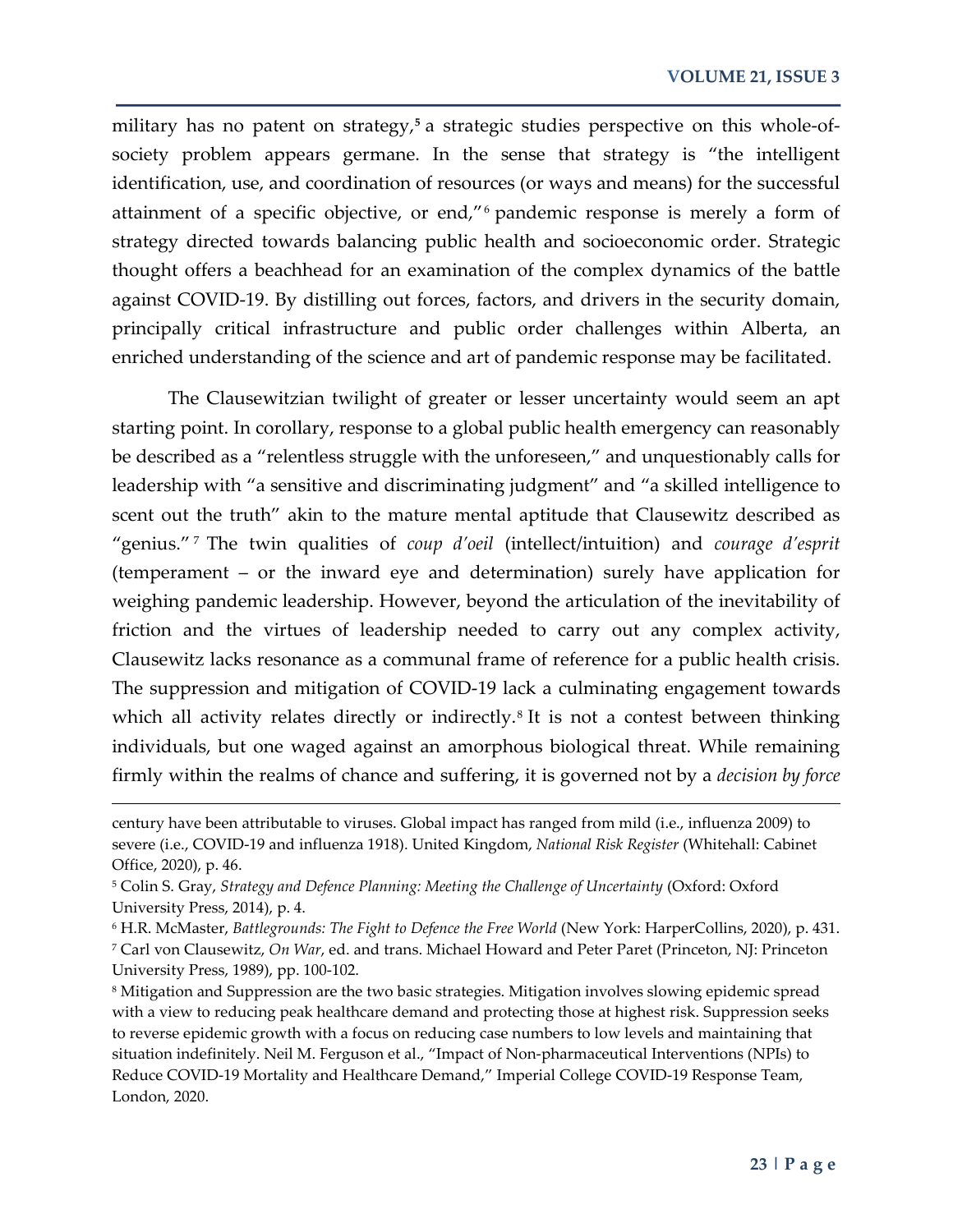*of arms* in which the positive aim is to destroy the threat, but intentional protraction through societal disengagement. The highest political object in a pandemic aligns more closely with a negative purpose – self-preservation. There is no moral element of the virus to attack, although there are significant "moral forces" and "effects in the sphere of mind and spirit" to address within one's own society.[9](#page-2-0) 

A copy of *On War* would not have been expected to serve as a manual of action for pandemic response and would have been extraneous reference material if present during meetings of Alberta's Emergency Management Cabinet Committee (EMCC), Priorities Implementation Cabinet Committee (PICC), or Pandemic Response Planning Team (PRPT).<sup>[10](#page-2-1)</sup> The relevance of commencing with a Clausewitzian reference – beyond providing an initial navigational beacon to readers orientated towards security, defence, and strategic studies – is as a reminder that "[t]heory exists so that one need not start afresh each time sorting out the material and plowing through it, but will find it readily at hand and in good order. It is meant to educate the mind of the future commander, or, more accurately, to guide him in his self-education, not to accompany him on the battlefield."[11](#page-2-2) If one accepts that fundamental principles can be distilled and drawn upon as a theoretical aid to the shaping of strategic approaches to novel strategic conditions, [12](#page-2-3) it may be posited that a strategic theory of protracted pandemic engagement might exist.[13](#page-2-4)

Commentators may contend that the fundamentals of pandemic strategy had already been given form prior to COVID-19. Based on lessons learned from the 2003 severe acute respiratory syndrome (SARS) outbreak and the 2009 H1N1 influenza

<span id="page-2-0"></span><sup>9</sup> Clausewitz, *On War*, p. 137.

<span id="page-2-1"></span><sup>10</sup> Within Alberta, two Cabinet Committees were formed to facilitate decision-making around public health and economic considerations, and to oversee execution of the COVID-19 pandemic response. The Emergency Management Cabinet Committee (EMCC) was in place from 2 March to 9 June 2020. The Priorities Implementation Cabinet Committee (PICC) filled this role from 12 June 2020. A Pandemic Response Planning Team (PRPT) was created to address cross-government planning needs. Both the EMCC and PRPT were disbanded after the pandemic's first wave. KPMG, *Review of Alberta's COVID-19 Pandemic Response: March 1 to October 12, 2020 - Final Report to the Government of Alberta* (Jan 2021), p. 117. <sup>11</sup> Clausewitz, *On War*, p. 141.

<span id="page-2-3"></span><span id="page-2-2"></span><sup>12</sup> Scott A. Boorman, "Fundamentals of Strategy – The Legacy of Henry Eccles," *Naval War College Review* 62, 2 (2009): Article 8.

<span id="page-2-4"></span><sup>&</sup>lt;sup>13</sup> In the Clausewitzian tradition, an effort to illuminate the components of pandemic response and their interrelationships. Theory as study rather than doctrine, identifying those core principles and rules that can be demonstrated. Clausewitz, *On War*, p. 177.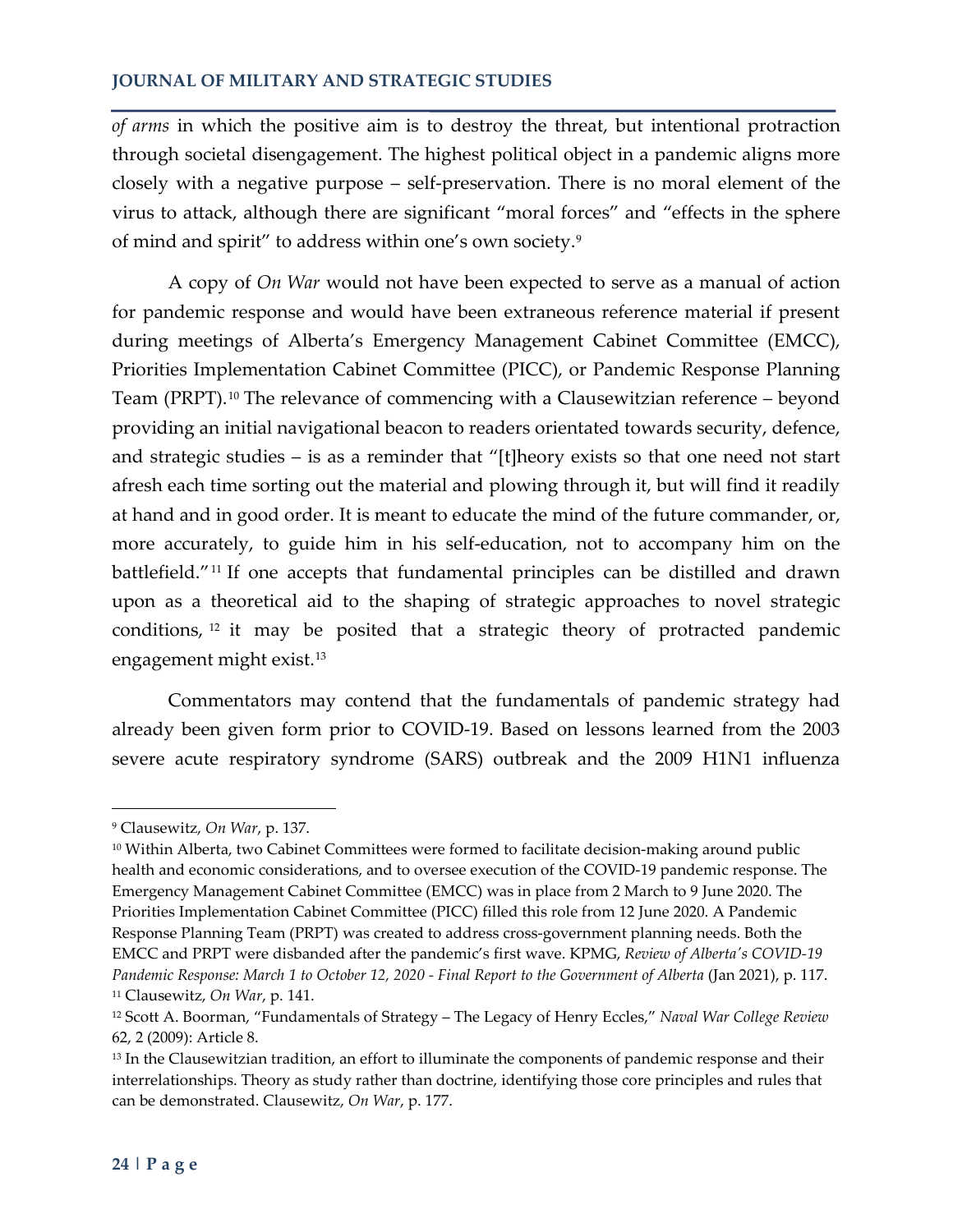pandemic, [14](#page-3-0) Canada certainly had a *Public Health Measures Strategy* [15](#page-3-1) and a *Federal/Provincial/Territorial (FPT) Public Health Response Plan for Biological Events*, [16](#page-3-2) whereas Alberta had a *Pandemic Influenza Plan* at hand.[17](#page-3-3) Although these provided a baseline for planning and preparedness built upon some form of rational theory, interim analysis has suggested these existing frameworks were not entirely "fit for purpose" to respond to the COVID-19 crisis.[18](#page-3-4) The initial *contain-delay-research* strategy adopted by most jurisdictions is illustrative of the limitations of pre-existent understanding.[19](#page-3-5) The shortfall of planning frameworks was not in their epidemiological foundations, but their narrowness of scope and field of application within broader society. They were remarkably process orientated, conceived primarily by and for public health practitioners, and based upon untested assumptions of society being proficiently directed and reacting indefinitely as a homogenous rational entity.[20](#page-3-6)

 $\overline{\phantom{a}}$ 

<span id="page-3-0"></span><sup>14</sup> In November 2002, Severe Acute Respiratory Syndrome (SARS), a droplet-spread viral illness, emerged in Asia. From March to August 2003, a Canadian outbreak affected primarily the Greater Toronto Area. There were 375 probable and suspected SARS cases and 44 deaths in Ontario. The H1N1 strain of pandemic influenza was first seen in Mexico and spread globally from April 2009 to February 2010. There were 8,582 hospitalizations, 1,448 cases admitted to the intensive care unit (ICU) and 425 deaths in Canada. *Canadian Disaster Database*, https://www.publicsafety.gc.ca/cnt/rsrcs/cndn-dsstr-dtbs/indexen.aspx.

<span id="page-3-1"></span><sup>15</sup> Canadian Pandemic Influenza Preparedness Task Group, "Canadian pandemic influenza preparedness: Public health measures strategy," *Canada Communicable Disease Report* 45, 6 (2019): pp. 159-63.

<span id="page-3-2"></span><sup>16</sup> Pan Canadian Public Health Network, *Federal/Provincial/Territorial Public Health Response Plan for Biological Events* (Ottawa: 2018). See also R. McNeill and J. Topping, "Federal, provincial and territorial public health response plan for biological events," *Canada Communicable Disease Report* 44, 1 (2018): pp. 1- 5.

<span id="page-3-3"></span><sup>17</sup> Alberta Health, *Alberta's Pandemic Influenza Plan* (Edmonton: 2014).

<span id="page-3-4"></span><sup>18</sup> KPMG, *Review of Alberta's COVID-19 Pandemic Response: March 1 to October 12, 2020 - Final Report to the Government of Alberta* (Jan 2021), p. 3.

<span id="page-3-5"></span><sup>19</sup> As illustrated in United Kingdom's *Coronavirus Action Plan*, the standard strategy in early stage of the COVID-19 outbreak was based on three strategic objectives: Contain – detect early cases, follow up close contacts, and prevent the disease taking hold for as long as was reasonably possible. Delay – slow the spread of the virus. Research – better understand the virus and how to lessen its effect on the population; innovate responses including diagnostics, drugs and vaccines; use the evidence to inform the development of the most effective models of care. United Kingdom, *National Risk Register* (Whitehall: Cabinet Office, 2020), p. 51.

<span id="page-3-6"></span><sup>20</sup> Students of strategy may also argue the differences between strategy and a plan. To avoid being bogged down in definitional inertia, I will make analogy to Colin Gray's hypothesis that "in the main, strategy and defence planning are the same subject." Hence, pandemic strategy and pandemic response planning can be considered as synonymous. Colin S. Gray, *Strategy and Defence Planning: Meeting the Challenge of Uncertainty* (Oxford: Oxford University Press, 2014), p. 3.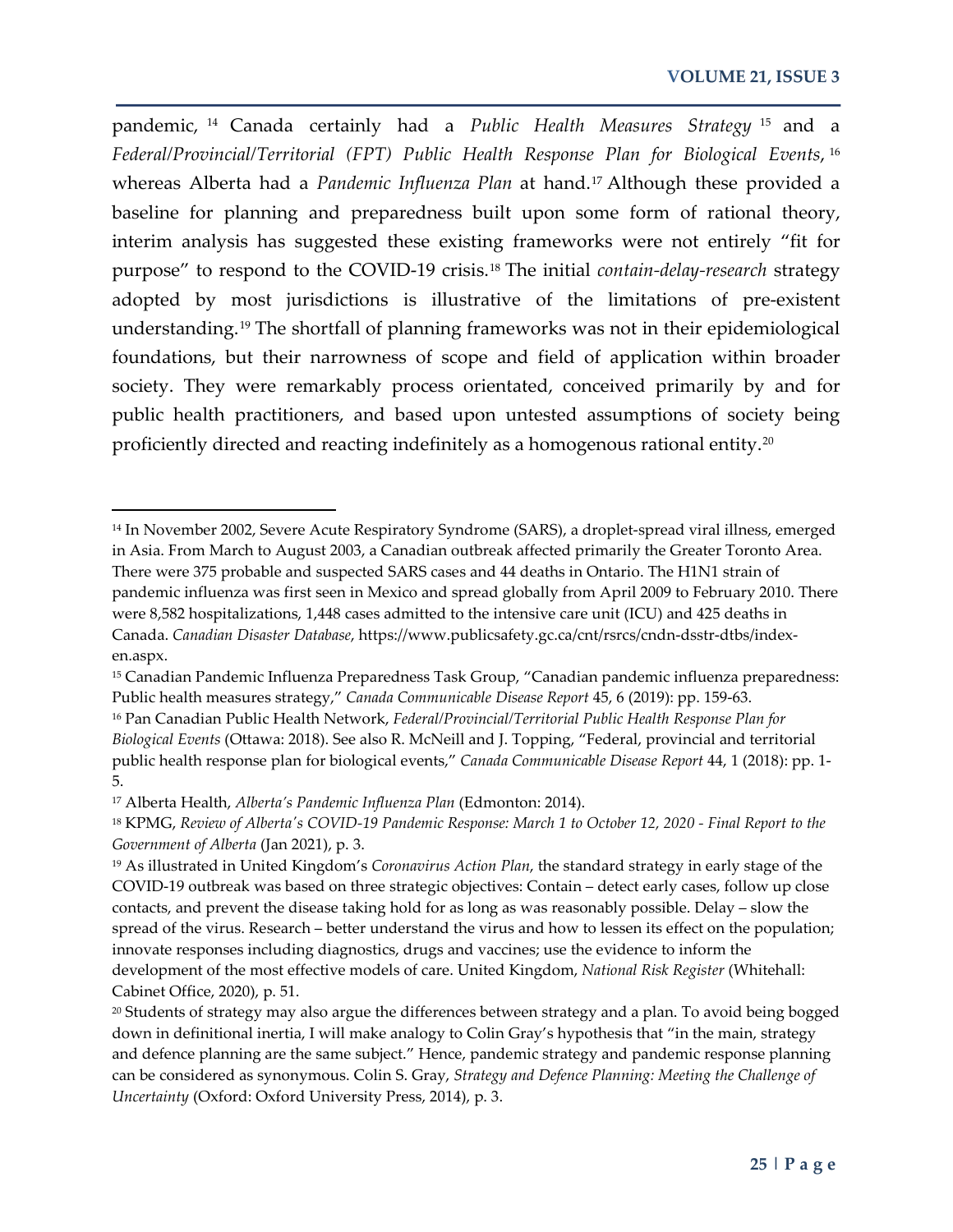To illustrate, the *Concept of Operations* contained within the *FPT Biological Events Plan* provided a concise and logical decision-making architecture and process for pandemic response. This framework appropriately covered the five basic activities relevant to cross-jurisdictional pandemic planning, including the development of advice relevant to feasible policy options, the establishment of programming, the preparation of plans, the assessment of risks, and identification of opportunities for collaboration.[21](#page-4-0) However, the zero-sum (yes/no) simplicity of the decision points and well-ordered governance structure belied the actual complexity of societal mobilization to fight a prolonged pandemic.<sup>[22](#page-4-1)</sup> Although the accessible frameworks addressed public health system preparedness, they did not extend to the development of *societal readiness*.

What was lacking was something like the foundational *fighting power* concept in defence doctrine, which defines the operational effectiveness of armed forces and guides force development and preparation. The *conceptual*, the *moral*, and the *physical*, the three components of fighting power, reinforce the necessity of sensitivity to the multiple dimensions of forces and factors – social, technical, economic, military, political, legal, environmental, security, demographic, religious, psychological, and  $other<sup>23</sup>$  – that define the art of the possible, and ultimately serve to animate whole-ofsociety strategy. [24](#page-4-3) The efficiency of societal response is relative to the ability of governance structures to learn and adapt, the ability of officials to get people to respond appropriately, and the effective leveraging of resources across functional domains. The fighting power concept is a reminder that neatly ordered structures and processes will encounter multidimensional friction when tested in a societal level context. The importance of the conceptual, moral, and physical elements of societal response has

<span id="page-4-0"></span><sup>21</sup> These generally mirror Colin Gray's articulation of the range of defence planning activities. Gray, *Strategy and Defence Planning*, p. 4.

<span id="page-4-1"></span><sup>22</sup> Pan Canadian Public Health Network, *FPT Public Health Response Plan*, p. 7.

<span id="page-4-3"></span><span id="page-4-2"></span><sup>&</sup>lt;sup>23</sup> The 'STEMPLES Plus' mnemonic used to stimulate thinking about a problem in intelligence analysis. Randolph H. Pherson and John Pyrik, *Analyst's Guide to Indicators* (Pherson Associates, 2018), p. 18. <sup>24</sup> In military doctrine outside the United States, the conceptual component is the force's knowledge, understanding and application of doctrine – the ideas behind how to operate and fight – kept relevant by its ability to learn and adapt. The moral component is the force's morale, leadership and ethical conduct: the ability to get people to operate and fight and to do so appropriately. The physical component consists of manpower, equipment, sustainability and resources: the means to operate and fight. United Kingdom Army, *Army Doctrine Publication AC 71940: Land Operations* (Warminster: Land Warfare Development Centre, 2017), p. 3-1.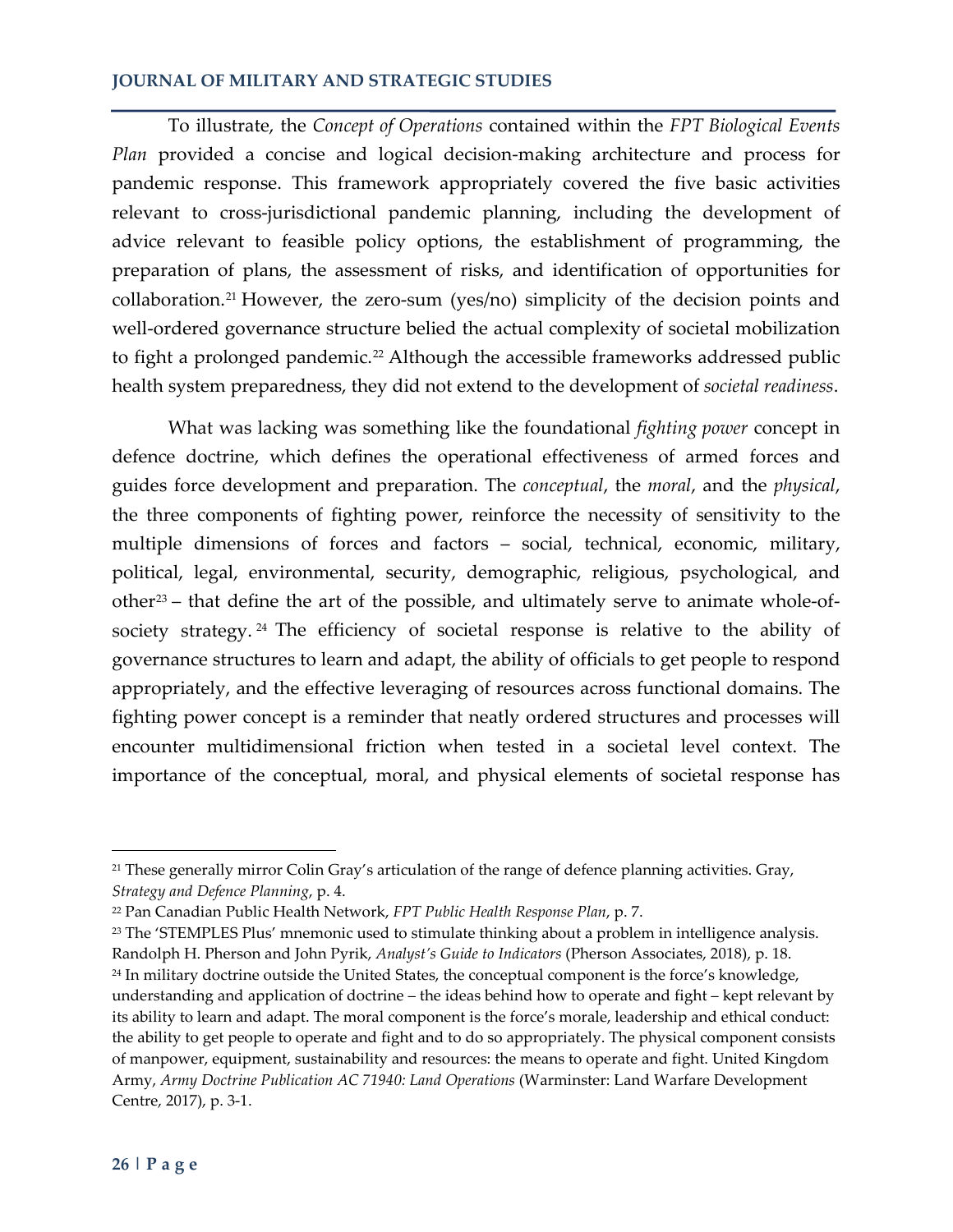become increasingly evident due to the scale and persistence of the COVID-19 pandemic.

#### *Limitations and Scope*

 $\overline{\phantom{a}}$ 

Although thorough scientific analysis of the massifs of empirical data on the efficacy of various public health interventions and their iatrogenic impacts will certainly be forthcoming,[25](#page-5-0) any commentary on pandemic response in the absence of this *ex post facto* investigation of intervention efficacy in relation to longer-term societal interests must necessarily remain circumspect. Significant care must be taken against distortion by, or amplification of premature, one-dimensional, or politically motivated critiques of pandemic response that are laden with cognitive biases,<sup>[26](#page-5-1)</sup> misapplied heuristics,<sup>[27](#page-5-2)</sup> and intuitive traps.[28](#page-5-3)

A visible representation of this analytical pitfall is apparent in the highly opined and presupposed questions that permeated later stage COVID-19 press conferences in Alberta.[29](#page-5-4) Questioning techniques utilized by the media in these sessions demonstrated a significant level of subjectivity and mission creep, manifest in the basic cognitive error

<span id="page-5-0"></span><sup>25</sup> For preliminary studies see: John T. Brooks and Jay C Butler, "Effectiveness of Mask Wearing to Control Community Spread of SARS-CoV-2," *Journal of the American Medical Association* 325, 10 (2021): pp. 998-999; Centre for the Mathematical Modelling of Infectious Diseases COVID-19 working group, "Effects of nonpharmaceutical interventions on COVID-19 cases, deaths, and demand for hospital services in the UK: a modelling study," *The Lancet* 5, 7 (July 2020): pp. 375-385.

<span id="page-5-1"></span><sup>&</sup>lt;sup>26</sup> The human brain's simplified information processing strategies cause mental errors. Common cognitive bias include: confirmation bias, evidence acceptance bias, hindsight bias, mirror imaging, and vividness bias. Katherine H. Pherson and Ralph H. Pherson, *Critical Thinking for Strategic Intelligence*, 2nd Ed (Thousand Oaks, CA: CQ Press, 2017), pp. 54-55.

<span id="page-5-2"></span><sup>&</sup>lt;sup>27</sup> Experienced-based techniques that can generate an expedient solution but introduce bias when misapplied. Common heuristics include: anchoring effects, associative memory, availability heuristic, desire for coherence and uncertain reduction, groupthink, mental shotgun, premature closure, and satisfying. Ibid., p. 55.

<span id="page-5-3"></span><sup>&</sup>lt;sup>28</sup> Common errors made when evaluating information and evidence, estimating probabilities, and describing cause and effect. Well-documented intuitive traps include: assuming inevitability, assuming a single solution, confusing causality and correlation, expecting marginal change, favouring firsthand information, ignoring the absence of information, ignoring base rate possibilities, ignoring inconsistent evidence, judging by emotion, lacking sufficient bins, misstating probabilities, overestimating probability, over-interpreting small samples, overrating behavioural factors, presuming patterns, projecting past experiences, rejecting evidence, and relying on first impressions. Ibid., pp. 55-57.

<span id="page-5-4"></span><sup>&</sup>lt;sup>29</sup> As an illustrative example, consider the objectivity of the questions posed to officials during the Government of Alberta Update on COVID-19 – 3 September 2021, https://youtu.be/RFxM5aKJrBY?t=1988.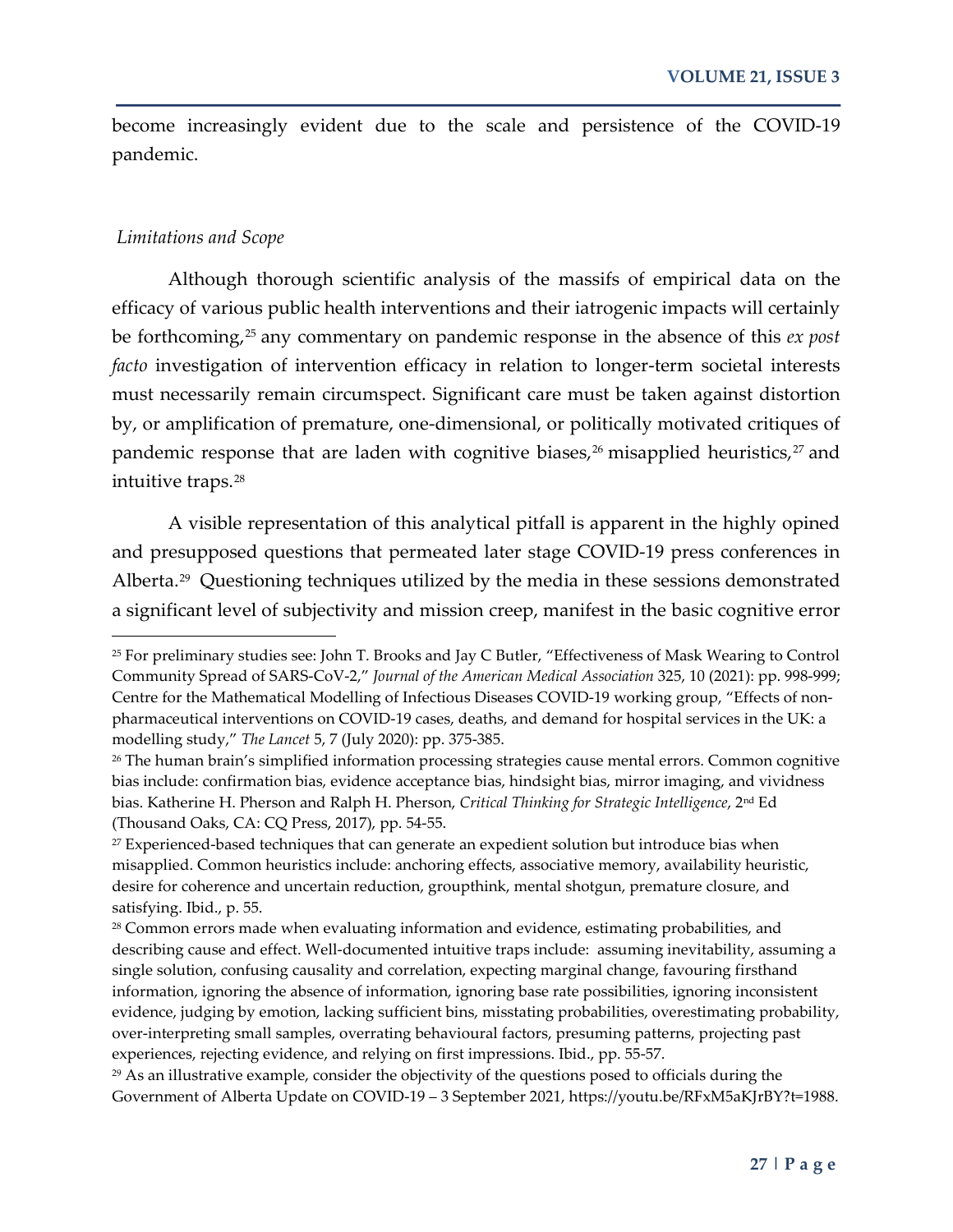of conflating information with pre-tensioned assumptions, judgments, and assessments.[30](#page-6-0) The rise of digital media has generated a market bias towards "System One (or Gut) journalism," which favours intuition, speed, and emotion.<sup>[31](#page-6-1)</sup> As all forms of media have become indebted to algorithms predicated on system one (intuitive thinking) susceptibilities, $32$  it has incentivized reporting beyond traditional descriptive analysis of "what is valid or worth noting about the Who, What, How, When, and Where."<sup>[33](#page-6-3)</sup> Daily reporting is no longer limited to generalizing for public comprehension and identifying patterns and trends. Competitors strive to maximize contentious elements of explanatory, evaluative, and estimative analysis that will drive click and view uptake via algorithm-driven filter bubbles.<sup>[34](#page-6-4)</sup> As a result of timeframes and reactive structures that are inconsistent with correction for cognitive biases, misapplied heuristics and intuitive traps, political and ideological commentary without dialectic is being confounded with investigative journalism.

Algorithmic indebtedness has also inhibited an adequate accounting for the reality that judgment in the medical field is inherently "noisy."<sup>[35](#page-6-5)</sup> This observation is particularly relevant to the pandemic response given that different subject matter

<span id="page-6-0"></span><sup>30</sup> *Information* consists of all the facts relevant to the situation. *Assumptions* guide the interpretation of evidence and reasoning about a particular problem. *Judgments* identify a trend, point out what is new, or offer a meaning for the facts. *Assessments* are judgements about unknowns. Pherson, *Critical Thinking*, pp. 145-6.

<span id="page-6-1"></span><sup>31</sup> John Stackhouse, *Mass Disruption: Thirty Years on the Front Lines of a Media Revolution* (Toronto: Random House Canada, 2015), pp. 21, 277. See also Dan Gardner, Risk: *Why We Fear the Things We Shouldn't – and Put Ourselves in Greater Danger* (Toronto: McClelland & Stewart, 2008), p. 31.

<span id="page-6-2"></span><sup>32</sup> For further on the two types of thinking (or dual process theory), see Jonathan Evans and Keith Frankish, *In Two Minds: Dual Processes and Beyond* (Oxford, UK: Oxford University Press, 2009) and Pat Croskerry, "A Universal Model of Diagnostic Reasoning," *Academic Medicine* 84, 8 (August 2009). <sup>33</sup> Pherson, *Critical Thinking*, p. 50.

<span id="page-6-5"></span><span id="page-6-4"></span><span id="page-6-3"></span><sup>34</sup> As noted in Pherson Associates' "Analytic Spectrum": Explanatory analysis probes the reasons and causes of a situation, getting at *why* it has developed or is transpiring. Argumentation is used to give context for the facts, judgments, and observations about patterns or changes in behaviour. Evaluative analysis examines the significance of an issue as it relates to the interests of a client. Interpretations and judgements are made about various values and meanings behind data. Estimative analysis is forward looking, asking what might happened next. Based upon an underlying framework of drivers, influences, and assumptions that compensate for an absence of hard data, it anticipates courses of actions that decision makers may take in relation to certain stimuli. Pherson, *Critical Thinking*, pp. 51-54. <sup>35</sup> Noise refers to the influence of chance variability and irrelevant factors on human judgments, causing random scatter from one individual to the next within a similar context (i.e., people in the same role following the same guidelines). Daniel Kahneman, Olivier Sibony, Cass R. Sunstein, *Noise: A Flaw in Human Judgment* (New York: Little, Brown Spark, 2021), p. 6.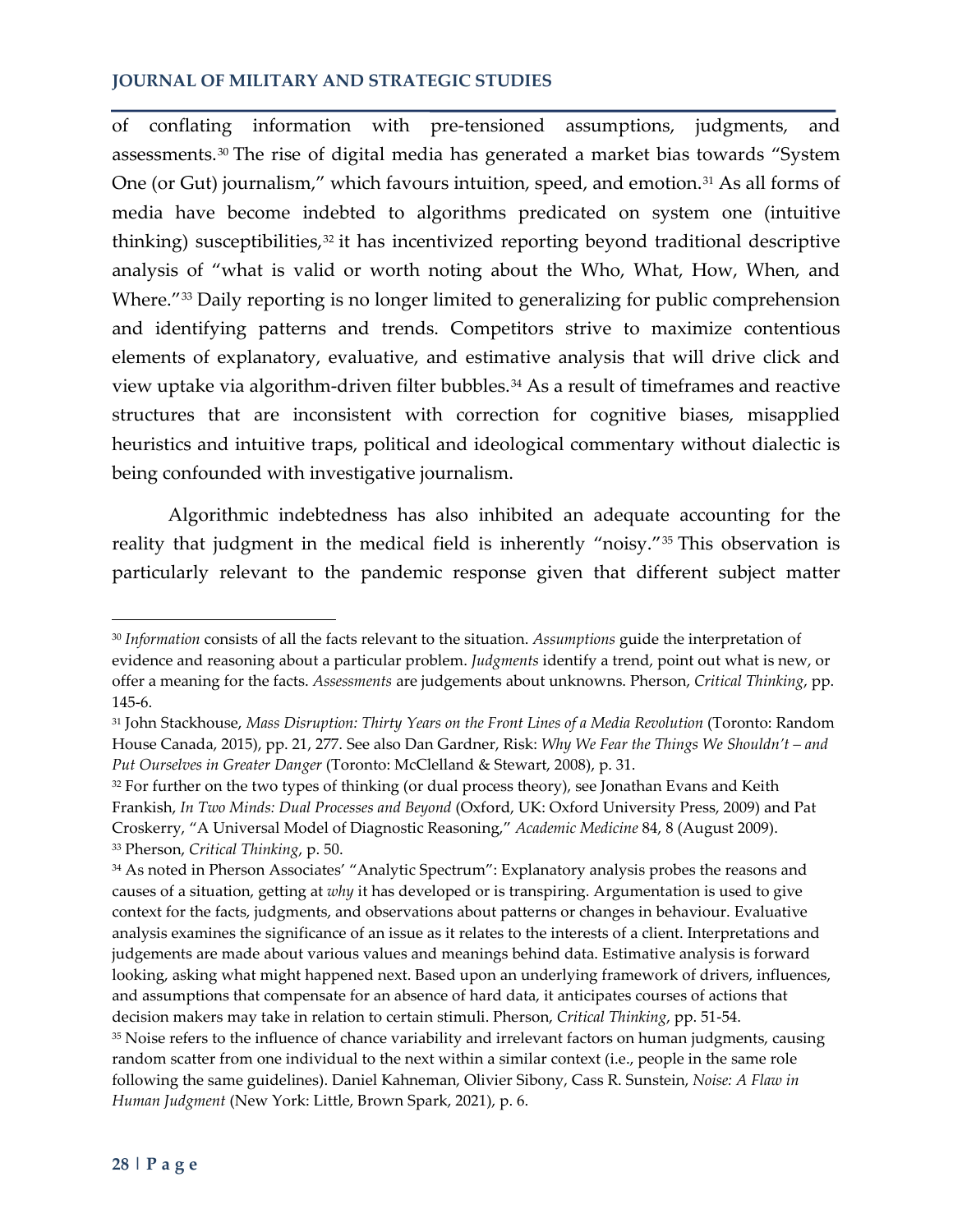experts make different judgments about the efficacy of public health policy. The pundit/opinion panel frugalities of the 24-hour news cycle have arguably increased the relative level of noise relating to the pandemic response. Hence, the significant potential for bias (systematic deviation) and noise (random scatter) on performance commentary and its influence on pandemic response warrants a detailed examination of its own.

Recognizing the absence of a scientific autopsy and rational correction for the impacts of bias and noise on *prima facie* judgements, an analogy between pandemic response and classic strategic theory has utility for bounding present analysis. The *science of [pandemic] war* – "the knowledge of the structure and elements of [pandemic] war and the relationships and interacting forces which exist among these elements"<sup>36</sup> – has not yet been extracted. In the absence of such knowledge, it follows that any hasty critique of the *art of [pandemic] war* – "the practical application of this knowledge toward the attainment of the objectives of the commander or of the nation" $37 37 -$  would be inherently biased and noisy. It should also be noted that the Courts have not yet definitely ruled on the constitutionality of the laws imposing certain public health measures.[38](#page-7-2) Developing jurisprudence can be anticipated to have a significant bearing on how pandemic response in specific jurisdictions is interpreted and will shape how the lessons of COVID-19 will inform future planning and preparedness.

Sidestepping entanglement in a critique of the artistry of provincial officials leaves a more focused object of articulating drivers (i.e., the resultant of factors, forces, and actions) that might inform a general theory of protracted pandemic engagement. Although an eventual goal of various streams of *ex post facto* analysis – epidemiological, economic, political, and sociological – might be to aggregate and articulate some strategic principles of global pandemic response, the focus here will be limited to two security-related elements of pandemic response: critical infrastructure and public order. Although interrelated to the provincial responsivities for executing health care, this focus provides a level of granularity by tying into arenas where provincial officials exercise decision-making authority, while being sensitive to (and limited by) inherent interdependencies with municipal, federal, and international dynamics.<sup>[39](#page-7-3)</sup>

<span id="page-7-0"></span><sup>36</sup> Henry E. Eccles, *Logistics in the National Defense* (Harrisburg, PA: Stackpole, 1959), p. 21.

<span id="page-7-1"></span><sup>37</sup> Ibid.

<span id="page-7-2"></span><sup>38</sup> *R v Coates*, 2021 ABPC 162 at 3. https://canlii.ca/t/jg8sg

<span id="page-7-3"></span><sup>39</sup> Provincial responsibilities are formerly allocated in section 92 of *The Constitution Acts*.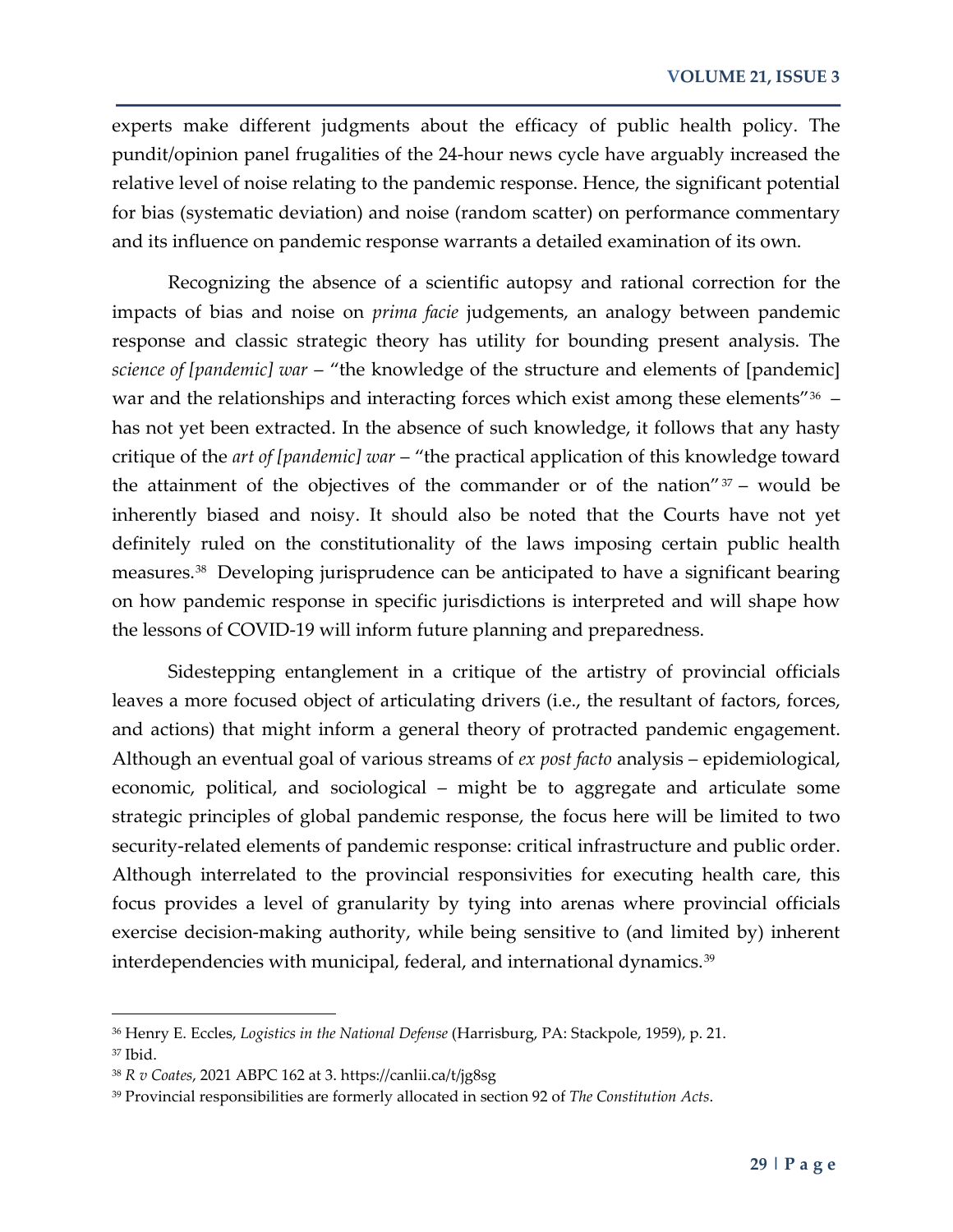Security realm considerations are interwoven with at least three underlying themes of the COVID-19 battle. These broad undertones can be précised as the *preappointed evidence problem*, the *Cynefin circumstance*, and a *collective-to-individual cognitive arc*. An articulation of core principles associated with the critical infrastructure and public order aspects of pandemic response aids in illuminating these key themes.

#### **The Preappointed Evidence Problem**

All dimensions of the COVID-19 pandemic response have suffered from a *preappointed evidence problem*. This terminology is deliberately lifted from John Stuart Mill's commentary on the preventive function of government, which seems uniquely appropriate for a situation in which individual and societal liberties are infringed by the antecedent precautions of a liberal democratic government in an effort to mitigate or supress the spread of communicable disease.<sup>[40](#page-8-0)</sup> Originally articulated by Jeremy Bentham,<sup>[41](#page-8-1)</sup> preappointed evidence is that which is "prescribed in advance...as requisite for the proof of certain facts or the establishment of certain Instruments. It is opposed to casual evidence, which is left to grow naturally out of the surrounding circumstances."[42](#page-8-2) The relevance in relation to the COVID-19 pandemic is that there had been a lack of cross-disciplinary dialectic on social or non-pharmaceutical interventions (NPIs) – the actions intended to slow community spread of a communicable disease outbreak $43$  – that formed the basis of the COVID-19 public health measures strategy. $44$ The problem presented as an urgent need to infringe on liberties without the availability of interdisciplinary preappointed evidence to justify such action.

There is a need for nuance in describing the depth and breadth of the available evidence. Knowledge of NPIs prior to COVID-19 was mainly theoretical, based largely

<span id="page-8-0"></span><sup>40</sup> John Stuart Mill, *On Liberty* [1859] (Kitchener: Batoche Books, 2001), pp. 88-89.

<span id="page-8-1"></span><sup>41</sup> The Works of Jeremy Bentham, published under the Superintendence of his Executor, John Bowring (Edinburgh: William Tait, 1838-1843), 11 vols., Vol. 6. Chapter XIV.: Of Preappointed Evidence. <sup>42</sup> *Black's Law Dictionary* (Second Edition), p. 927.

<span id="page-8-3"></span><span id="page-8-2"></span><sup>43</sup> Nicola Perra, "Non-pharmaceutical interventions during the COVID-19 pandemic: A review," *Physics Reports* 913 (2021): pp. 1-52, 38.

<span id="page-8-4"></span><sup>44</sup> Canadian Pandemic Influenza Preparedness Task Group, "Canadian pandemic influenza preparedness: Public health measures strategy," *Canada Communicable Disease Report* 45, 6 (2019): pp. 159-63; Tim Colbourn, "Unlocking UK COVID-19 policy," *The Lancet* 5, 7 (July 2020): pp. 362-363.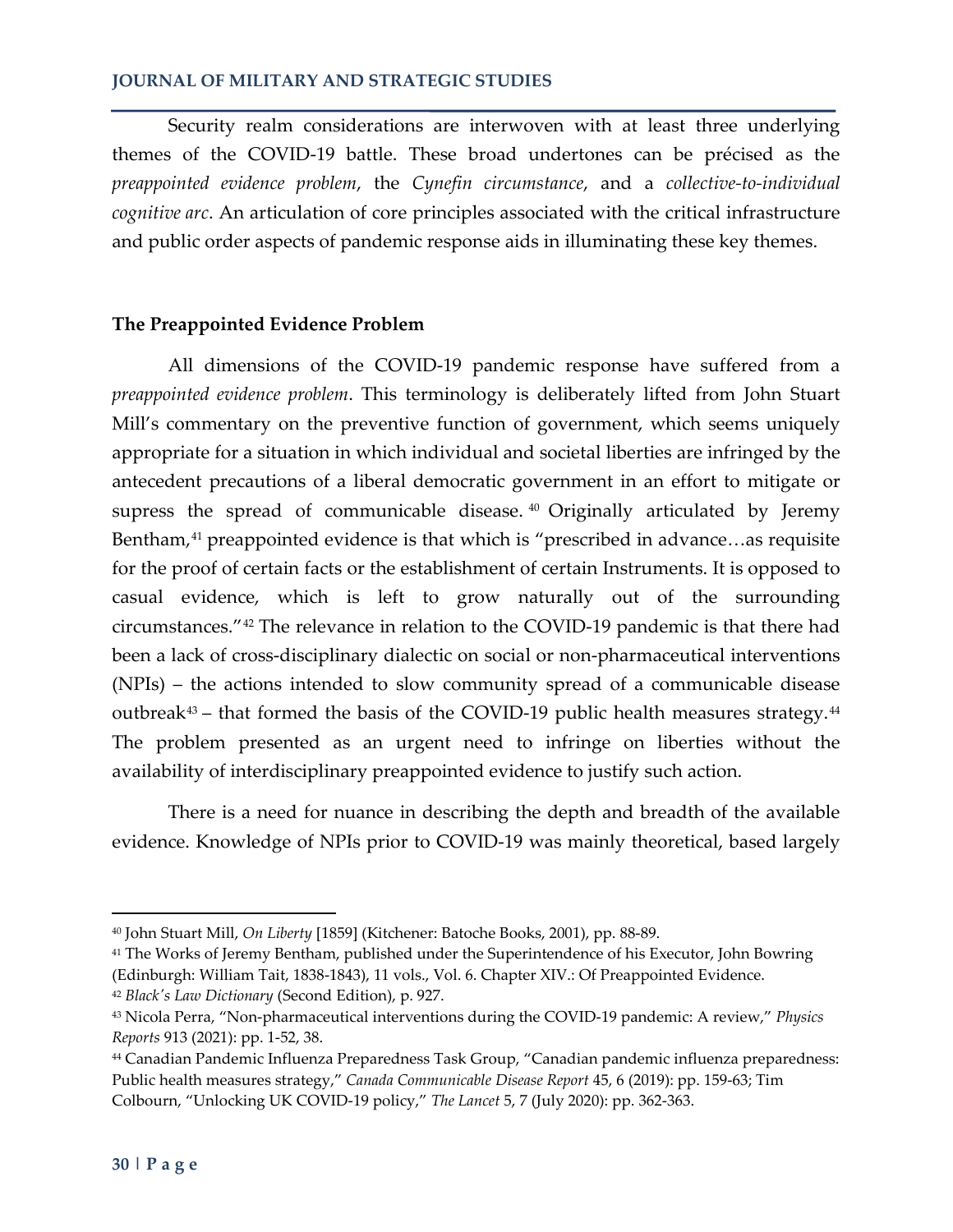upon modeling studies<sup>[45](#page-9-0)</sup> that were difficult to validate in the absence of empirical data regarding their efficacy for generating anticipated behavioural changes.<sup>[46](#page-9-1)</sup> These models were designed merely to generate epidemic forecasts useful for public health decisionmaking, and therefore focussed on transmission characteristics for specific pathogens and social contexts.[47](#page-9-2) The deeper economic, social, and political implications of targeted, layered containment (TLC) measures – the implementation of several NPIs that are individually ineffective, but potentially effective together – were well outside the feasibility boundaries of the computational and mathematical models utilized by infectious disease epidemiologists. [48](#page-9-3) Nevertheless, social distancing and lockdown strategies had been embraced in the public health sphere circa 2007<sup>[49](#page-9-4)</sup> and trialled in limited form during H1N1,<sup>[50](#page-9-5)</sup> without much notice of implications beyond the public health field.<sup>[51](#page-9-6)</sup> The implication was that interdependent factors and drivers outside of a

 $\overline{\phantom{a}}$ 

<span id="page-9-0"></span><sup>45</sup> The simplest mathematical models of epidemics – SIR models – divide the population into three compartments based on disease status: susceptible (S), infected (I), and recovered or removed (R). W.O. Kermack and A.G. McKendrick, "A Contribution to the Mathematical Theory of Epidemics," *Proceedings of the Royal Society of London. Series A, Containing Papers of a Mathematical and Physical Character* 115, 772 (1927): pp. 700-721.

<span id="page-9-1"></span><sup>46</sup> Caroline E. Walters et al., "Modelling the global spread of diseases: A review of current practice and capability," *Epidemics* 25 (December 2018): pp. 1-8, 5-6. See also the Models of Infectious Disease Agent Study (MIDAS) launched in 2004, https://midasnetwork.us/papers/

<span id="page-9-2"></span><sup>47</sup> Gerardo Chowell et al., "Mathematical models to characterize early epidemic growth: A Review," *Physics of Life Reviews* 18 (2016): pp. 66-97, 67.

<span id="page-9-3"></span><sup>48</sup> S. Eubank et al., "Commentary on Ferguson, et al., 'Impact of Non-pharmaceutical Interventions (NPIs) to Reduce COVID-19 Mortality and Healthcare Demand'" *Bulletin of Mathematical Biology* 82, 52 (2020).

<span id="page-9-4"></span><sup>49</sup> The Centers for Disease Control and Prevention (CDC) made Non-Pharmaceutical Interventions official U.S. policy in February 2007. CDC, *Interim Pre-pandemic Planning Guidance: Community Strategy for Pandemic Influenza Mitigation in the United States— Early, Targeted, Layered Use of Nonpharmaceutical Interventions*, February 2007; World Health Organization Writing Group, "Nonpharmaceutical public health interventions for pandemic influenza, International Measures" *Emerging Infectious Diseases* 12, 1 (2006): pp. 81-87; World Health Organization Writing Group, "Nonpharmaceutical public health interventions for pandemic influenza, National and Community Measures" *Emerging Infectious Diseases* 12, 1 (2006): pp. 88-94; CDC, *Interim Pre-pandemic Planning Guidance: Community Strategy for Pandemic Influenza Mitigation in the United States— Early, Targeted, Layered Use of Nonpharmaceutical Interventions*, February 2007.

<span id="page-9-5"></span><sup>50</sup> J. Alexander Navarro et al., "A Tale of Many Cities: A Contemporary Historical Study of the Implementation of School Closures during the 2009 pA (H1N1) Influenza Pandemic," *J Health Polit Policy Law* 41, 3 (Jun 2016): pp. 393-421.

<span id="page-9-6"></span><sup>51</sup> Thomas V. Inglesby et al., "Disease Mitigation Measures in the Control of Pandemic Influenza," *Biosecurity and Bioterrorism: Biodefense Strategy, Practice, and Science* 4, 4 (2006): pp. 366-375; Edward Peter Stringham, "How a Free Society Deals with Pandemics, According to Legendary Epidemiologist and Smallpox Eradicator Donald Henderson," American Institute for Economic Research, 21 May 2020.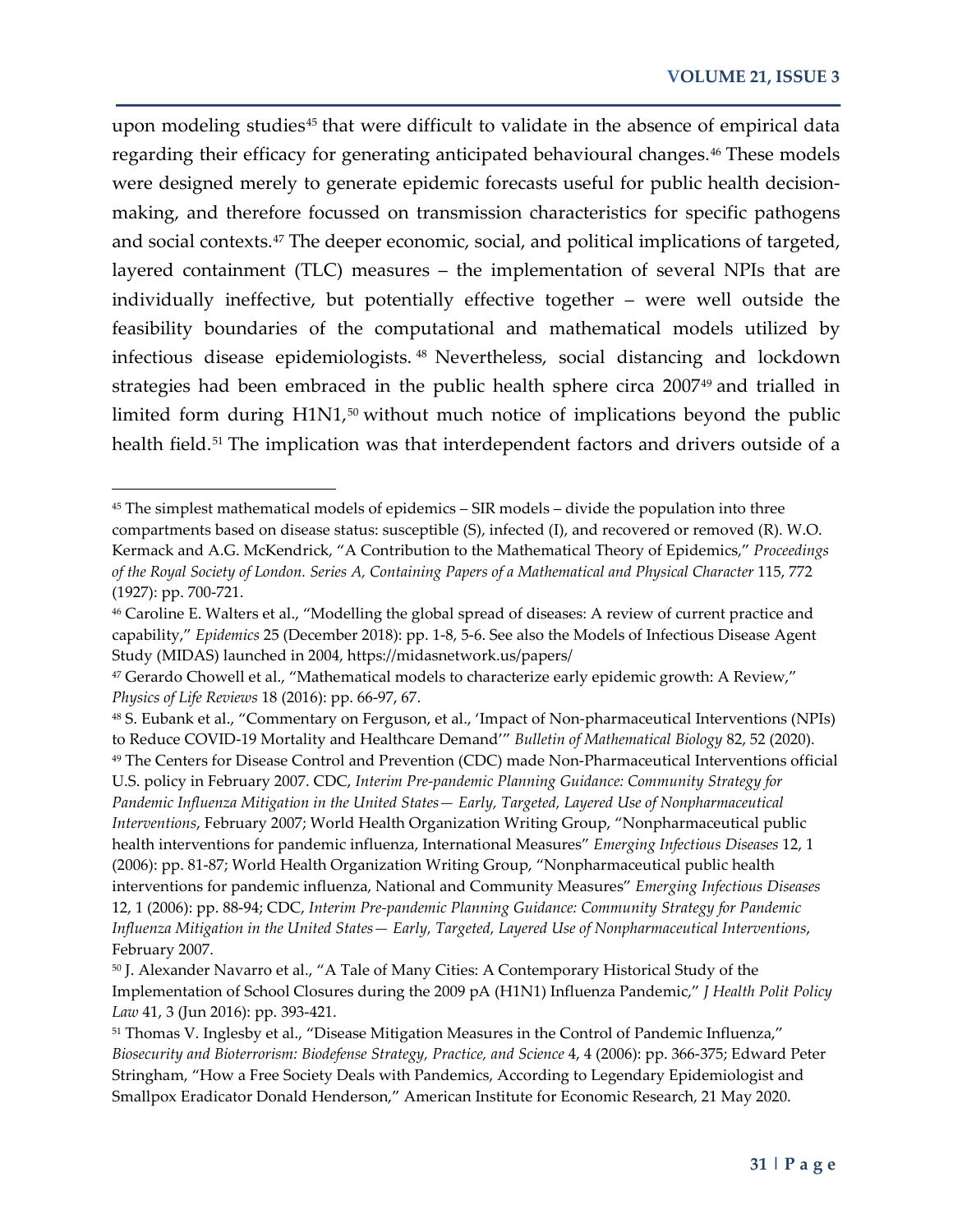narrow epidemiology frame remained unexplored, providing little *aggregated preappointed knowledge* to inform interdisciplinary discourse and balance an expansive set of polycentric interests.<sup>[52](#page-10-0)</sup>

## **The Cynefin Circumstance**

Any novel virus pandemic is likely to be plagued with a preappointed evidence problem that fundamentally changes the governing context for policymakers, particularly in liberal democracies. The unavailability of interdisciplinary preappointed knowledge at the commencement of the COVID-19 pandemic is illustrative of the shifting governing context within which provincial officials found themselves. The Clausewitzian theme of a leader needing to understand the nature of the conflict in which they are engaged is a useful cue.<sup>[53](#page-10-1)</sup> The modern version of this principle, packaged for a business audience, is articulated by Richard Rumelt as "[a] great deal of strategy work is trying to figure out what is going on. Not just deciding what to do, but the more fundamental problem of comprehending the situation."[54](#page-10-2) The characteristics of COVID-19 made this extremely difficult.

Although disease transmission models had become increasingly sophisticated, both computationally and in terms of relevance to public health policy decisions, the COVID-19 outbreak had some significant glitches. With no vaccine or effective antivirals for treating illness or reducing transmissibility available, NPIs were the only relevant measures available. Unlike the influenza virus upon which much of existing

<span id="page-10-0"></span><sup>52</sup> Early rebuttals of extensive NPI measures tended to highlight the unknown socioeconomic consequences. The general theory was that "[e]xperience has shown that communities faced with epidemics or other adverse events respond best and with the least anxiety when the normal social functioning of the community is least disrupted. Strong political and public health leadership to provide reassurance and to ensure that needed medical care services are provided are critical elements. If either is seen to be less than optimal, a manageable epidemic could move toward catastrophe." Inglesby, "Disease Mitigation Measures," p. 373.

<span id="page-10-1"></span><sup>&</sup>lt;sup>53</sup> "The first, the supreme, the most far-reaching act of judgement that the statesman and commander have to make is to establish…the kind of war on which they are embarking; neither mistaking it for, nor trying to turn it into, something that is alien to its nature. This is the first of all the strategic questions and the most comprehensive." Clausewitz, *On War*, pp. 88-89.

<span id="page-10-2"></span><sup>54</sup> Richard P. Rumelt, *Good Strategy/Bad Strategy: The Difference and Why it Matters* (New York: Crown Business, 2011), p. 79. The association with Clausewitz was observed in Thomas E Ricks, "Rumelt on strategy (V): Where he falters, and where he reminds me of Clausewitz in his discussions of 'the hard discipline'," *Foreign Policy*, 21 (October 2011).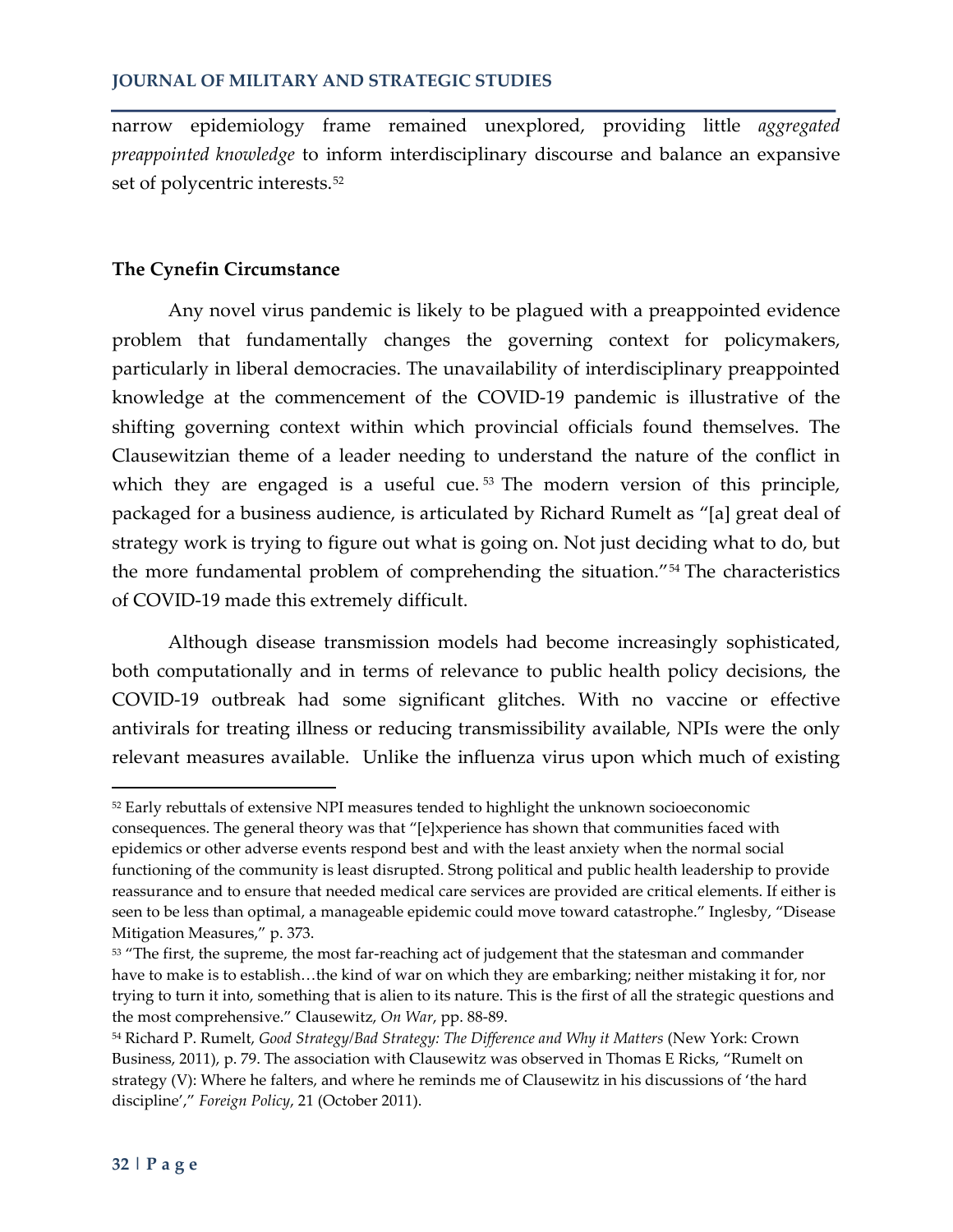modeling had been based, SARS-CoV-2 was an emerging pathogen rather than a novel variant of a familiar human pathogen. A lack of early detection capacity and uncertainly with respect to the demographics of the illness, such as variations in the severity of illness from asymptomatic to ventilator support, complicated effective isolation of infectious people and quarantine of their contacts. The outbreak also coincided with the rapid reorganization of society in terms of near-universal access to high-bandwidth telecommunications and social media. This could greatly facilitate the physical implementation and psychological acceptance of NPIs but also provide pathways for the spread of counter-narratives.<sup>[55](#page-11-0)</sup>

The ability to implement TLC measures overran the scope of pre-pandemic planning and preparations. While these had laid out processes, they did not account for a fundamental change in the governing context. Officials found themselves in an irrational and unpredictable operating context divergent from the one within which these processes had originally been conceived. This was a *Cynefin circumstance*, [56](#page-11-1) whereby officials needed to realign to novel operating contexts and adjust decisionmaking frameworks accordingly.

The Cynefin decision support framework provides a useful illustration of this challenge, as it was designed to allow decision-makers to address real-world problems and opportunities by viewing circumstances from alternate viewpoints and assimilating complexity.<sup>[57](#page-11-2)</sup> The framework is based upon the "principle of bounded applicability," the idea that "there are few if any context-free solutions but many valid context-specific ones."[58](#page-11-3) As articulated by Snowden and Boone,

The framework sorts the issues facing leaders into five contexts defined by the nature of the relationship between cause and effect. Four of these – simple, complicated, complex, and chaotic – require leaders to diagnose

<span id="page-11-0"></span><sup>55</sup> Eubank, "Commentary on Ferguson," p. 5.

<span id="page-11-1"></span><sup>56</sup> As defined by Snowden and Boone: Cynefin, pronounced ku-nev-in, is a Welsh word that signifies the multiple factors in our environment and our experience that influence us in ways we can never understand. David J. Snowden and Mary E. Boone, "A Leader's Framework for Decision Making," *Harvard Business Review*, Nov 2007, Reprint R0711C, p. 2.

<span id="page-11-2"></span><sup>57</sup> Snowden, "Leader's Framework," pp. 1-2. For further on the Cynefin framework see https://www.cognitive-edge.com.

<span id="page-11-3"></span><sup>58</sup> David Snowden and Alessandro Rancati, *Managing complexity (and chaos) in times of crisis: A field guide for decision makers inspired by the Cynefin framework* (Luxembourg: Publications Office of the European Union, 2021), p. 60.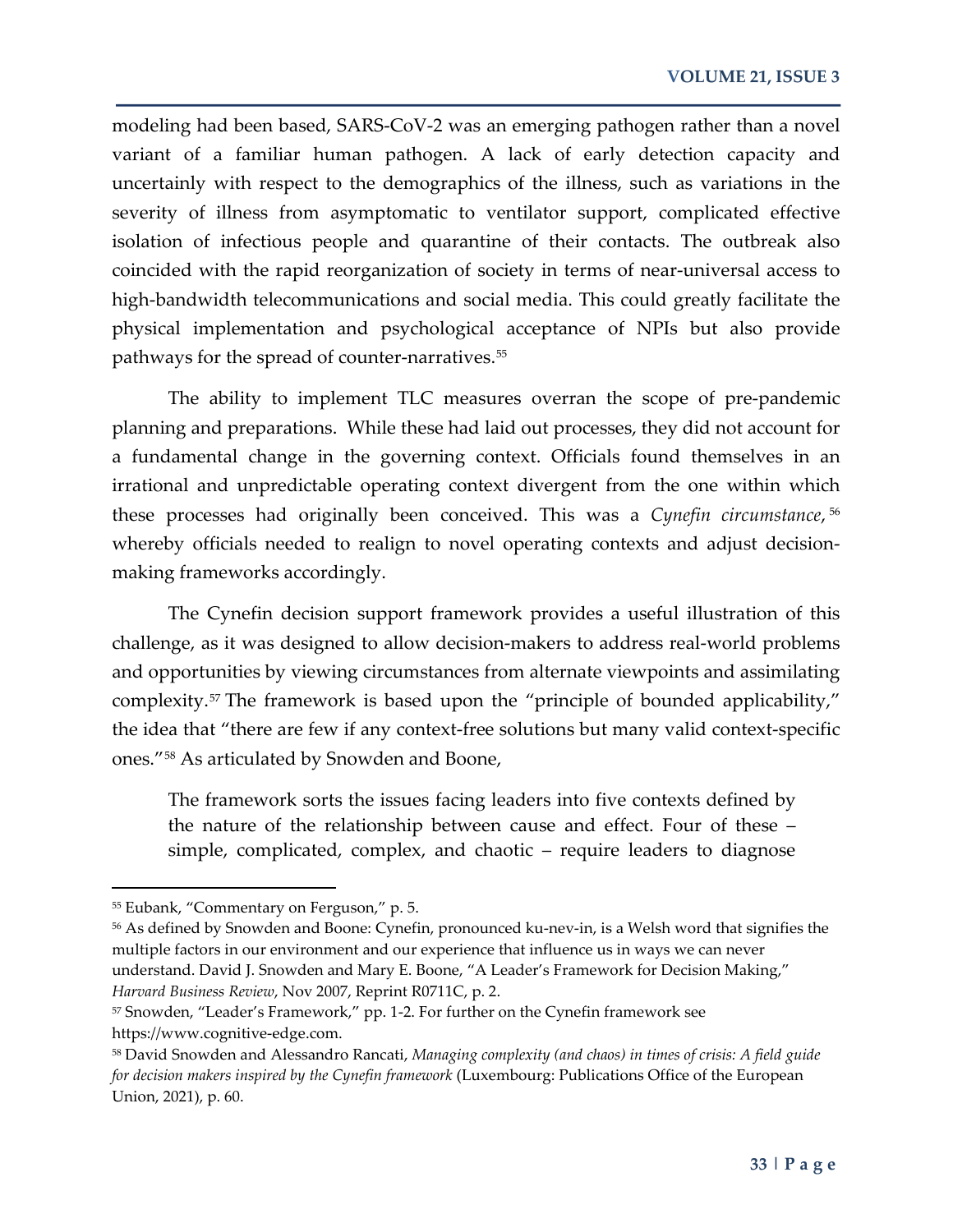situations and to act in contextually appropriate ways. The fifth – disorder [or confusion] – applies when it is unclear which of the other four contexts is predominant.[59](#page-12-0)

Simple (or clear) contexts are those of *known knowns* with clear causative relationships and self-evident solutions, which require leaders to *sense, categorize*, and *respond* within established best practices. Complicated contexts are those of *known unknowns* where cause and effect relationships are more difficult to ascertain, and leaders must *sense, analyze*, and *respond* after investigating several *good practice* options. Complex contexts are the realm of *unknown unknowns* where understanding is limited to discerning *instructive patterns* upon which fail-safe experimentation is required to *probe, sense*, and *respond* as a path forward emerges. Chaotic contexts lack manageable coherence. This is the domain of "unknowables" where a "leader must first act to establish order, then sense where stability is present and from where it is absent, and then respond by working to transform the situation from chaos to complexity, where the identification of emerging patterns can both help prevent future crises and discern new opportunities."<sup>[60](#page-12-1)</sup>

Leaders may face multiple issue-based contexts at once, and the context may also differ based on the level or specific role within the decision-making architecture.<sup>[61](#page-12-2)</sup> Public health planning and preparation had been conducted within the simple (process orientated) and complicated (the domain of experts) contexts where the environment remained ordered, cause-and-effect relationships could be perceived, and fact-based decision making could deliver *right* answers. But beyond the human health consequences, pandemics cause economic damage and disruption by challenging the continuity of essential services, depressing production levels, and imposing distribution shortages.<sup>[62](#page-12-3)</sup> Lacking preappointed evidence for the wider social, economic, and political dimensions of NPIs and TLC measures, the relationship between cause and effect was not so apparent for whole-of-society governance. The challenge for political leadership within the broader socioeconomic dimensions was more consistent with Cynefin's complex and chaotic contexts.

 $\overline{a}$ 

<span id="page-12-0"></span><sup>59</sup> Snowden, "Leader's Framework," p. 2.

<span id="page-12-1"></span><sup>60</sup> Ibid*.,* pp. 2-6.

<span id="page-12-2"></span><sup>61</sup> Ibid*.,* p. 8.

<span id="page-12-3"></span><sup>62</sup> United Kingdom, *National Risk Register* (Whitehall: Cabinet Office, 2008), pp, 12-13.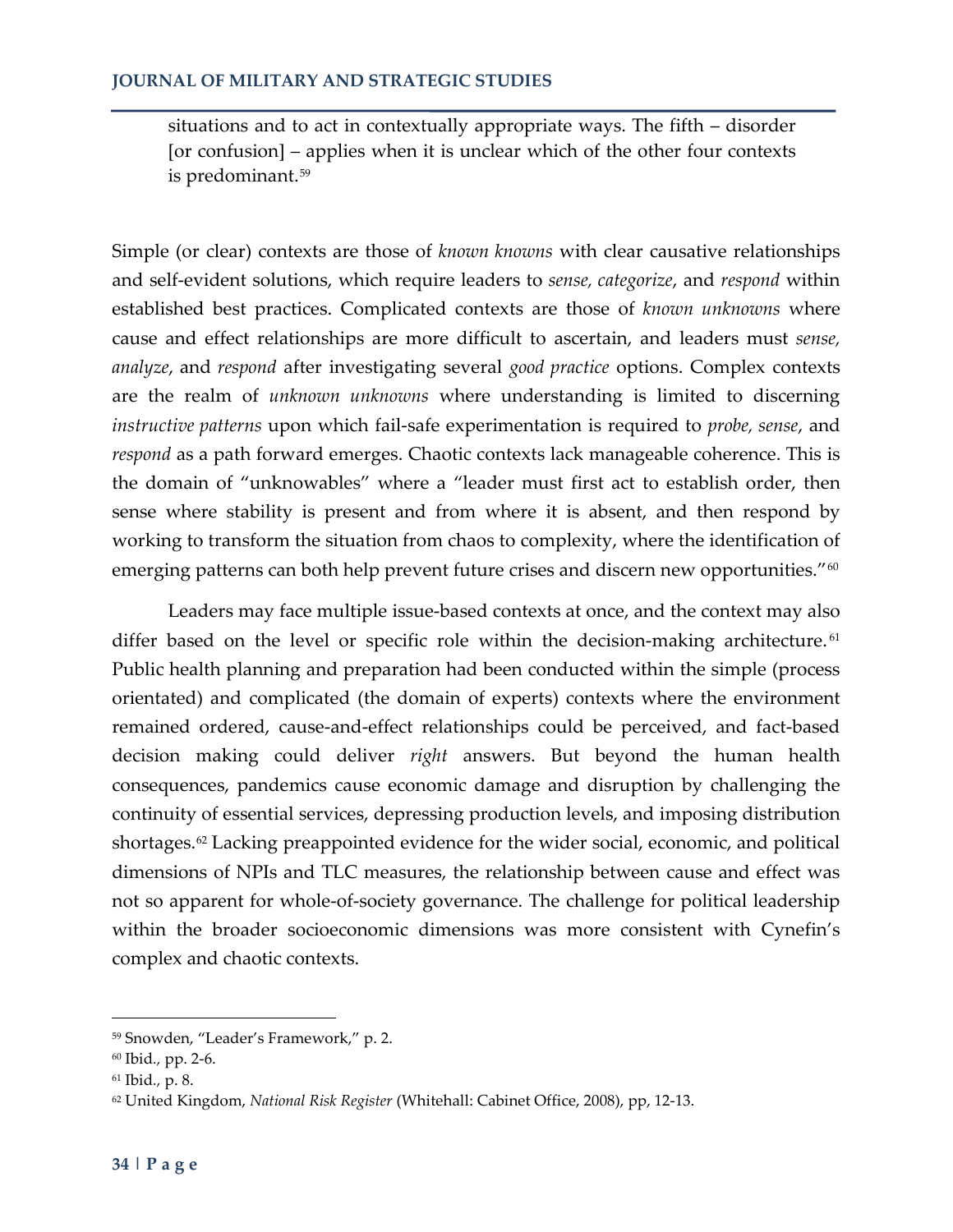Given the limits on timely case detection, isolation of infectious individuals, and quarantine of close contacts associated with initial deficiencies in testing capacity and understanding of variations in the severity of illness, traditional suppression of COVID-19 was unfeasible unless society ceased to function entirely for several weeks. The primary burden for suppressing COVID-19 had to be placed upon NPIs and TLC measures that were virtually untested at a societal scale. This set up a complex public health context under which policymakers had to determine how to reach acceptable outcomes by combining incomplete suppression and feasible controls.<sup>[63](#page-13-0)</sup> This in turn created conditions for a chaotic socio-economic context, since the full consequences of protracted lockdown were unknowable.

The implication for pandemic response is that the fluctuating governing contexts encountered required policymakers at multiple levels and in various roles to think an act outside of normal decision-making contexts. Roadmaps have been developed for leaders navigating these complex and the chaotic domains that may prove useful in interpreting the challenges of policy formulated under these conditions. The original Cynefin literature provides management tools for the complex context that include: opening up interactive communications; setting up barriers to delineate behaviours and regulate systems; stimulating structure and coherence through small stimuli and probes that resonate with people; encouraging dissent and diversity to allow well-forged patterns and ideas to emerge; and managing starting conditions and monitoring for emergence rather than trying to achieve predetermined results.<sup>[64](#page-13-1)</sup> A field guide has also recently been produced to aid in traversing chaotic crises, such as COVID-19, using a Cynefin informed approach. A novel four-stage approach is advocated through which decision-makers assess where they are, adapt to that context, exapt<sup>[65](#page-13-2)</sup> to leverage existing capability, and ultimately transcend the crisis.<sup>[66](#page-13-3)</sup>

Many of these tools and approaches will almost certainly be reflected in some degree as part of the *ex post facto* analysis of governance during Alberta's pandemic

<span id="page-13-0"></span><sup>63</sup> Eubank, "Commentary on Ferguson," p. 5.

<span id="page-13-1"></span><sup>64</sup> Snowden, "Leader's Framework," p. 6.

<span id="page-13-2"></span><sup>65</sup> Within a medical context, *exaptation* is the utilization of a structure or feature for a function other than that for which it was developed through natural selection. Within the Cynefin framework, *exapt* refers to radical re-purposing – repurposing existing structures and working methods to generate radical innovation.

<span id="page-13-3"></span><sup>66</sup> Snowden and Rancati, *Managing complexity*, p. 3.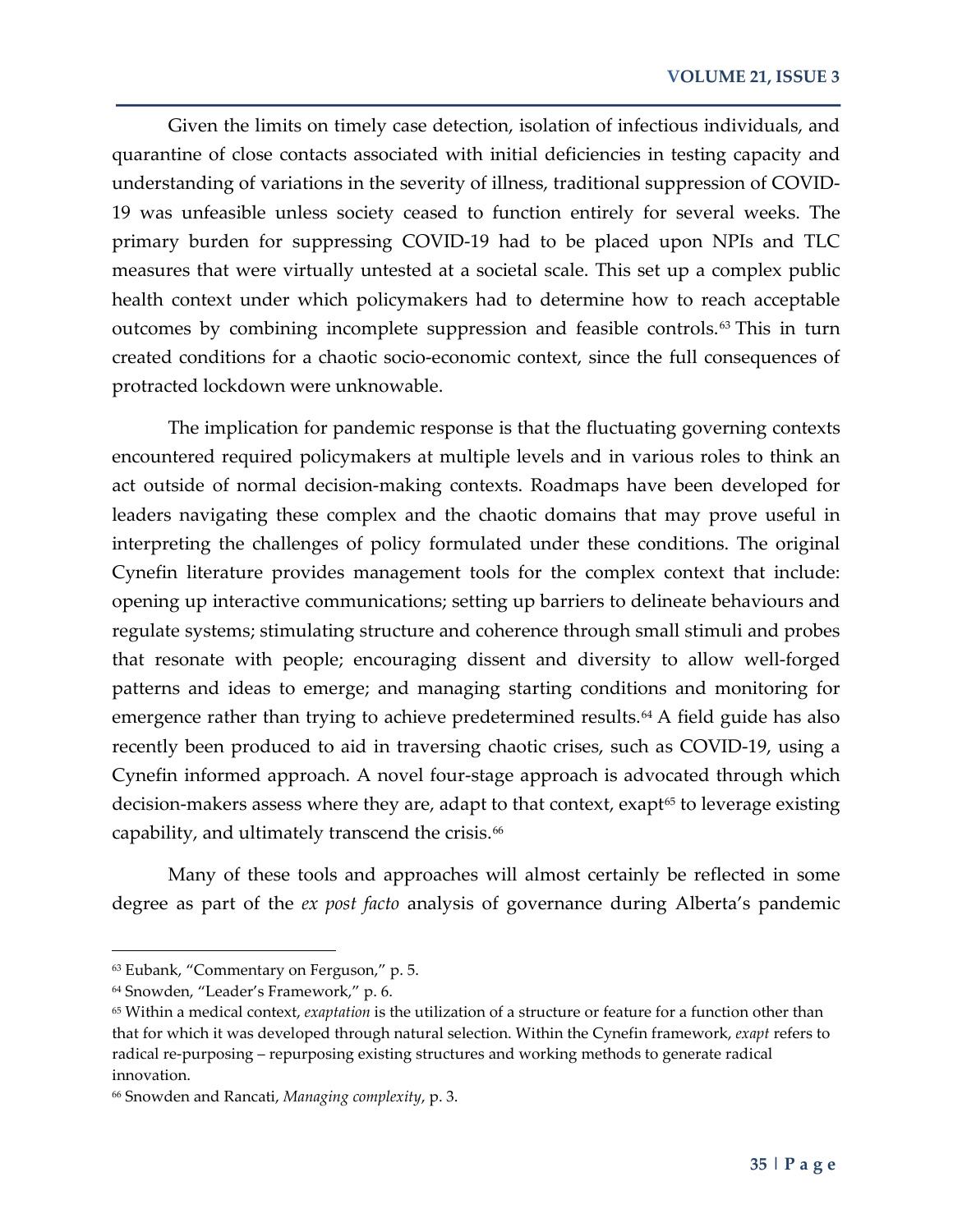response. The degree to which novel operating contexts were identified and decisionmaking frameworks adjusted could provide an indicator of the level of artistry performed by provincial officials. These unsteady circumstances under which decisions relating to critical infrastructure and public order had to be made are important to acknowledge, as this contextual undertone offers a form of resistance against the cognitive biases, misapplied heuristics and intuitive traps previously mentioned.

#### **Challenges in the Critical Infrastructure Sphere**

The COVID-19 pandemic's initial encroached upon the traditional domains of security and defence was in relation to critical infrastructure protection (CIP). While tending to be a relatively backwater pursuit in comparison to mainstream military, security, and strategic studies, the CIP lens illustrates oft-overlooked domestic factors that are foundational elements of national security. The Latin *infra*, meaning below or beneath, is a subtle reminder of the importance of this substructure of interdependent networks and manmade systems comprised of industries, institutions, people, processes, and distribution capabilities that collaboratively and synergistically function to provide a reliable flow of products and services essential to the economy, the smooth functioning of government, and society.<sup>[67](#page-14-0)</sup>

Although the epidemiological perspective has tended to dominate *in vitro* COVID-19 discourse, much of what Albertans have experienced relates back to national security considerations. The origins of the conceptual foundation of NPI measures germinated, to a significant degree, from a post-9/11 bioterrorism concern within the George W. Bush Administration.<sup>68</sup> However, this biosecurity spark did not permeate far enough into the security field to catalyze cross-disciplinary analysis of the nonepidemiological domestic effects and challenges of NPI/TLC strategies in the critical infrastructure and other public security contexts. As NPI simulations without socioeconomic dimensions became the basis for pandemic planning for public health agencies throughout Canada, this shift went relatively undetected by security

<span id="page-14-0"></span><sup>67</sup> This definition of *infrastructure* has been adapted from United States President's Commission on Critical Infrastructure Protection, *Critical Foundations: Protecting America's Infrastructures, The Report of the President's Commission on Critical Infrastructure Protection* (Washington, DC: October 1997), p. B-2.

<span id="page-14-1"></span><sup>68</sup> Jeffrey A. Tucker, "The Origins of the Lockdown Idea," American Institute for Economic Research, 15 May 2020.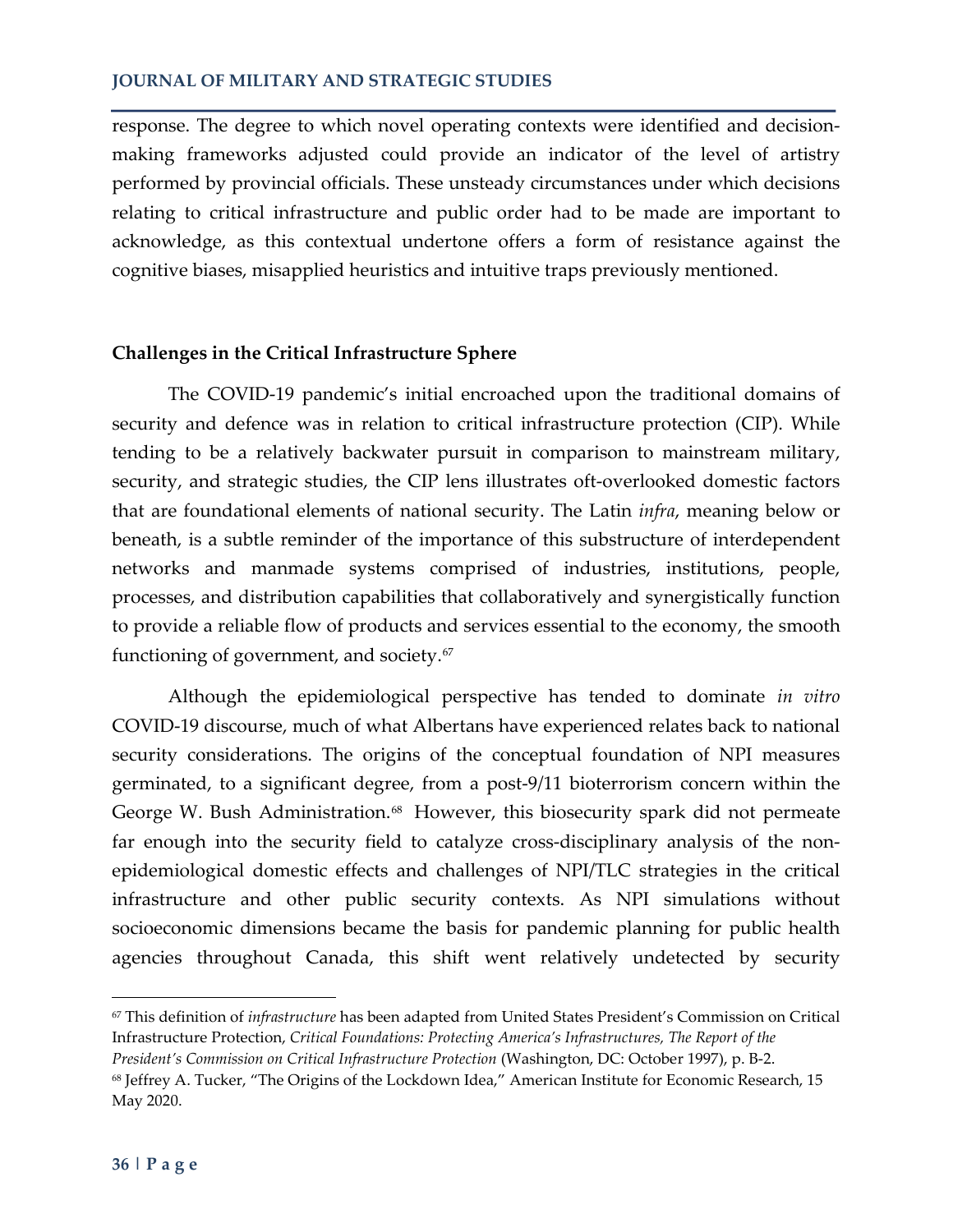practitioners.[69](#page-15-0) This is apparent in the absence of any mention of *critical infrastructure* or *essential services* in Canada's *Learning from SARS* report.[70](#page-15-1)

Security community inattention to NPI/TLC strategies relates to both cognitive and structural drivers. A vividness bias, availability heuristic, and anchoring effect were certainly at play within Canada's post-9/11 security community primarily fixated on terrorism, insurgencies, and more recently cyber. [71](#page-15-2) While bioterrorism received attention as a possible threat vector, mainstream CIP – already a relatively backwater pursuit – remained predominantly focussed on protecting physical assets and systems. The protection of humans and livelihoods was merely the by-product of successful CIP. The field in effect focussed on the organs and assumed the blood flow. This manifests structurally as a critical node/link approach to CIP that will subsequently be explained as optimized to parry a guillotine-style terrorist or cyber attack. The broader implication in relation to the pandemic was that this approach created a systemic vulnerability by diminishing the need to understand logistics at local, regional, and national scales.

In the military sense, Henry Eccles viewed logistics as permeating strategy and serving as "the bridge" between the national economy and the operation of military forces in the field.<sup>[72](#page-15-3)</sup> Eccles defined national logistics as "the process of planning for and providing goods and services for the support of the nation's military forces and its operations, a nation's civilian economy, and its international obligations and requirements."[73](#page-15-4) In the pandemic circumstance, the challenge has been to intentionally idle the national economy to prevent a collapse of the healthcare system, while

<span id="page-15-0"></span> $69$  This statement is based on the author's personal experience as a member of the critical infrastructure protection community. While pandemic risks had been articulated in standard risk registers, these risks were generally seems as peripheral or out-of-scope to security community discourse. Likely as a result of communal vividness bias, terrorism, cybersecurity, and natural hazards such as floods and fires tended to dominate.

<span id="page-15-1"></span><sup>70</sup> Health Canada, *Learning from SARS: Renewal of Public Health in Canada, A report of the National Advisory Committee on SARS and Public Health* (Ottawa: 2003).

<span id="page-15-2"></span><sup>71</sup> The vividness bias involves focussing on one vivid scenario while other possibilities or potential alternative hypotheses are ignored. The availability heuristics is characterized by judging the frequency of an event or category by the ease with which instances come to mind. The anchoring effect is characterized as accepting a given value of something unknown as a proper starting point for generating an assessment. Pherson, *Critical Thinking*, pp. 55.

<span id="page-15-3"></span><sup>72</sup> Eccles, *Logistics*, p. 315.

<span id="page-15-4"></span><sup>73</sup> R.B. Hunt, "George Washington University Logistics Research Project 1956, under contract with the Office of Naval Research," cited in Eccles, *Logistics*, p. 45.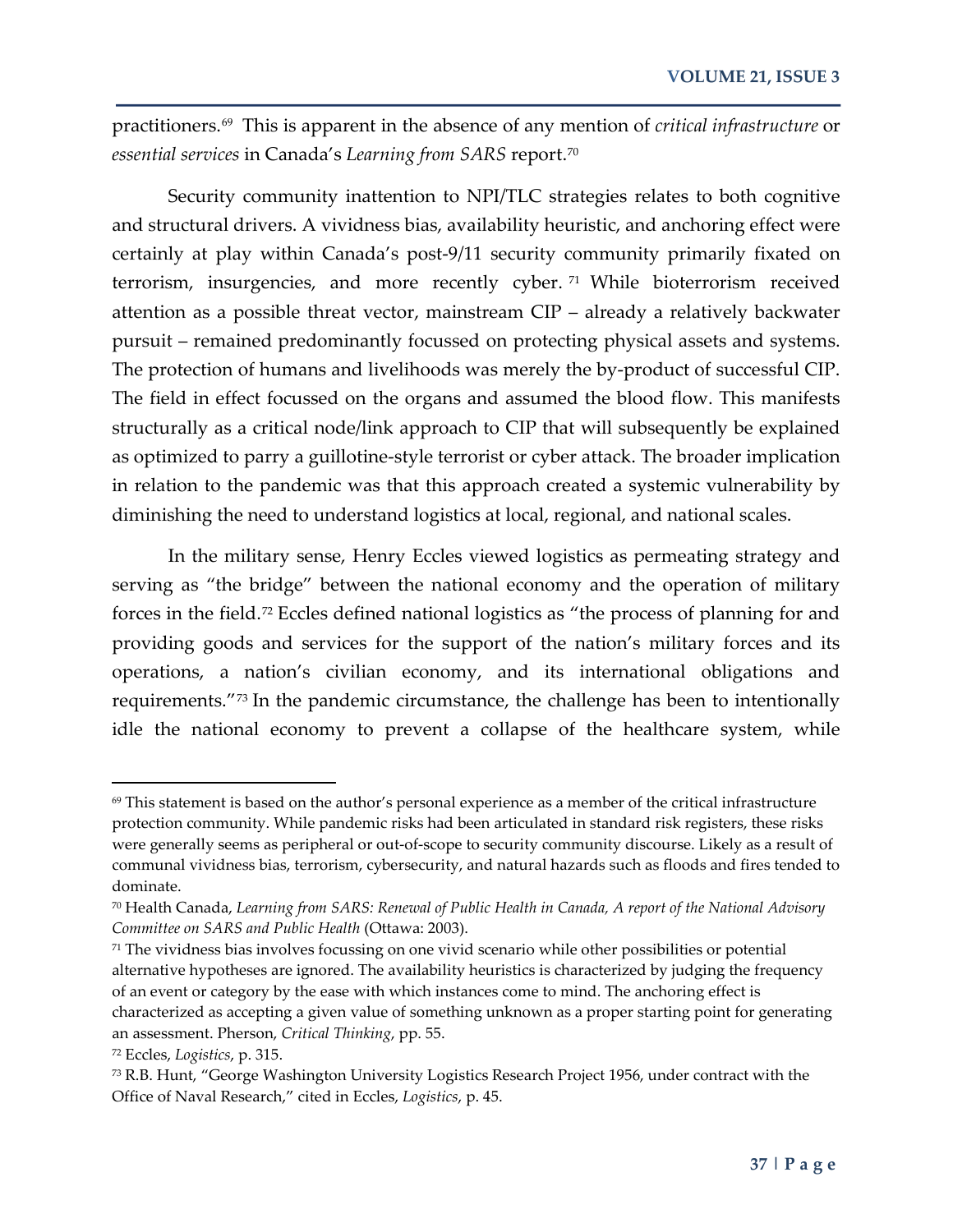simultaneously providing goods and services for the support of the population.<sup>[74](#page-16-0)</sup> The strategic objectives that can be pursued are constrained by what is logistically feasible.

The need to develop a strategy towards acceptable outcomes using incomplete suppression and control relied upon estimates of the situation in which logistics planning, "the incorporation of logistics considerations into the formulation of strategy and tactics," was paramount.[75](#page-16-1) Although a form of logistics in support of a negative purpose (i.e., protracted economic demobilization), this challenge has cognitive consistency with Eccles' insight that "command must see strategy in relation to logistics and must see logistics in relation to strategy." [76](#page-16-2) Logistical, psychological, and bureaucratic challenges permeate and shape the practice of strategy.<sup>[77](#page-16-3)</sup> Intimate knowledge of the nested provincial economy, how it could be realigned on dissonant objectives, and its resilience to certain forms of intervention was central to polycentric decision-making around public health measure strategies.

As existing CIP frameworks focussed on critical nodes rather than logistical flows through the system, they could contribute only limited knowledge. The CIP community was aware of the three cross-cutting risks – dependence on the workforce to deliver essential products and services; interdependencies within and across sectors affecting the delivery of vital goods and services to innumerable end-users; and reliance on cyberspace, industrial control systems, and information technology to carry out its business functions [78](#page-16-4) – but had no information advantage for providing insight and foresight into how NPI/TLC strategies might interplay with these risks.

The critical infrastructure protection programming existing in Alberta at the outbreak of COVID-19 was designed to respond to a legacy threat of terrorist activity<sup>[79](#page-16-5)</sup>

<span id="page-16-0"></span><sup>74</sup> Eubank, "Commentary on Ferguson," p. 5.

<span id="page-16-1"></span><sup>75</sup> Eccles, *Logistics*, p. 69.

<span id="page-16-2"></span><sup>76</sup> Ibid*.*, p. 315.

<span id="page-16-3"></span><sup>77</sup> Boorman, "Fundamentals of Strategy," p. 2.

<span id="page-16-4"></span><sup>78</sup> Public Safety Canada, *National Risk Profile for Critical Infrastructure* (Ottawa: 2014), p. 4.

<span id="page-16-5"></span><sup>79</sup> In March 2003, Alberta's Cabinet approved an inaugural counterterrorism crisis management plan focussed on identifying critical infrastructure in the province and putting in place appropriate security measures. This Plan has also been referred to as "an overall security/antiterrorism prevention or mitigation or defence plan [for] Alberta." Comments by Minister of Intergovernmental Relations Halvar Jonson in Legislative Assembly of Alberta, *Alberta Hansard,* 20 March 2003, p. 643; *Alberta Hansard,* 29 March 2004, p. 758.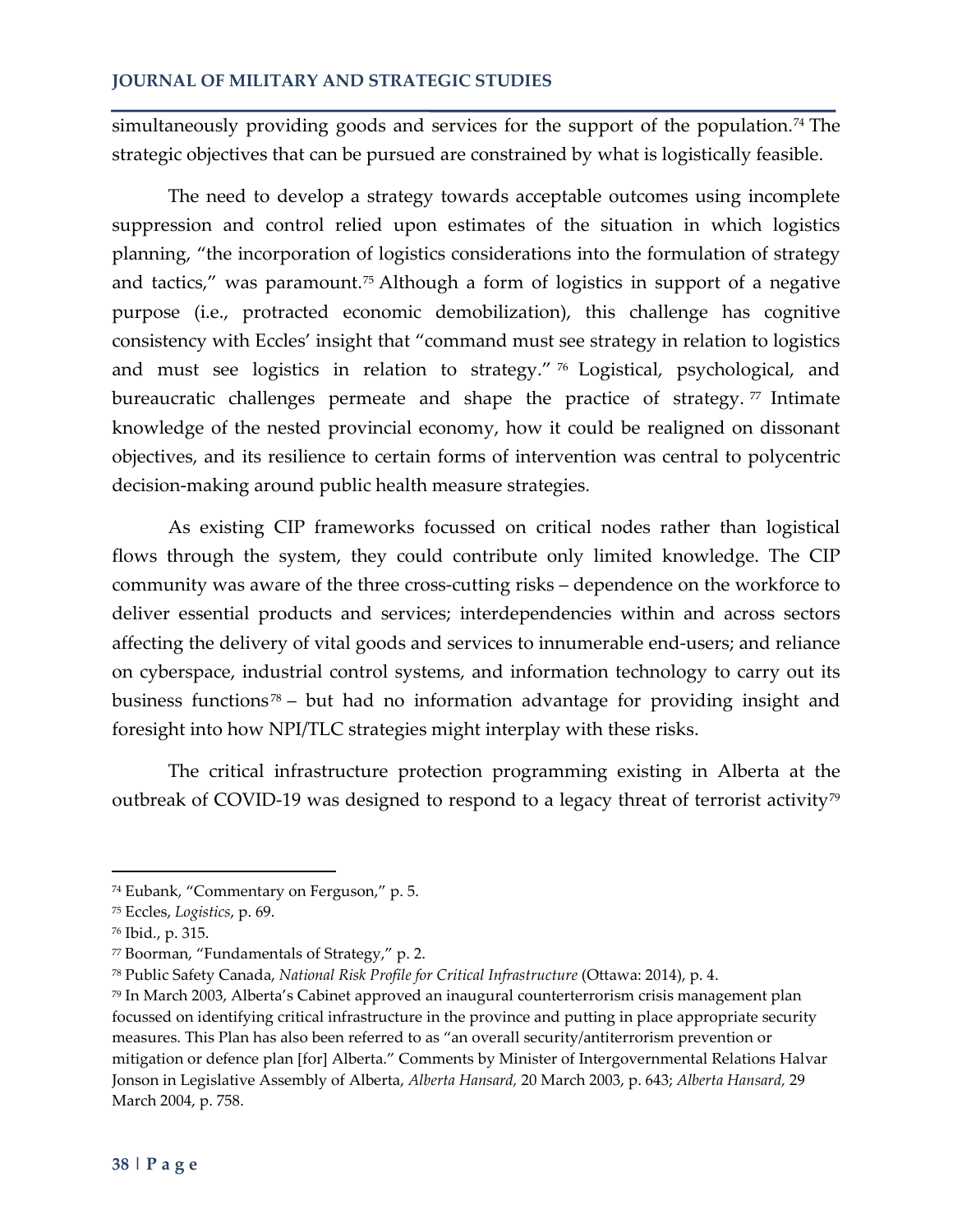and was highly skewed towards the energy sector.<sup>[80](#page-17-0)</sup> While Alberta's *Pandemic Influenza Plan* made brief mention of "Continuity of Services" and identified essential government services, critical municipal services, and business and industry sectors critical to the basic needs of Albertans, [81](#page-17-1) there was no existing framework for the complex challenge of identifying essential services, assessing NPI intervention impacts and interdependencies, and then communicating restrictions and supports at a societal level. Like most other jurisdictions, an absence of prior efforts to understand the second and third-order societal implications of implementing NPI/TLC strategies on security sphere domains such as CIP contributed to the scale and scope of the *predetermined evidence problem* and *Cynefin circumstance* confronting Alberta's policymakers.

The underlying anxiety driving contemporary CIP has been the potential for failure of one or multiple infrastructure elements of an interconnected *system of systems* to cascade and affect the resilience of an entire system, industry sector, or region.<sup>[82](#page-17-2)</sup> Given the overwhelming complexity of the aggregate system, CIP has generally focused on identifying and prioritizing potential failure points within delineated sectors that would have the most severe consequences.<sup>[83](#page-17-3)</sup> A guillotine (i.e., complete break or removal) philosophy has dominated, whereby proactive risk management measures are intended to prevent a threat from destroying or incapacitating critical components of interdependent systems. [84](#page-17-4) This focus has practical purposes, as it helps estimate whether a component is critical to the operational integrity of the system.<sup>85</sup> Holding the

<span id="page-17-0"></span><sup>80</sup> Government of Alberta, Alberta Regulation 91/2013, *Security Management for Critical Upstream Petroleum and Coal Infrastructure Regulation*. See also Comments by Premier Ed Stelmach in Legislative Assembly of Alberta, *Alberta Hansard,* 7 May 2008, p. 524; Comments by Solicitor General and Minister of Public Security Fred Lindsay in Legislative Assembly of Alberta, *Alberta Hansard,* 19 February 2009, p. 136. <sup>81</sup> Alberta Health, *Pandemic Influenza Plan*, p. 49.

<span id="page-17-2"></span><span id="page-17-1"></span><sup>82</sup> Duane Verner et al., "Incorporating Prioritization in Critical Infrastructure Security and Resilience Programs," *Homeland Security Affairs* 13, 7 (October 2017): p. 7.

<span id="page-17-3"></span><sup>83</sup> Ibid., p. 11.

<span id="page-17-4"></span><sup>84</sup> As defined by the US President's Commission on CIP: *Destruction* is a condition when the ability of a critical infrastructure to provide its customers an expected upon level of products and services is negated. Typically, a permanent condition. An infrastructure is considered destroyed when its level of performance is zero. *Incapacitation* is an abnormal condition when the level of products and services a critical infrastructure provides its customers is reduced. While typically a temporary condition, an infrastructure is considered incapacitated when the duration of reduced performance causes a debilitating impact. President's Commission on Critical Infrastructure Protection, *Critical Foundations*, p. B-1-2.

<span id="page-17-5"></span><sup>85</sup> Verner, "Incorporating Prioritization," p. 7.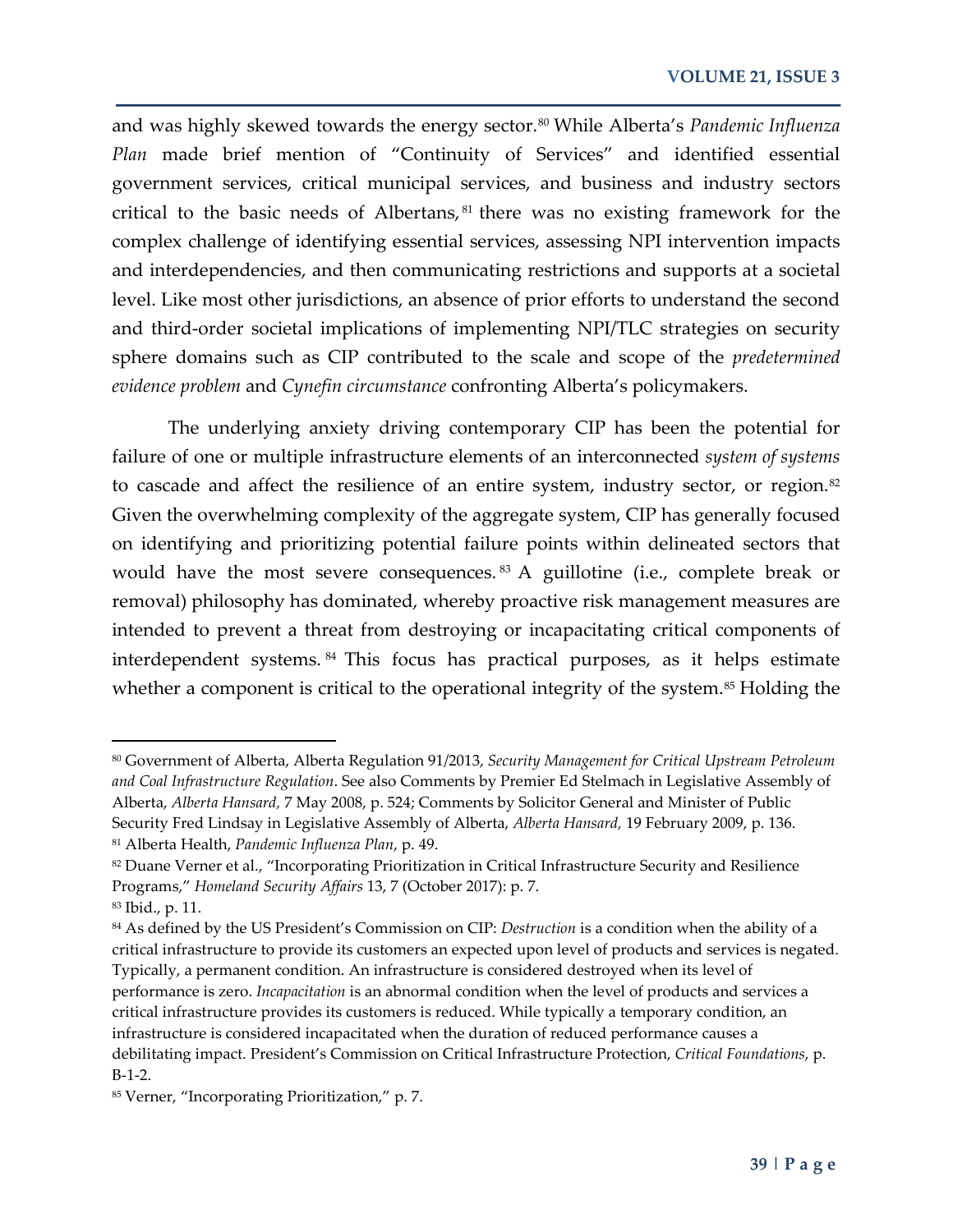output of a component at zero serves to highlight its criticality as an input. This is a simpler equation to solve than attempting to trace the cascading consequences of fluctuating output within the system, which requires a considerably greater logistical understanding of system dynamics at micro, meso, and macros scales.

Given the need to dissect the complexity of infrastructure systems into opportunities for practical action, CIP practitioners developed a critical node/link approach based on a theory of critical infrastructure evolution known as scale-free network (SFN) theory.[86](#page-18-0) Sector networks are comprised of *nodes* (or hubs) joined by *links* (or spokes). The term scale-free is used because the degree distribution – the degree of a node is simply the number of links attached to that node – looks essentially the same at any scale. With most critical infrastructure networks, this scale-free property is the result of the network growing over time with high degree nodes preferring to create links to new nodes rather than attaching to low degree nodes.<sup>[87](#page-18-1)</sup>

Current CIP strategy rests upon three properties exhibited by SFNs. *Small-world property* – meaning that in comparison to the overall size of the network, the relative length of the shortest path between any two nodes is small. *Clustering* – meaning that there is a high density of links within clusters and a much lower density of links between clusters. *Network resilience* – the removal of one or more nodes will diminish the efficiency of the network if it results in a disconnection of some nodes or a significant increase in the distance between nodes. This means that the network is resilient against the removal of a random node, but nodes of the highest degree are highly vulnerable to deliberate attack.<sup>[88](#page-18-2)</sup> This theory supports *critical node analysis*, the identification, and protection of critical nodes or hubs, as the best strategy for infrastructure protection.<sup>[89](#page-18-3)</sup> As is the case with Alberta's legacy CIP programming, this approach tends to utilize sector critical facility lists as the basis for CIP attention.

While a critical node strategy provides efficiency for defence against targeted human-induced intentional threats, it has a two-degree Pareto principle problem in a

<span id="page-18-0"></span><sup>86</sup> Ted G. Lewis, *Critical Infrastructure Protection in Homeland Security: Defending a Networked Nation* (Hoboken, NJ: John Wiley & Sons, 2006), pp. 71-72.

<span id="page-18-1"></span><sup>87</sup> Réka Albert and Albert-László Barabási, "Statistical mechanics of complex networks," *Reviews of Modern Physics* 74 (2002): pp. 47-97; Albert-Laszlo Barabási, *Linked: How Everything Is Connected to Everything Else and What It Means for Business, Science, and Everyday Life* (Cambridge, MA: PLUME, 2003). <sup>88</sup> Albert, "Statistical mechanics." Barabási, *Linked.* 

<span id="page-18-3"></span><span id="page-18-2"></span><sup>89</sup> Lewis, *Critical Infrastructure Protection*, p. 2.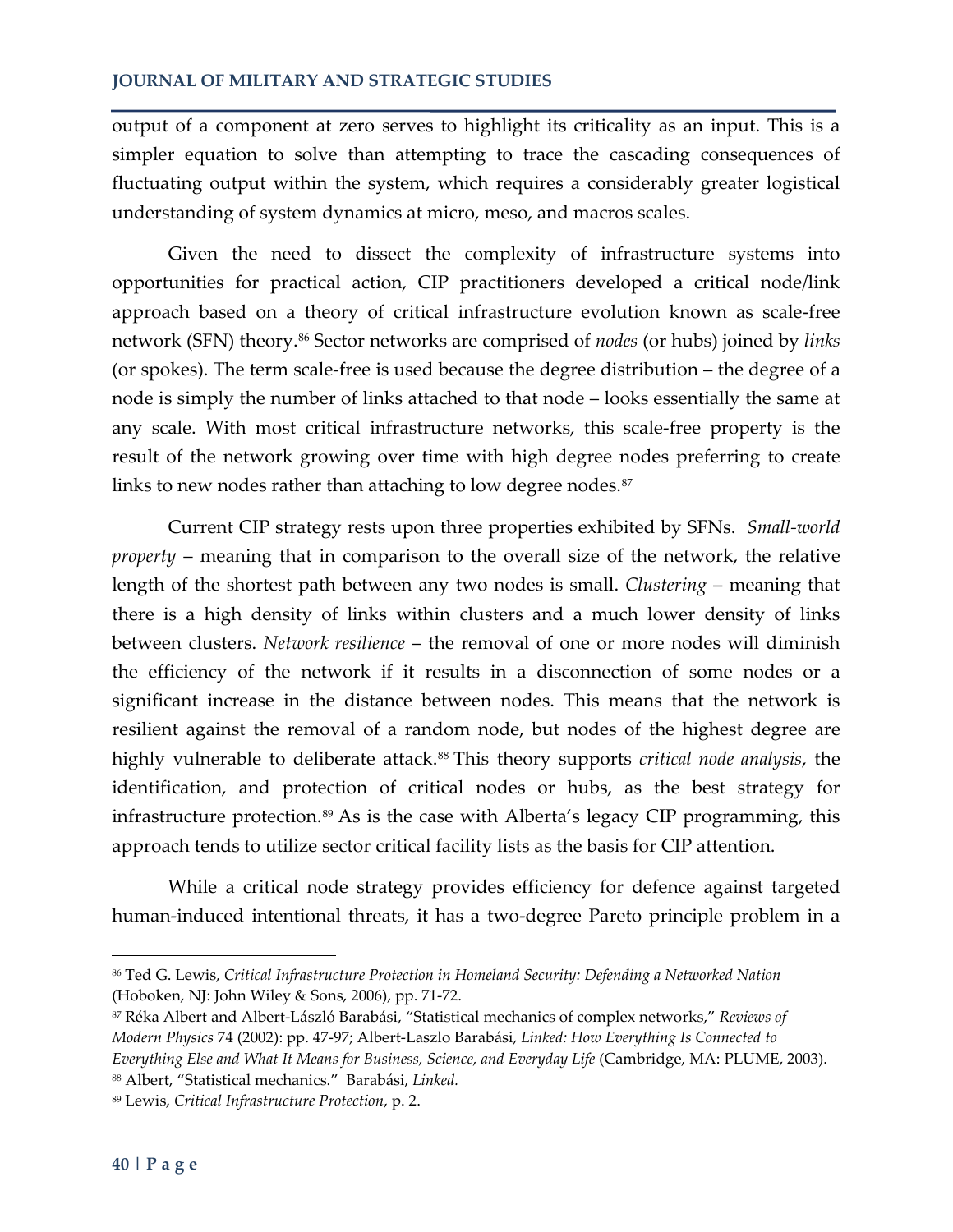pandemic context. Eighty percent of CIP programming is essentially focussed on 20 percent of sectors, [90](#page-19-0) with 80 percent of in-sector programming focussed at just 20 percent of infrastructure. The workings of systems along links and at non-critical nodes and smaller clusters receive little attention as a guillotine attack would be assumed inconsequential the functioning of the network. These assumptions underlying CIP programming were invalidated by the societal level implications of a pandemic. Sector critical facility lists held little utility for pandemic planning and response. The ten sector framework that focussed on critical nodes was also an awkward policy lens for the challenge of an idle economy while protecting interfaces between lifeline products/essential services and end-users. Societal critical functions such as retail and food services were not well allocated.

From an operational perspective, the lack of relevance of CIP programming was not particularly relevant as key protective factors were already in play within Alberta's critical infrastructure community. Recent provincial emergencies, such as the 2013 floods in Southern Alberta and the 2016 Wood Buffalo Wildfire, had tested and refined emergency management systems across major industries.<sup>[91](#page-19-1)</sup> This was an experiential confirmation of two key developments within the community during the preceding decades. The development and broad acceptance of various standards, specifically Canadian Standards Association (CSA) standards *Z731 Emergency Preparedness and Respons*e, *Q850 Risk Management*, and *Z1600 Emergency Management and Business Continuity Programs*, since the early 2000s provided a strong foundation for adaptive planning, preparedness, and response across sectors. The second protective factor was the adoption of the Incident Management System (ICS) within many industries, which streamlined crisis and consequence management activities.<sup>[92](#page-19-2)</sup> These pre-loaded factors

<span id="page-19-0"></span><sup>90</sup> Canadian CIP delineates ten critical infrastructure: Energy and utilities, Finance, Food, Transportation, Government, Information and communication technology, Health, Water, Safety, and Manufacturing. Public Safety Canada, *National Strategy for Critical Infrastructure* (Ottawa: Her Majesty the Queen in Right of Canada, 2009), p. 2.

<span id="page-19-1"></span><sup>91</sup> Flood Recovery Task Force*, Southern Alberta 2013 Floods: The Provincial Recovery Framework* (Government of Alberta, July 2013); MNP LLP, *A Review of the 2016 Horse River Wildfire: Alberta Agriculture and Forestry Preparedness and Response* (2017); KPMG, *May 2016 Wood Buffalo Wildfire Post-Incident Assessment Report* (May 2017).

<span id="page-19-2"></span><sup>92</sup> The Incident Command System (ICS) is a standardized on-site management system designed to enable effective, efficient incident management by integrating a combination of facilities, equipment, personnel, procedures, and communications operating within a common organizational structure. ICS Canada, *Incident Command System Operational Description* (2012), p. 1.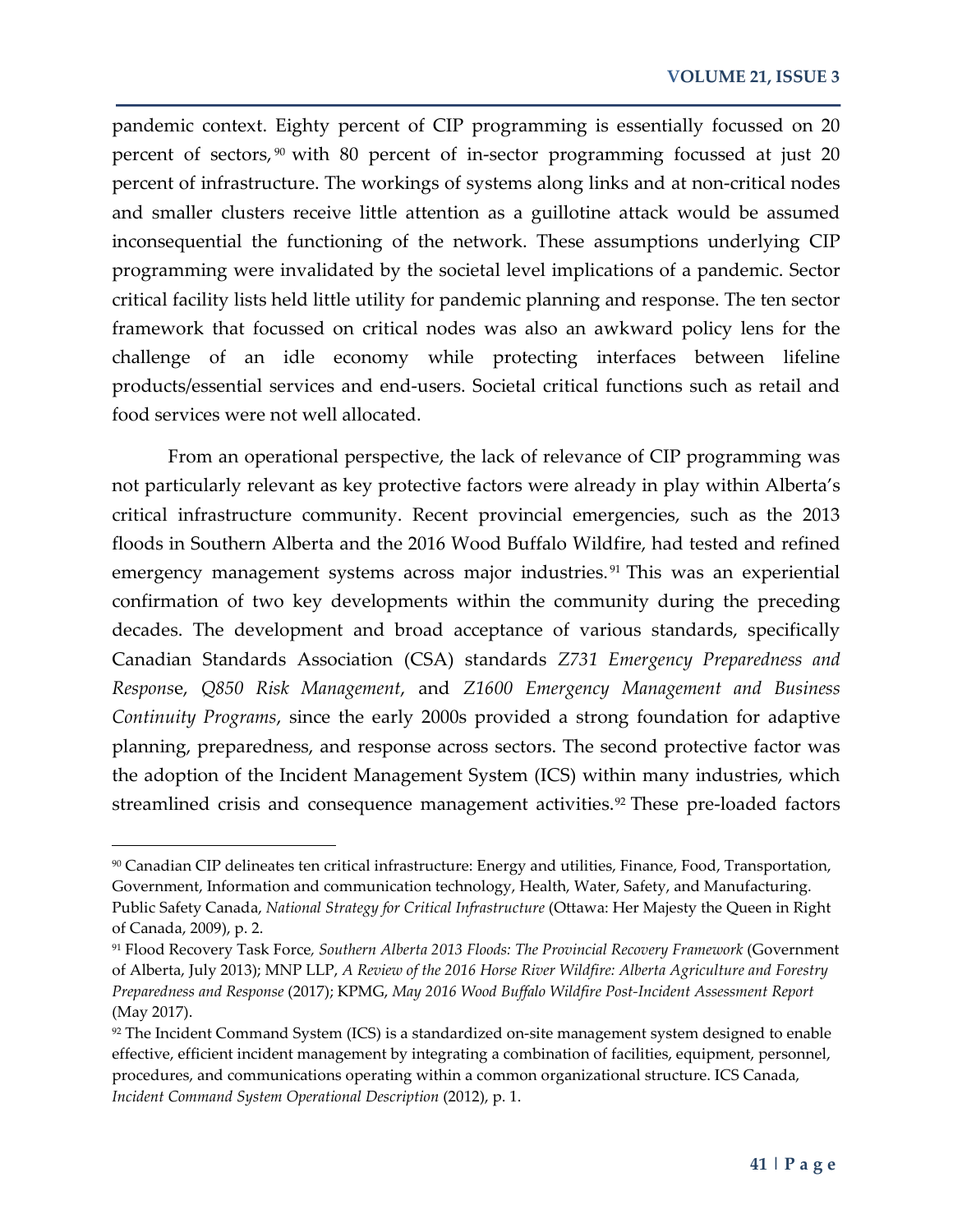enabled Alberta's traditional CI sector stakeholders to adapt to and compensate for various NPI/TLC interventions without appreciable disruption to vital outputs. Ingrained business continuity planning and management structures provided a secure foundation for Continuity of Operations Planning (COOP) addressing specific vulnerability, location, and other risk factors in relation to the anticipated impacts of the pandemic.

Although there had been a lack of attention to pandemic response preparations with the Canadian and Alberta CIP frameworks, the offshoots of the Bush Administration's bioterrorism inquiries had produced a US-based CIP model for a pandemic response that was easily accessible. This provided useful initial planning assumptions for CI stakeholders, such as an absenteeism rate of up to 40 percent (attributable to illness, self-isolation, the need to care for family members, etc.) for a duration of 8 weeks and the potential for multiple waves of community outbreak with each wave lasting two to three months.<sup>[93](#page-20-0)</sup> A roadmap for a Pandemic Continuity of Operations-Essential (COP-E) planning process had also been developed by the US Department of Homeland Security (DHS), which provided some granularity for analysis and flexible response to worsening pandemic scenarios.<sup>[94](#page-20-1)</sup>

Infrastructure owners and operators generally remained in the *complicated* Cynefin domain. There was a need to assess and analyze the impacts of absenteeism, supply chain disruptions (both upstream and downstream), and government interventions on their operations, which was relatively straightforward given their intimate knowledge of their own systems. Their response was predicated on reducing three *known unknowns* relating to government intervention: whether special considerations or exemptions would apply to their sector or operation; what forms of regulatory relief would be authorized; and what supports (economic and material) would be available. Responsive liaison and strategic communications, therefore, became the primary roles of provincial and federal governments.

The resultant was that, apart from understandable attention to primary health care networks, deep-seated emergency management and business continuity planning cultures ensured the resilience in all ten critical infrastructure sectors and associated

<span id="page-20-0"></span><sup>93</sup> US Department of Homeland Security, *Pandemic Influenza Preparedness, Response, and Recovery: Guide for Critical Infrastructure and Key resources* (Washington: 2006), p. 13.

<span id="page-20-1"></span><sup>94</sup> Ibid*.,* p. 26.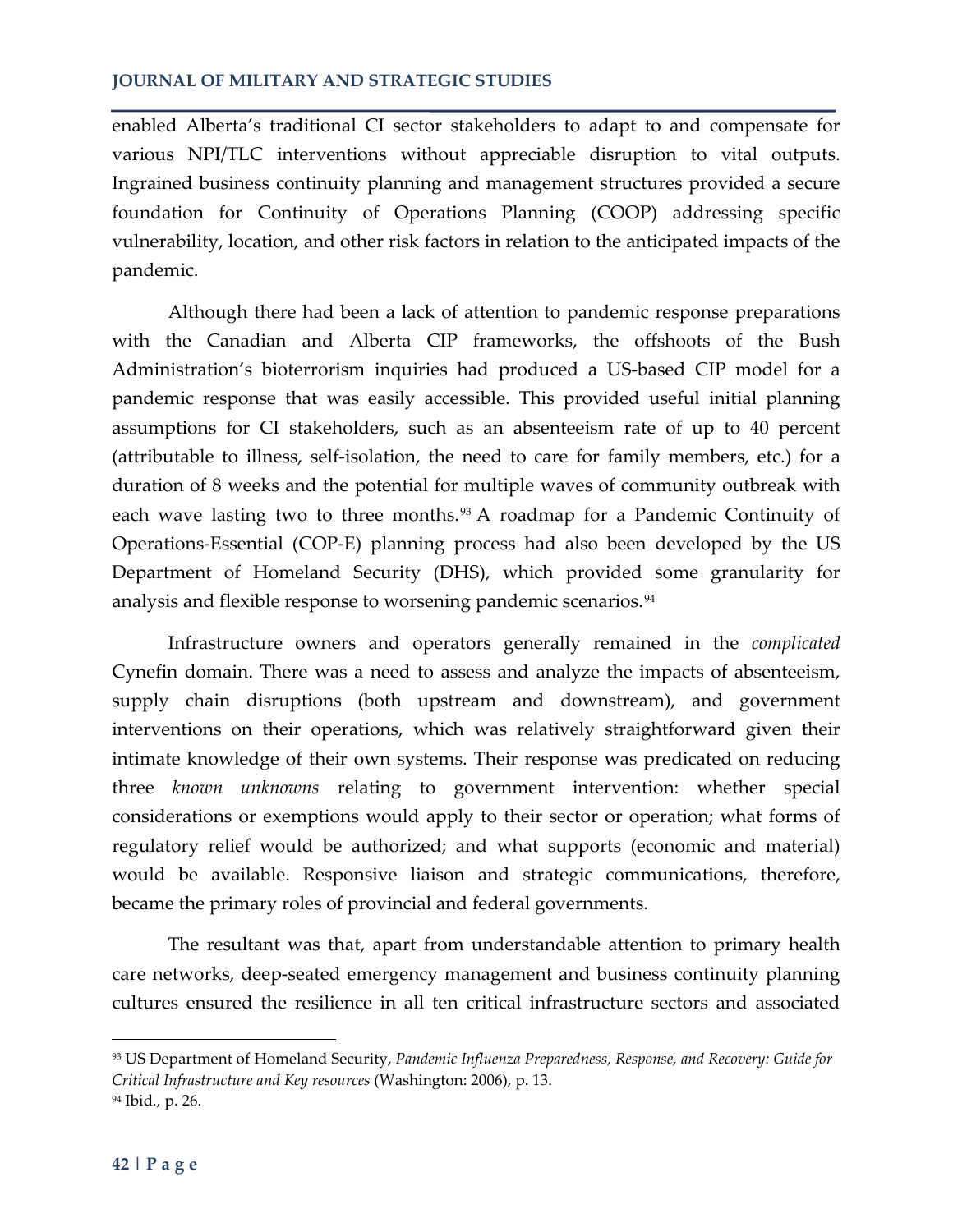subsectors throughout the pandemic.<sup>[95](#page-21-0)</sup> Systemic resilience also allowed infrastructure owners and operators to simultaneously risk manage supernumerary threats. Most of these were cyber threat vectors, such as malicious cyber activity impacting the SolarWinds Orion Platform detected in December 2020,<sup>[96](#page-21-1)</sup> the targeting of unpatched remote access services, security appliances and application servers of systems by wellcoordinated Advanced Persistent Threat (APT) actors, $97$  and opportunistic efforts of APT groups to target organizations involved in the response to COVID-19.<sup>[98](#page-21-3)</sup> That Albertans experienced no tangible outages in lifeline functions such as energy, water, communications, and transportation is a strong indicator of the level of organizational resilience cooked into these systems. However, an increasing vulnerability to a concurrent emergency – such as a natural disaster – was created as workers in many sectors were severely strained and some supply chains compromised.<sup>[99](#page-21-4)</sup>

For policymakers, there was a need to pivot legacy CIP programming to a pandemic context. Given the effectiveness of industry's business continuity planning, there was no concrete infrastructure protection problem for the provincial government to address. Even the typical crisis-related infrastructure assurance problem, the preparatory and reactive risk management actions intended to maintain public confidence in the continued operation of critical infrastructure systems, was effectively blunted by industry planning and adaptability.<sup>[100](#page-21-5)</sup> However, the challenge in idling the economy via an NPI/TLC strategy dictated the identification of the non-essential elements of a complex system of systems. The critical node analysis approach

<span id="page-21-0"></span><sup>95</sup> This observation is based on sector updates to critical infrastructure stakeholders as part of the Alberta Emergency Management Provincial Operations Centre (POC) External Relations – Stakeholder Updates (weekly from 31 March 2020 to 27 May 2020) and recurring National Cross Sector Forum - COVID-19 Teleconferences.

<span id="page-21-2"></span><span id="page-21-1"></span><sup>96</sup> Canadian Centre for Cyber Security, *Alert AL20-029 - SolarWinds Security Incident*, 14 December 2020. <sup>97</sup> Canadian Centre for Cyber Security, *Alert AL20-025 - Continued Exploitation by APT Actors of Multiple Vulnerabilities*, 21 October 2020.

<span id="page-21-3"></span><sup>98</sup> Canadian Centre for Cyber Security, Alert AL20-016 - APT Groups Target Healthcare and Essential Services – CISA/NCSC, 6 May 2020.

<span id="page-21-4"></span><sup>99</sup> For further on this risk see Aaron Clark-Ginsberg et al., "Maintaining critical infrastructure resilience to natural hazards during the COVID-19 pandemic: hurricane preparations by US energy companies," *Journal of Infrastructure Preservation and Resilience* 1, 1 (2020).

<span id="page-21-5"></span><sup>&</sup>lt;sup>100</sup> In this context, public confidence has been defined as the trust bestowed by citizens based on demonstrations and expectations of their critical infrastructures' ability to provide products and services at expected levels and to behave consistent with their customers' best interests. President's Commission on Critical Infrastructure Protection, *Critical Foundations*, p. B-2.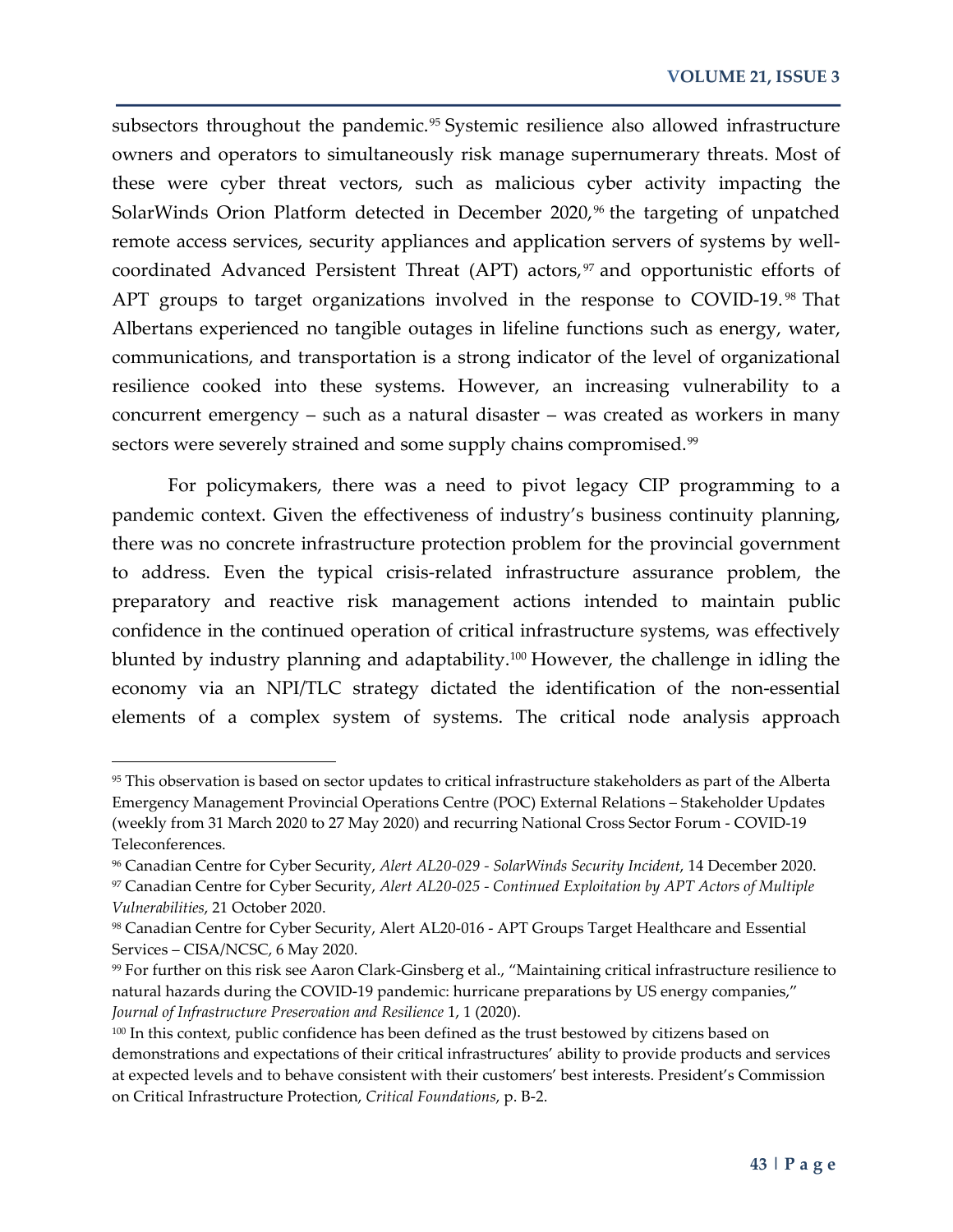underpinning existing critical infrastructure lists provided little utility for this problem. "Essential Services" was a sister, but separate, concept from critical infrastructure in Alberta's *Pandemic Plan*.[101](#page-22-0) It was limited in scope to the designation of government essential services and workers in a labour relations context. "Essential Services" was a legal construct for addressing the ability of the public service (the Employer) to provide essential services to the public during a work stoppage as per Division 15.1 of Alberta's *Labour Relations Code* and the *Public Service Employee Relations Act*.[102](#page-22-1) Lists of essential public service workers existed within provincial ministry business continuity plans, but an equivalent economy-wide list was out of scope.

Conceptually, the production of a national or provincial level essential services list is akin to reverse engineering, at full economic scale, a *network interdiction problem*. [103](#page-22-2) This represents a return to non-scale-free network theory traditionally used by military strategist to attack enemy supply lines.<sup>[104](#page-22-3)</sup> This approach focusses on identifying the least number of segments, or *cut sets*, which will render the network inoperable if removed. The interdiction approach focussed on disrupting the flow through the network with a minimum of effort. [105](#page-22-4) Algorithmic modeling is often utilized to accurately determine the best *cut sets*.[106](#page-22-5) This approach has a significant scale problem,

 $\overline{\phantom{a}}$ 

<span id="page-22-0"></span><sup>101</sup> Alberta Health, *Pandemic Influenza Plan*, p. 48.

<span id="page-22-2"></span><span id="page-22-1"></span><sup>102</sup> For legal context see *Saskatchewan Federation of Labour v. Saskatchewan*, 2015 SCC 4, [2015] 1 S.C.R. 245. <sup>103</sup> For a description of the classical network interdiction problem see R. Kevin Wood, "Deterministic Network Interdiction," *Mathematical and Computer Modeling* 17, 2 (1993): pp. 1-18; D.R. Fulkerson and G.C. Harding, "Maximizing the minimum source-sink path subject to a budget constraint," *Mathematical Programming* 13 (1977): pp. 116-118.

<span id="page-22-3"></span><sup>104</sup> For examples in a military context see A.W. McMasters and T.M. Mustin, "Optimal interdiction of a supply network," *Naval Research Logistics Quarterly* 17, 3 (1970): pp. 261-268; P.M. Ghare, D.C. Montgomery and W.C. Turner, "Optimal interdiction policy for a flow network," *Naval Research Logistics Quarterly* 18, 1 (1971), p. 37.

<span id="page-22-4"></span><sup>105</sup> Lewis, *Critical Infrastructure Protection*, p. 102.

<span id="page-22-5"></span><sup>106</sup> Applied to classic decision-making problems involving public transportation, critical infrastructure protection, control of infectious disease, disruption of terrorist networks, and public security, simplified network interdiction problems are commonly modelled as a Stackelberg game (i.e., static two-player, two-stage, master-slave game with perfect information) where an evader attempts to circumvent interdiction resources while moving through a network from a source to a terminus. See Brian J Lunday and Hanif D Sherali, "A dynamic network interdiction problem," *Informatica* 21, 4 (2010): pp. 553-574; Gilbert Laporte, Juan A. Mesa, and Federico Perea, "A game theoretic framework for the robust railway transit network design problem," *Transportation Research Part B: Methodological* 44, 4 (2010): pp. 447-459; Maria P. Scaparra and Richard L Church, "A bilevel mixed-integer program for critical infrastructure protection planning," *Computers & Operations Research*, 35, 6 (2008): pp. 1905-1923; Paola Cappanera and Maria P. Scaparra, "Optimal allocation of protective resources in shortest-path networks," *Transportation*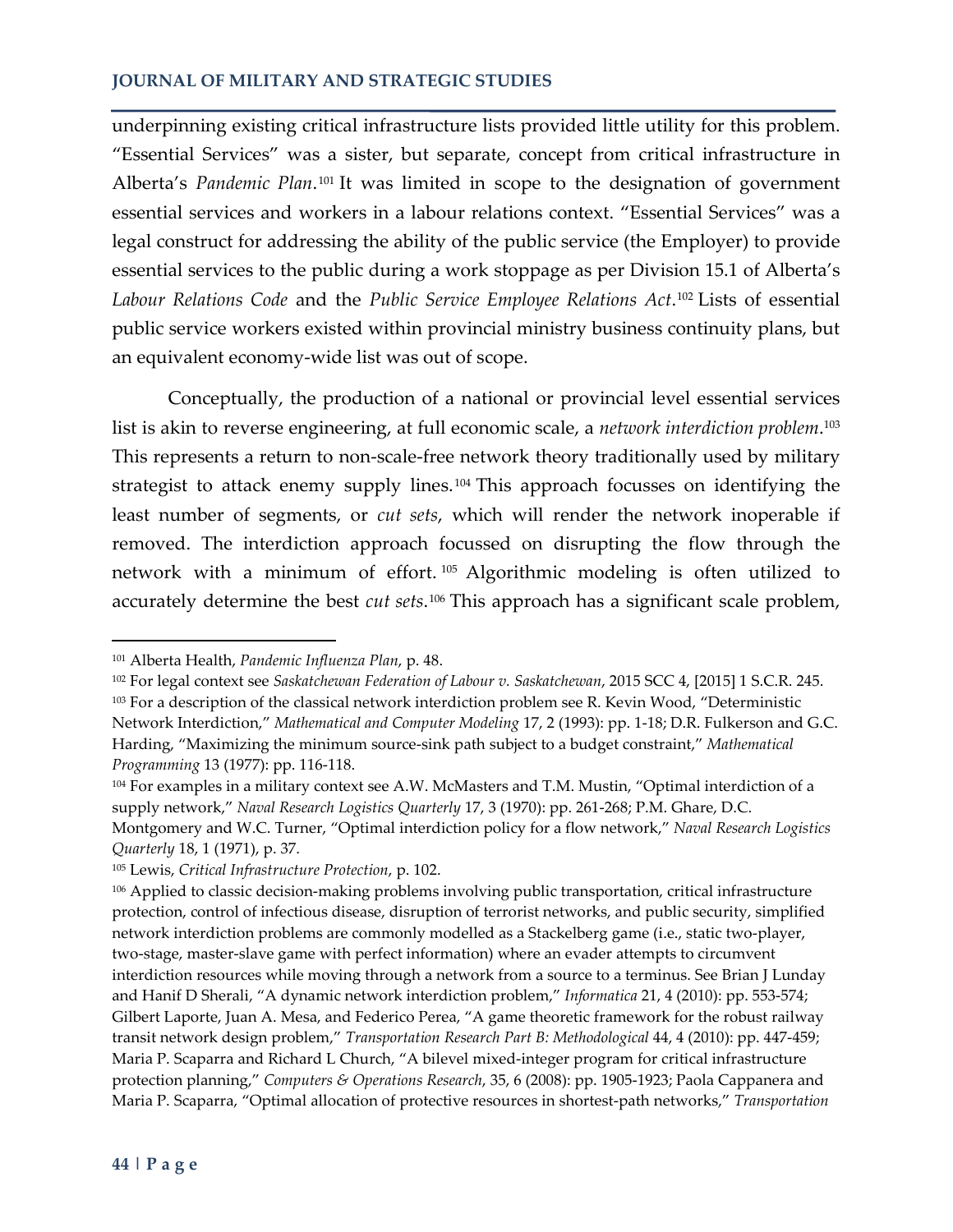as larger networks are difficult to effectively model, and determining optimum cut sets requires significant computational power.<sup>107</sup>

In theory, an economy-scale essential services problem needed to identify all flows and cross-sector interdependencies of goods and services (at federal, provincial, and municipal levels) vital to maintaining basis societal function at an economic idle condition, and then compute something akin to an interdependent cut set matrix to determine limits of upstream, midstream, and downstream intervention.<sup>[108](#page-23-1)</sup> These limits represent the maximum degree to which flows could be constrained without choking out immediate lifeline functions. They also represent the need for reversibility of temporary impediments to relative global economic competitiveness (or economic security) – the need to maintain confidence that the flows of goods and services can recover sufficiently to compete in global markets and ensure the return of real incomes. Given the provincial CIP baseline that existed (i.e., in terms of knowledge, frameworks, and capacity) and the need to impose NPI/TLC measures forthwith, such an exercise was wholly unfeasible. What appears to have occurred, was something closer to *first mover imitation*, as an evolution in CIP philosophy that addressed this problem outside of Canada was quickly adopted.

Around the mid-2010s, practitioners began to recognize the limits of the legacy sector and asset approach to CIP. This was driven by technological vulnerabilities and evolving threats such as cyber and foreign actor interference, which represented crosscutting, cross-sector risks, and associated dependencies that were not easily recognized, understood or analyzed within existing CIP risk management structures. This resulted

*Science* 45, 1 (2011): pp. 64–80; J.D. Farley, "Breaking Al Qaeda cells: A mathematical analysis of counterterrorism operations (a guide for risk assessment and decision making)," *Studies in Conflict and Terrorism* 26 (2003): pp. 399-411; B. Pourbohloul et al., "Modeling control strategies of respiratory pathogens," *Emerging Infectious Diseases* 11, 8 (2005): pp. 1246-1256.

<span id="page-23-0"></span><sup>&</sup>lt;sup>107</sup> Artificial intelligence is now being applied to such problems to attempt to account for real-world complexity and dynamic versus static conditions. See Kai Xu et al., "Bridging the Gap between Observation and Decision Making: Goal Recognition and Flexible Resource Allocation in Dynamic Network Interdiction," *Proceedings of the Twenty-Sixth International Joint Conference on Artificial Intelligence* (IJCAI-17), p. 4477.

<span id="page-23-1"></span><sup>108</sup> There are three general components to this: 1) identifying and defining critical goods and services; 2) prioritization of critical goods and services; 3) identification of critical workers related to each priority service. U.S. National Infrastructure Advisory Council (NIAC), *The Prioritization of Critical Infrastructure for a Pandemic Outbreak in the United States Working Group, Final Report and Recommendations by the Council* (2007), pp. 26-29.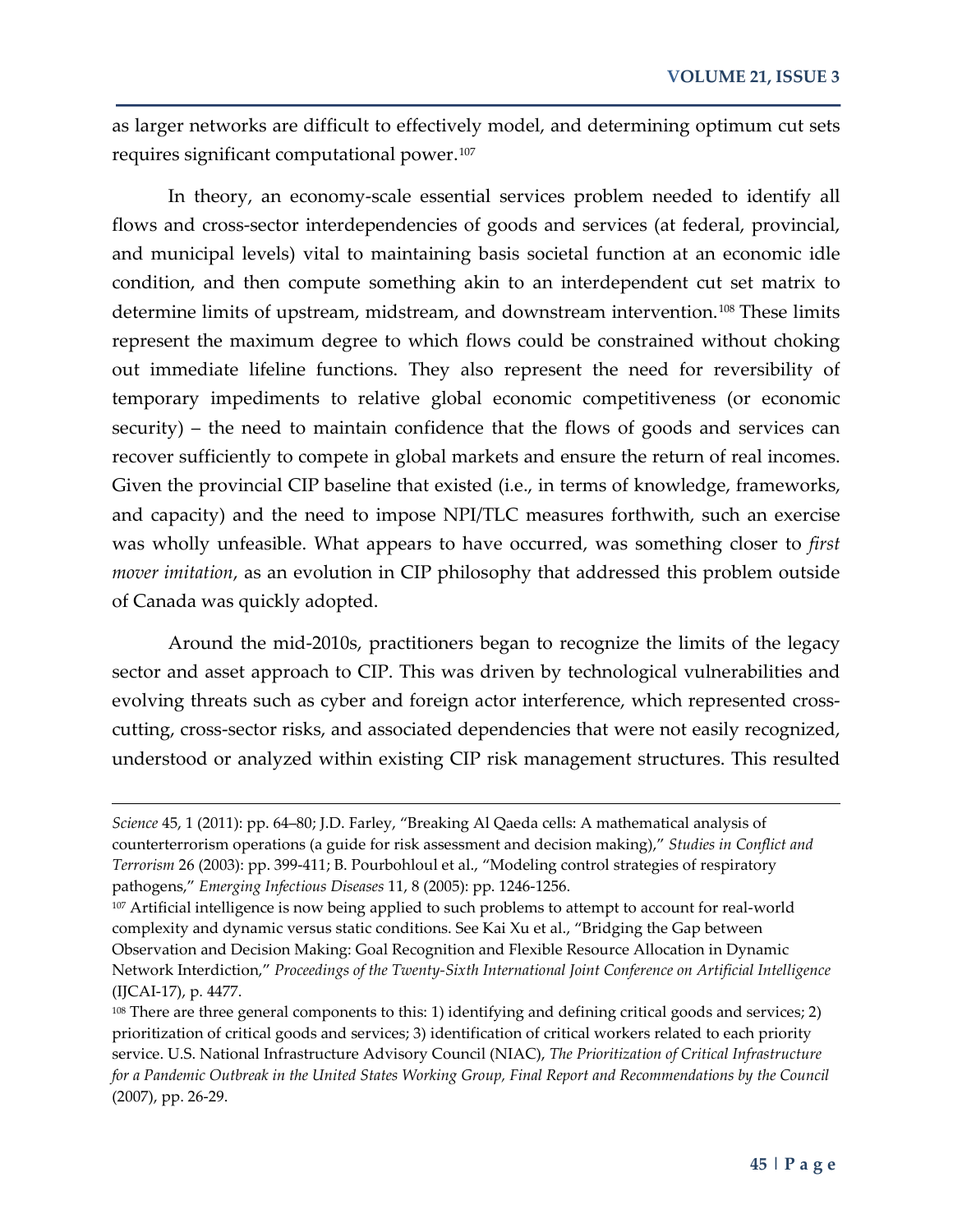in renewed interest in a functional level approach, as key dependencies and interdependencies highlighted at this level were not apparent within the sector-based critical node approach. [109](#page-24-0) Some jurisdictions began to differentiate "lifelines" and Societal Critical Functions (SCF), or Vital Societal Functions (VSF), as activities maintained by one or more critical infrastructures that provided a given functionality.<sup>[110](#page-24-1)</sup> This approach, which had not yet been adopted in Canada or Alberta, shifted the CIP risk management perspective from the entity level of assets and organizations to "understanding how entities come together to provide services and functions."[111](#page-24-2) This provided a critical lodgement for the economy-scale essential services challenge facing provincial policymakers during a pandemic.

American policymakers had the advantage of being informed by a recent societal level disaster in Puerto Rico and a previous examination of critical infrastructure sustainment under pandemic conditions that was part of the Bush Administration's bioterrorism initiative. The need for the contingency identification of critical workers had been reported on by the National Infrastructure Advisory Council (NIAC) in 2007.[112](#page-24-3) This work identified a "sharp disparity between the need to protect critical workforce populations and the strategies of current government plans. While current plans tend to prioritize protecting the most at-risk populations, many plans overlook workers who are critical to maintaining the country's infrastructure and critical

<span id="page-24-0"></span><sup>109</sup> United States Department of Homeland Security, *A Guide to Critical Infrastructure Security and Resilience*  (Washington: Cybersecurity and Infrastructure Security Agency, 2019), p. 8.

<span id="page-24-1"></span><sup>110</sup> Societal Critical Functions (SCF) focus on what is achieved by critical infrastructure rather than the assets themselves; the functions essential to ensure the basic needs of society (i.e., food, water, heating and cooling, safety and security). SCFs depend on infrastru8cture components such as the power grid, communication networks, road and rail networks, water and sewage systems, fuel supply and logistics, and international shipping routes. These functions have several input factors such as labour, energy, goods and products, transportation services, and information technology. Per Hokstad, Ingrid B. Utne, and Jørn Vatn, eds., *Risk and Interdependencies in Critical Infrastructures: A Guideline for Analysis* (London: Springer-Verlag, 2012), pp. 19-20. See also Swedish Civil Contingencies Agency, *Action Plan for the Protection of Vital Societal Functions & Critical Infrastructure* (Karlstad: 2014), p. 12.

<span id="page-24-3"></span><span id="page-24-2"></span><sup>111</sup> Cybersecurity and Infrastructure Security Agency (CISA), National Risk Management Center (NRMC), "National Critical Functions (NCF) fact sheet," https://www.cisa.gov/publication/ncf-fact-sheet <sup>112</sup> The National Infrastructure Advisory Council (NIAC) was created by Executive Order in October 2001 to provide the U.S. President, through the Secretary of the Department of Homeland Security (DHS), with critical infrastructure security advice to support the economy. See Executive Order 13231 (16 October 2001), Executive Order 13286 (28 February 2003), Executive Order 13385 (29 September 2005), and Homeland Security Presidential Directive-7 (HSPD-7).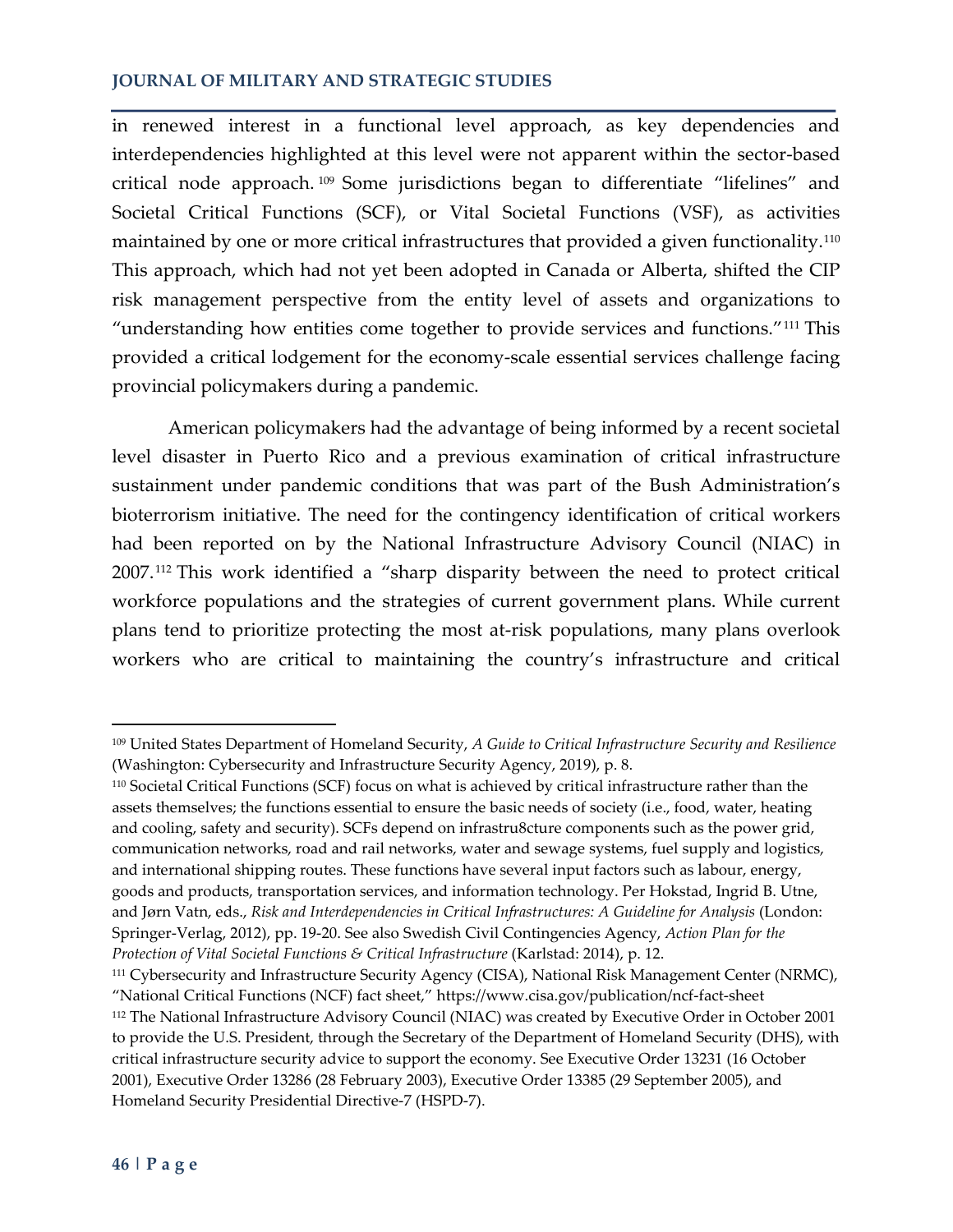services."[113](#page-25-0) A detailed study of critical infrastructure prioritization had advocated the development of mechanisms to clearly identify the priority workforce groups, principally to inform distribution strategies for the efficient use of limited pharmaceutical countermeasures (i.e., vaccines and antivirals) and justify changes in workplace behaviour. Sector-by-sector profiles differentiated and estimated numbers of essential workers using a tiered approach. Tier One encompassed high-value, lowdensity experts occupying a single point of failure in a complex system (i.e., industrial control and process experts). Tier Two critical workers included limited pools of specific expertise (i.e., specialist doctors, nurses) with specialized training. Tier Three represented a larger pool of "fungible" employees with redundant skills, such as police, fire, paramedics, transportation workers, and tradespeople.[114](#page-25-1)

The 2017 Hurricane Maria in Puerto Rico also provided societal-scale lessons regarding how lifeline functions/lifeline systems interacted during and after cascading failures, and the corresponding impacts on the population and the economy. This data provided a mechanism for analyzing critical infrastructure dependencies and interdependencies at a regional level. Analysis of naturally imposed cut sets on regional manufacturing clusters, healthcare supply chains, agriculture, and food supply distribution systems allowed for refined characterization of interdependencies between sectors, sub-sectors, and systems.<sup>[115](#page-25-2)</sup> While the primary goal was to support long-term recovery planning by prioritizing recovery investments, such analysis generated recent and relevant understanding of regional level VSFs that could be coupled to the earlier NIAC work relating to pandemics.

Based on the American's first mover informational advantage, it is logical that the conceptual basis of many of the provincial essential services designations used to implement NPI/TLC strategies appears to relate to the US Cybersecurity and Infrastructure Security Agency's (CISA) released of a set of 55 National Critical

<span id="page-25-0"></span><sup>113</sup> NIAC, *Prioritization of Critical Infrastructure*, p. 39.

<span id="page-25-1"></span><sup>114</sup> 2007 estimates suggested 12,389,077 Tier One employees in the United States, representing approximately 4 percent of the total population. All critical employees (tiers one-three) were estimated at 16,931,725, or 5.6 of the US population. Ibid*.,* p. 9, Appendix C.

<span id="page-25-2"></span><sup>115</sup> U.S. Department of Homeland Security, National Protection and Programs Directorate, *Infrastructure Interdependency Assessment: Puerto Rico (Washington:* Office of Infrastructure Protection, 2018), pp. 172-211.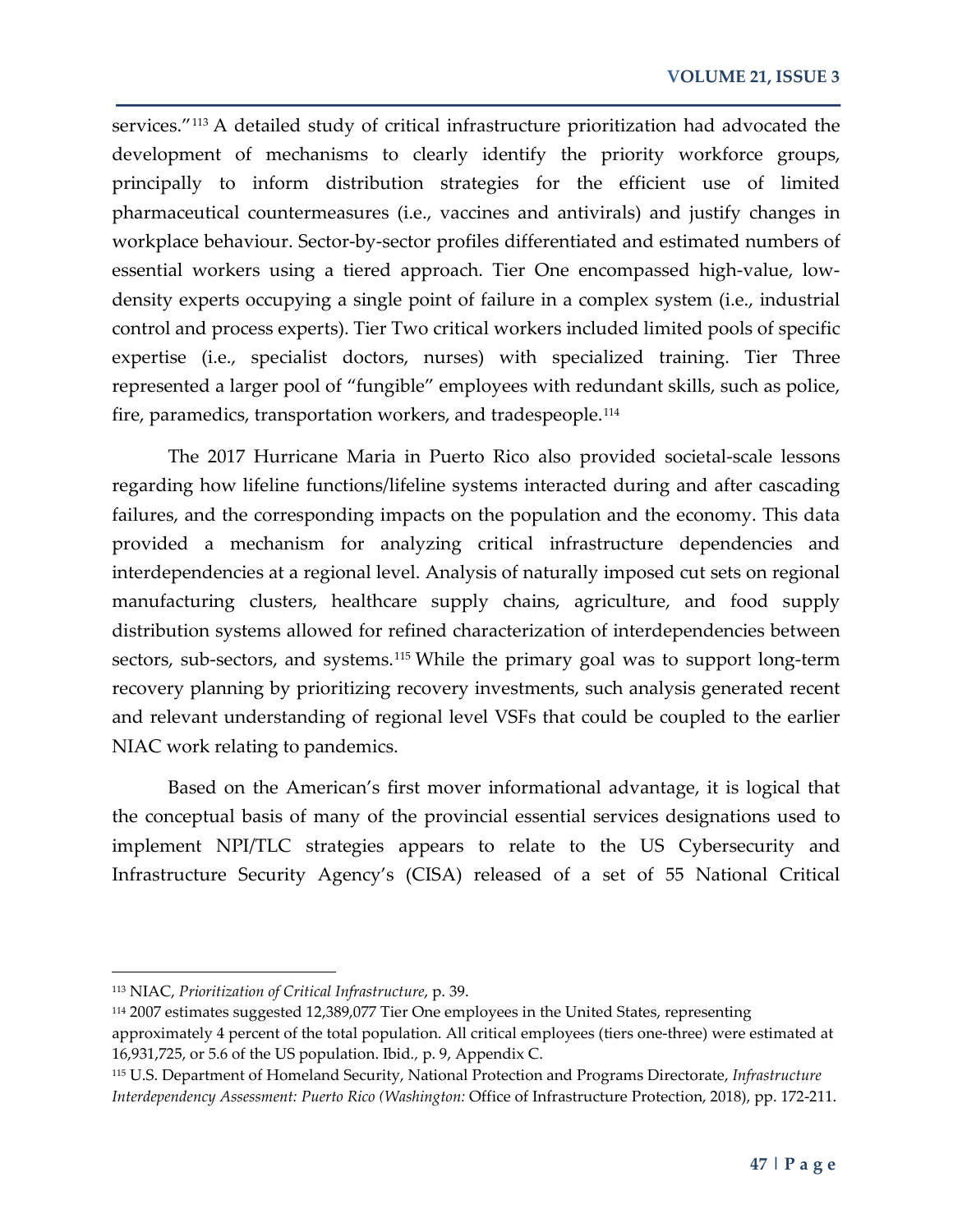Functions (NCF) in April 2019. [116](#page-26-0) NCFs, grouped into broad categories of *Connect-Distribute-Manage-Supply*, were defined as "the functions of government and the private sector so vital to the United States that their disruption, corruption, or dysfunction would have a debilitating effect on security, national economic security, national public health or safety, or any combination thereof."[117](#page-26-1) Adoption of this approach appears to have provided CISA the foundational research and understanding to be a first mover in the identification of "Essential Critical Infrastructure Workers during COVID-19 Response."[118](#page-26-2) While the various provincial essential service worker lists subsequently released by Ontario and Quebec (23 March 2020), British Columbia (26 March 2020), and Alberta (27 March 2020) represent regional economic realities and sector delineations, their general resemblance to the CISA roadmap is undeniable. It is also notable that in Canada, the various provincial lists preceded the release of national guidance on essential services and functions on 2 April 2020.<sup>[119](#page-26-3)</sup> The inverse of these lists represents where network interdiction has been applied in order to suppress community spread. The level of reversibility of these self-inflicted cut lines in relation to longer-term economic security is yet to be determined.

What the forgoing chronology of the unearthing of essential services and workers suggests is a need to reassess the utility and focus of CIP programming. Demonstration of the inherent resilience of CI operations undermines many of the legacy assumptions regarding the need for government involvement in the detailed risk management of specific assets, at least in relation to a protracted whole-of-society emergency. There is a parallel here to Henry Eccles' observations about the dangers of self-deception in the importance of logistic effectiveness and "a delusion based upon a failure to understand the nature and magnitude of the logistics base on which the combat forces must rest before they can begin to fight." [120](#page-26-4) This typifies the interdependence that Eccles articulated within the military factors of conflict – strategy,

<span id="page-26-0"></span><sup>116</sup> Cybersecurity and Infrastructure Security Agency (CISA), National Risk Management Center (NRMC), *National Critical Functions: An Evolved Lens for Critical Infrastructure Security and Resilience*, 30 April 2019); CISA, "National Critical Functions Status Update to the Critical Infrastructure Community," 2020. <sup>117</sup> CISA, "NCF fact sheet."

<span id="page-26-2"></span><span id="page-26-1"></span><sup>118</sup> CISA, "Memorandum on Identification of Essential Critical Infrastructure Workers during Covid-19 Response," 19 March 2020; CISA, "Advisory Memorandum on Identification of Essential Critical Infrastructure Workers during Covid-19 Response," 28 March 2020.

<span id="page-26-3"></span><sup>119</sup> Public Safety Canada, "Guidance on Essential Services and Functions in Canada during the COVID-19 Pandemic," originally posted 2 April 2020.

<span id="page-26-4"></span><sup>120</sup> Eccles, *Logistics*, p. 321.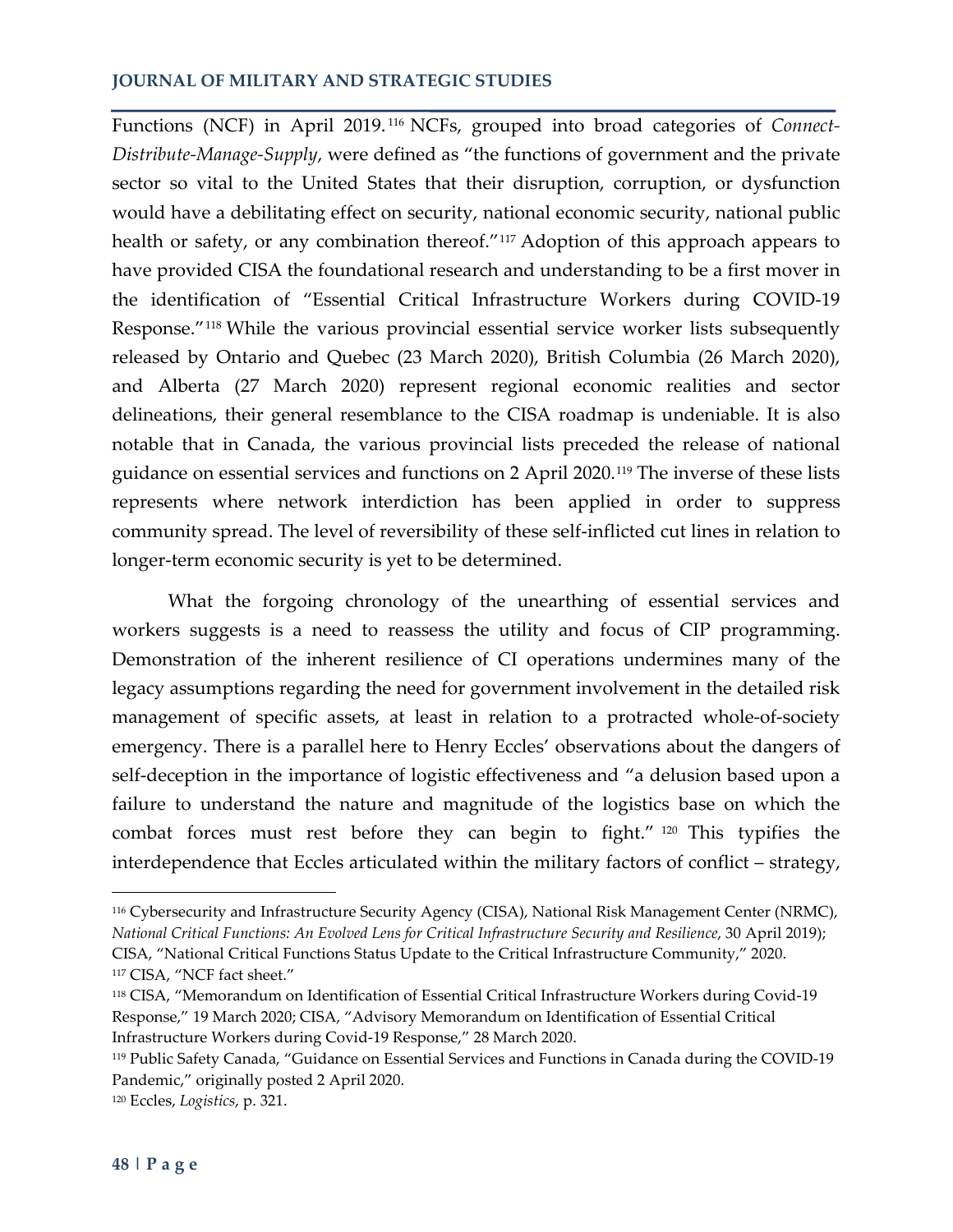logistics, tactics, communications, and intelligence.<sup>[121](#page-27-0)</sup> The core of the critical infrastructure and essential services challenge within a pandemic context has an *economic understanding* element – being aware of the economic context, implications, and consequences of supply, demand, regulation, competition, and risk factors. This can also be seen as interdependent with Eccles' intelligence aspect.

Intelligence is crucial to the development of *understanding* – the perception and interpretation of a particular situation in order to provide the context, insight, and foresight required for effective decision-making. [122](#page-27-1) Military concepts and doctrine provide a useful guide:

Whatever the context, understanding refers to the acquisition and development of knowledge to enable *insight* (*knowing why something has happened or is happening*) and *foresight* (*being able to identify and anticipate what may happen*). Developing understanding relies initially on gaining the situational awareness to identify the problem. Analysis of this situational awareness provides greater comprehension (insight) of the problem. Judgements based on this comprehension provide understanding of the problem (foresight).[123](#page-27-2)

The *predetermined evidence problem* and *Cynefin circumstance* confronting Alberta's policymakers during COVID-19 were directly related to the level of understanding that could be generated in short order. Mere situational awareness was not enough to address the full socio-economic dimensions of the problem. [124](#page-27-3) While *ex post facto* analysis of the decisions that were made in relation to the economy-scale self-imposed network interdiction activities need to be sensitive to this, the key lesson for CIP programming in Alberta is the need to supplant a legacy guillotine philosophy with a lens predicated on developing an understanding of the system-of-system at a functional level.

<span id="page-27-0"></span><sup>121</sup> Ibid*.,* p. 315.

<span id="page-27-1"></span><sup>122</sup> United Kingdom Ministry of Defence (UK MOD), *Joint Publication 04: Understanding* (Swindon: Development, Concepts and Doctrine Centre, 2010), p. 2-1.

<span id="page-27-2"></span><sup>123</sup> UK MOD, *Joint Publication 2-00: Understanding and Intelligence Support to Joint Operations*, 3rd Ed. (Swindon: Development, Concepts and Doctrine Centre, 2011), p. 1-7.

<span id="page-27-3"></span><sup>&</sup>lt;sup>124</sup> In military doctrine, situational awareness is the appreciation of what is happening, but not necessarily, why it is happening. It is the ability to identify trends and linkages over time, and to relate these to what is happening and not happening. UK MOD, *Joint Publication 04.*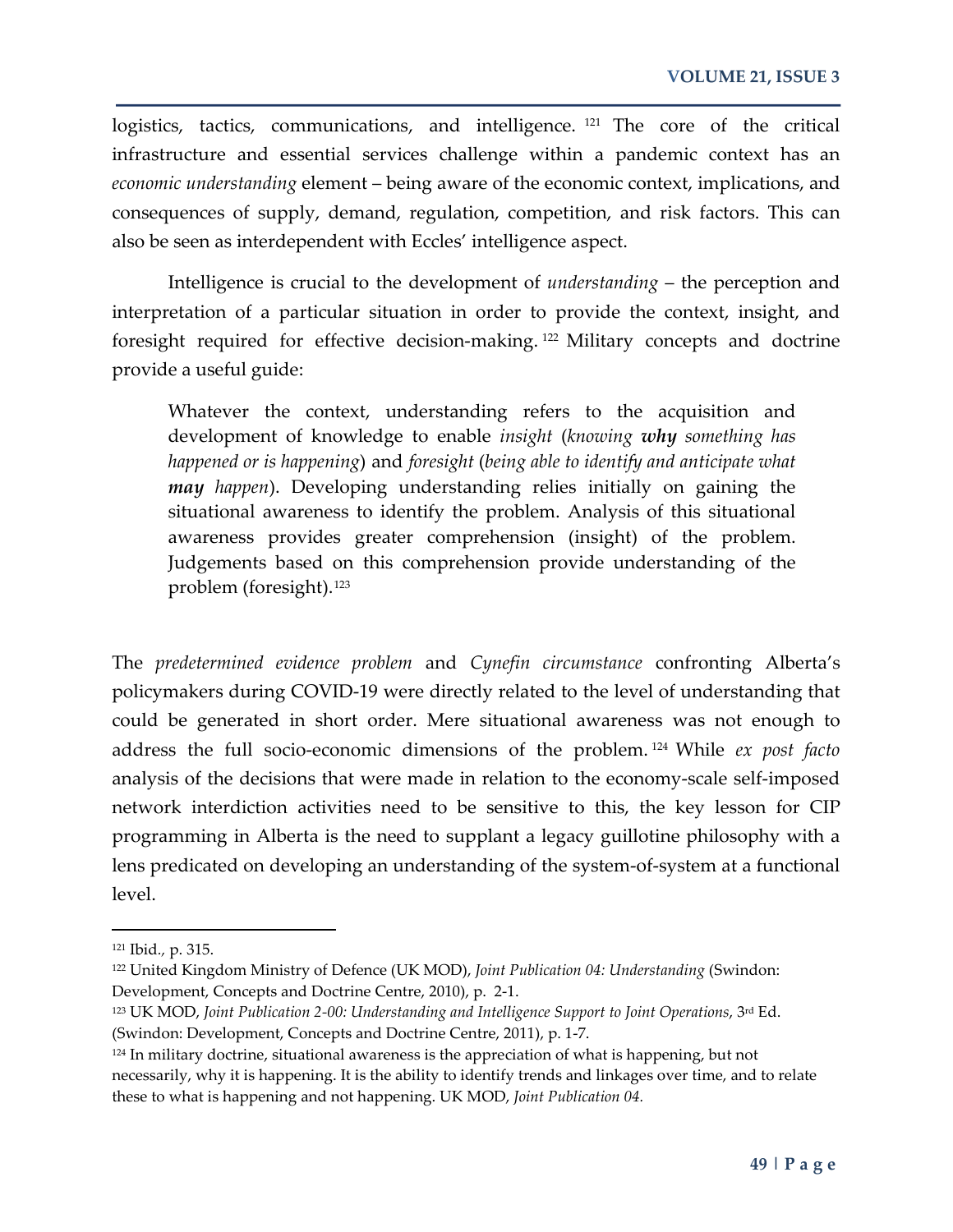## **The Pandemic's Cognitive Arc towards Public (Dis)Order**

The system-level challenges of identifying essential services dissipated near the end of Alberta's first COVID-19 wave, when the frame of reference shifted towards initial reopening strategies. However, these decisions set the conditions for a *collectiveto-individual cognitive arc* in the COVID-19 response. Viewing the entirety of the COVID-19 pandemic response in Alberta – from the activation of *Coronavirus Info for Albertans* public communications on 24 January 2020[125](#page-28-0) to Stage Three of the *Open for Summer Plan* on 1 July 2021[126](#page-28-1) and the ensuing *fourth-wave* commencing in August 2021 – a gradual transition is observable from an institutional/asset focus to a citizen/rights focus. From a security perspective, this arc corresponds with a gradual transition from assuring society critical functions towards peace, order, and good government (POGG) as the matter of primary concern. This represents a shift from the physical and conceptual components of societal readiness into the moral element, and highlights a pandemic timescale element in relation to policy focus that roughly aligns with Maslow's "Hierarchy of Needs."<sup>[127](#page-28-2)</sup>

There is a linear progression from basic (physiological and safety), through psychological (belongingness and esteem), to self-fulfillment (self-actualization) needs as environmental drivers, which is interdependent with the preceding undertones of pre-determined evidence and governing context. This is a logical process, as causal evidence and confidence in satisfying lower-level needs would be expected to grow

<span id="page-28-0"></span><sup>125</sup> The initial timeline for COVID-19 in Alberta was as follows: 17 November 2020: 1<sup>st</sup> Case in Hubei, CN (Source: *South China Morning Post*); 7 January: China confirms COVID19; 24 January: Coronavirus Information for Albertans website active. Alberta's Provincial Operations Centre (POC) begins tracking as Significant Incident; 25 January: 1st Presumptive Case in ON; 30 January: Situational Awareness to Alberta Critical Infrastructure Stakeholders Commences; 30 Jan: POC moves operational state to Level 2 Augmented - Incident of Potential Significance; 5 March: 1st Presumptive Case in AB; 11 March: WHO declares global pandemic; 12 March: Public Health Restrictions Commence in AB; 14 March: POC moves to Level 3 – Mandatory coordination of key Government of Alberta (GoA) organizations to respond to a Significant Incident; 15 March: Community transmission confirmed in AB; 17 March: State of Public Health Emergency declared in AB. POC moves to Level 4 – Mandatory full GoA coordination for a Significant Incident; 19 March 2020: 1st COVID-19 death confirmed in Alberta.

<span id="page-28-1"></span><sup>126</sup> www.alberta.ca/opensummer

<span id="page-28-2"></span><sup>127</sup> Abraham H. Maslow, "A theory of human motivation," *Psychological Review*, 50, 4 (1943): pp. 370-96.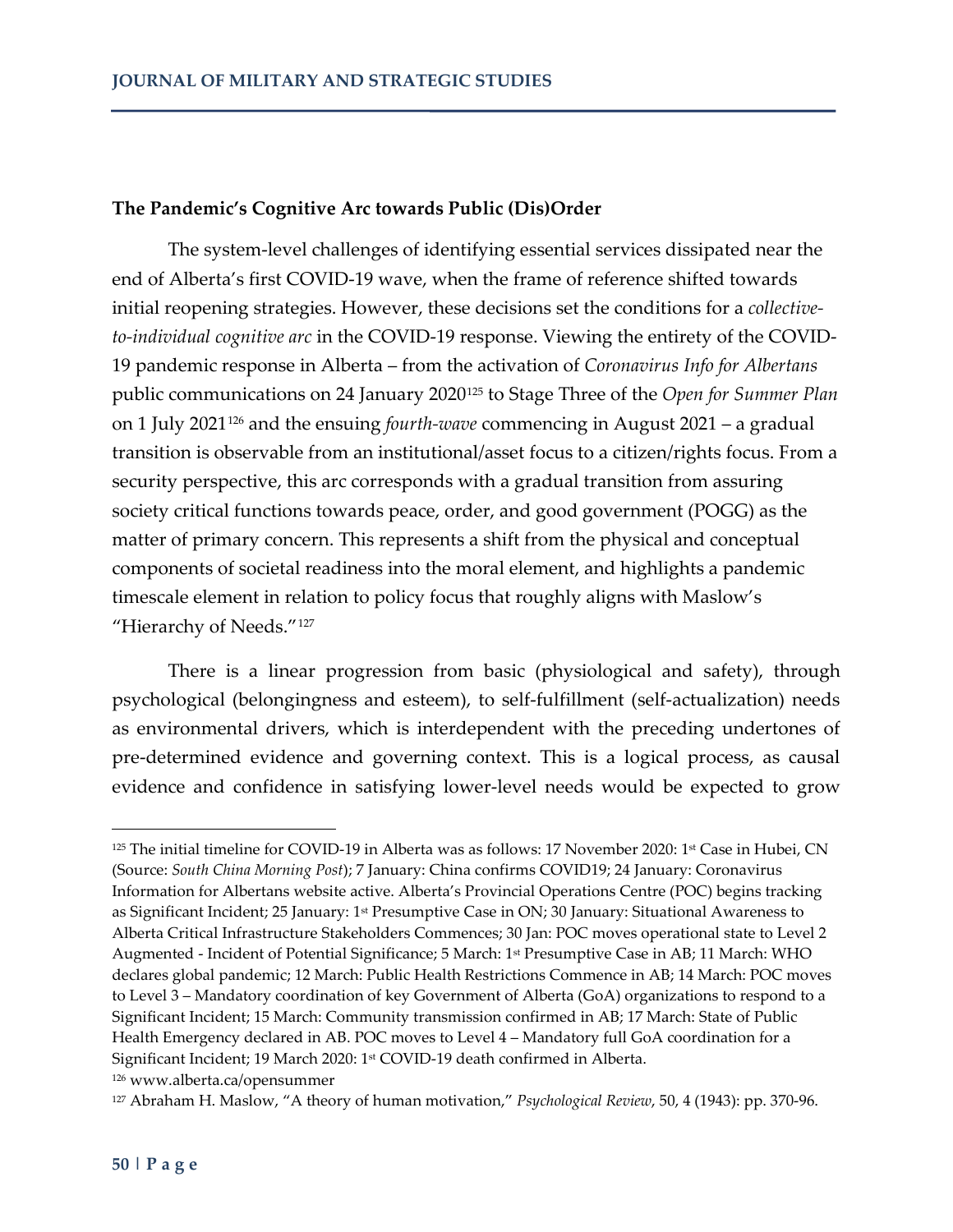over time. The significance of this cognitive arc is the suggestion that the moment at which society is closest to transcending the crisis corresponds with a re-emergence of behaviours motivated more heavily by self-fulfillment needs suppressed in early phases of the pandemic. As motivational states for esteem and self-actualization lead individuals in different directions,<sup>[128](#page-29-0)</sup> and as these fundamental motives are connected to immediate situational threats and opportunities,<sup>[129](#page-29-1)</sup> the later stages of the pandemic arc are prone to increasing cognitive and behavioural fragmentation. Egocentric motives can assume priority in some elements of society. Effectively balancing this divergence of interests is impeded by the predetermined evidence problem, and cumulative effects of pandemic response can regress operating contexts back towards complexity and chaos. Earlier decisions in delineating essential services and workers eventually manifest as a public order test.

Collective questioning of the necessity and proportionality of NPI/TLC strategies began to emerge during the second wave of COVID-19 in Alberta. Organizations such as the Canadian Civil Liberties Association reviewed the public health actions of the pandemic's first wave – which they dubbed the "spring of fear" – and suggested that "the government was overreaching, neglecting vulnerable populations, and not following the law."[130](#page-29-2) This was a manifestation of the predetermined evidence problem that was most acute at the commencement of the outbreak. It is anchored in John Stuart Mill's classical theory of liberty:

…the proper limits of what may be called the functions of police; how far liberty may legitimately be invaded for the prevention of crime, or of accident. It is one of the undisputed functions of government to take precautions against crime before it has been committed, as well as to detect and punish it afterwards. The preventive function of government, however, is far more liable to be abused, to the prejudice of liberty, than the punitory function;—for there is hardly any part of the legitimate freedom of action of a human being which would not admit of being represented, and fairly too,

<span id="page-29-0"></span><sup>128</sup> Douglas T. Kenrick et al., "Goal-driven cognition and functional behavior: The fundamental-motives framework," *Current Directions in Psychological Science* 19, 1 (2010): pp. 63-67, 63.

<span id="page-29-1"></span><sup>129</sup> Douglas T. Kenrick et al., "Renovating the Pyramid of Needs: Contemporary Extensions Built Upon Ancient Foundations," *Perspectives on Psychological Science* 5, 3 (2010): pp. 292-314, 292.

<span id="page-29-2"></span><sup>130</sup> The CCLA gave an 'F' Civil Liberties Grade to *Alberta Public Health Act* and *Public Health (Emergency Powers) Amendment Act 2020* (Bill 10). Canadian Civil Liberties Association, "Canadian Rights during COVID-19: CCLA's Interim Report on COVID's First Wave," June 2020, p. 46.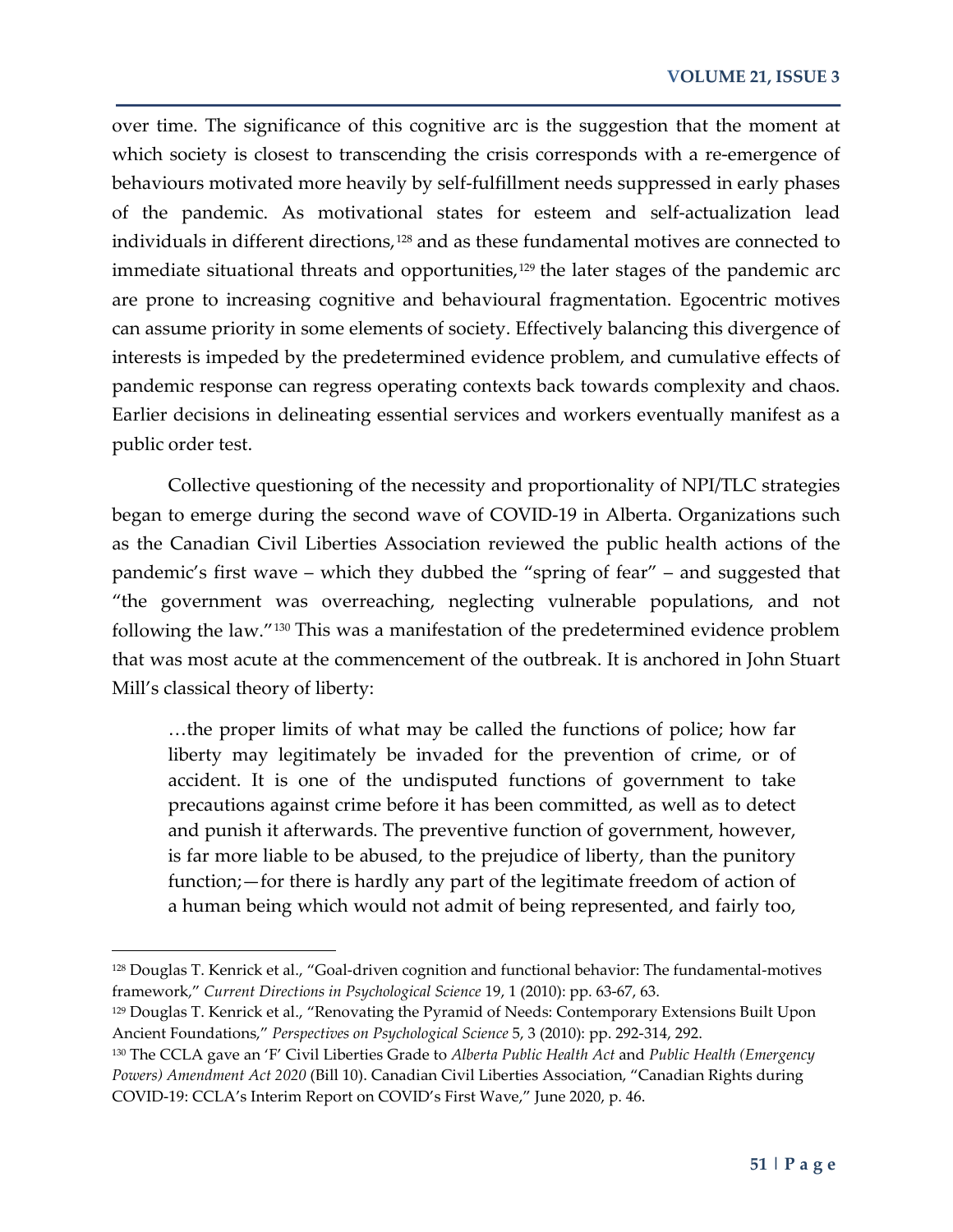as increasing the facilities for some form or other of delinquency. Nevertheless, if a public authority, or even a private person, sees any one evidently preparing to commit a crime, they are not bound to look on inactive until the crime is committed, but may interfere to prevent it. … Again, it is a proper office of public authority to guard against accidents. If either a public officer or any one else saw a person attempting to cross a bridge which had been ascertained to be unsafe, and there were no time to warn him of his danger, they might seize him and turn him back, without any real infringement of his liberty; for liberty consists in doing what one desires, and he does not desire to fall into the river. Nevertheless, when there is not a certainty, but only a danger of mischief, no one but the person himself can judge of the sufficiency of the motive which may prompt him to incur the risk: in this case, therefore (unless he is a child, or delirious, or in some state of excitement or absorption incompatible with the full use of the reflecting faculty), he ought, I conceive, to be only warned of the danger; not forcibly prevented from exposing himself to it.[131](#page-30-0)

Human judgement with respect to certainty of danger and the "right inherent in society, to ward off crimes against itself by antecedent precautions" is inherently *noisy*. [132](#page-30-1) This was certainly the case in balancing between the uncertain dynamics of the COVID-19 virus and NPI/TLC measures considered necessary to: 1) suppress the disease in those who may already have been infected with it; 2) protect those who have not already been exposed to the disease; 3) break the chain of transmission and prevent the spread of the disease; and 4) and remove the source of infection. [133](#page-30-2) The high-bandwidth telecommunications that worked as a protective factor for the physical implementation of NPI/TLC strategies increasingly acted as a risk factor for cognitive and behavioural fragmentation as a result of amplification of systematic deviation (bias) and random

<span id="page-30-0"></span><sup>131</sup> Mill, *On Liberty*, p. 88.

<span id="page-30-1"></span><sup>132</sup> Ibid*.,* p. 89.

<span id="page-30-2"></span><sup>133</sup> Alberta, *Public Health Act* (RSA 2000, Ch. P-37), s.29 (2). Authorities also allowed orders to prohibit a person from attending a school, prohibit a person from engaging in the person's occupation, and prohibit a person from having contact with other persons or any class of persons for any period and subject to any conditions that the medical officer of health considers appropriate, where the medical officer of health determines that the person's engaging in that activity could transmit an infectious agent.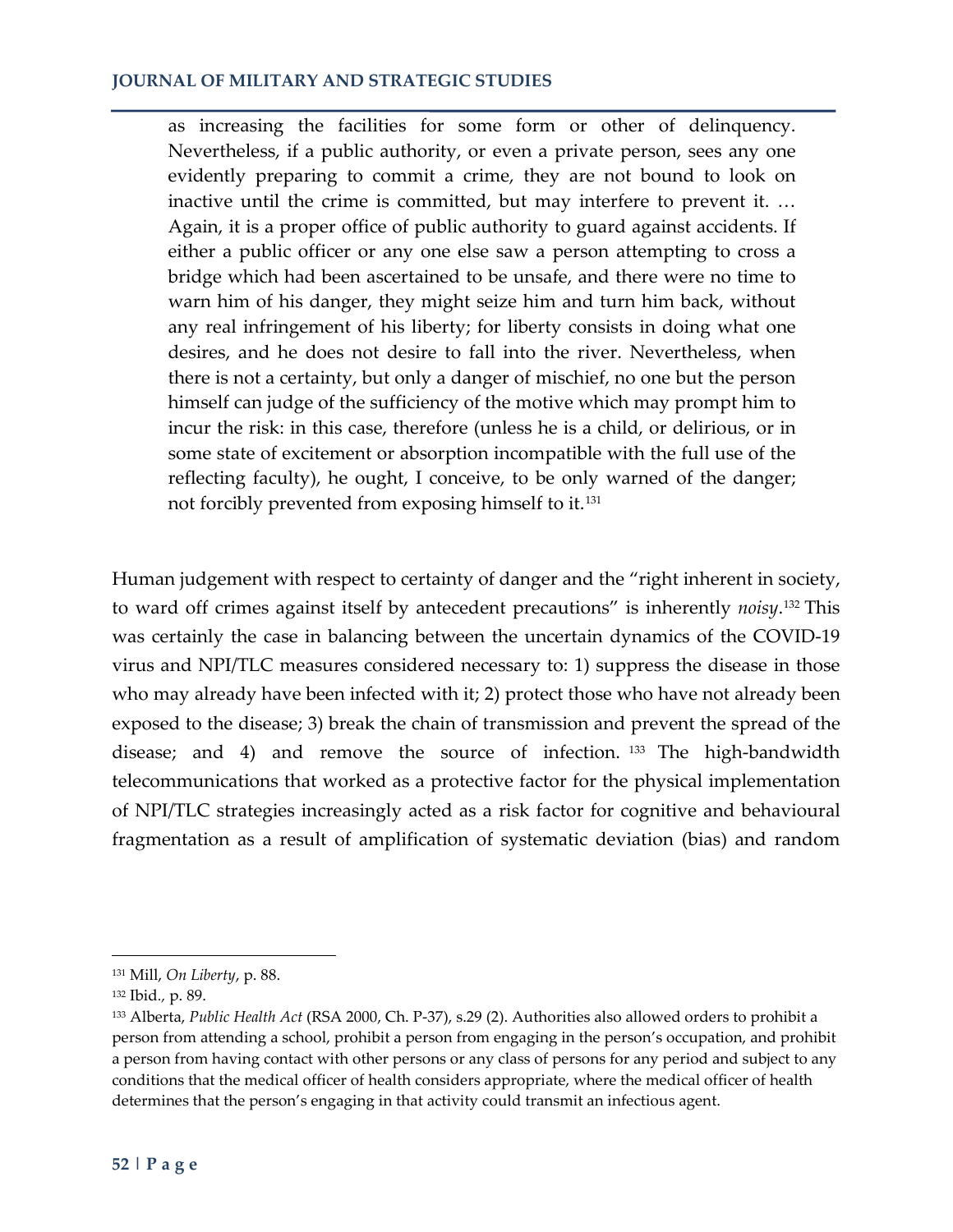scatter (noise) as antecedent precautions entangled with sections two and seven of the *Canadian Charter of Rights and Freedoms*. [134](#page-31-0)

As voluntary and consensual compliance with these measures is preferred within liberal democracies, policing of NPI/TLC measures in most jurisdictions was initially limited to the margins. Enforcement activity was a last resort within the typical engageexplain-encourage-enforce continuum. [135](#page-31-1) This corresponded with a period of crisis solidarity – a form of "collective effervescence"  $136$  – in which the population was grounded in a cooperative project to ensure physiological and safety needs. By the fall of 2020, a societal baseline for public confidence in securing these basic needs had been established and segments of Alberta's population began to fragment (or tribalize) cognitively and behaviourally in their pursuit of psychological and self-fulfillment needs that had been suppressed in early phases of the pandemic. This manifested in the emergence of two principal lines of protest activity delineated by those demanding greater government interventions to mitigate the virus and those opposing intervention on intermingling grounds of fundamental freedoms, economics, and anti-government sentiment. Although the primary focus of protest activity shifted to pubic health and tactical adjustments were initially made by some to account for pandemic conditions,

 $\overline{\phantom{a}}$ 

<span id="page-31-0"></span><sup>&</sup>lt;sup>134</sup> For a discussion of the numerous constitutional issues that emerged in relation to government policy responses to COVID-19 see Sujit Choudhry, "COVID-19 & the Canadian Constitution," *CanLII Connects*, 10 June 2020. For an example of specific arguments (not yet been tested in the Courts) made in Alberta relating to s.2(a) freedom of religion, s.2(b) freedom of expression, s.2(c) freedom of peaceful assembly, s.2(d) freedom of association, and s.7 interests of life, liberty, and security of person see *R v Coates, 2021 ABPC 162*, Docket No. E12837926A, "Notice of Intention to Raise Constitutional Argument," Filed in ABPC Stoney Plain, 14 April 2021.

<span id="page-31-1"></span><sup>&</sup>lt;sup>135</sup> The strongest predictors of compliance behaviours appear to be associated with moral judgements (i.e., believing proscribed behaviour is wrong), group solidarity and desire to uphold social norms, a moral duty to obey legitimate authority, and habit. Research suggests only a weak correlation between deterrence (i.e., fear of the legal consequences and severity of punishment) and compliance in various situations. Current research suggests that compliance can be enhanced by procedurally just (i.e., respectful, open and accountable) policing activity that focussed on explaining decisions and listening to people, making unbiased decisions, and conveying trustworthy motives. Ben Bradford et al., "Policing the lockdown: compliance, enforcement and procedural justice," University College London (UCL) Jill Dando Institute of Security and Crime Science Special Series on COVID-19, No. 3.

<span id="page-31-2"></span><sup>136</sup> Coined by French sociologist Émile Durkheim, "collective effervescence" refers to moments in societal life, such as religious rituals, where groups unify through the engagement in similar thought and action. See Tim Olaveson, "Collective Effervescence and Communitas: Processual Models of Ritual and Society in Emile Durkheim and Victor Turner," *Dialectical Anthropology* 26 (2001): pp. 89-124.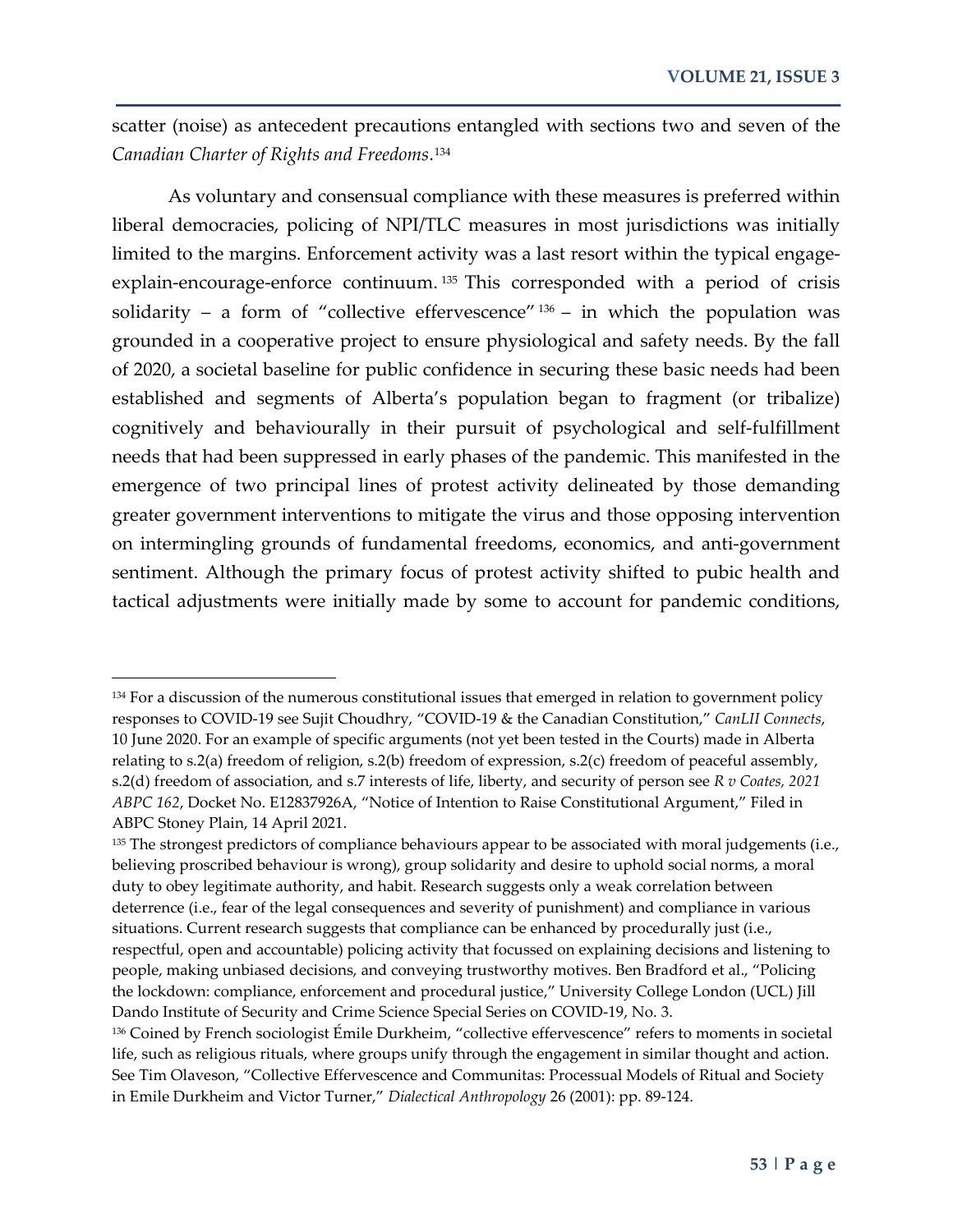overall protest repertoires did not change significantly as a result of COVID-19.[137](#page-32-0) The key change over the course of the pandemic was a gradual escalation in divisiveness between these movements.[138](#page-32-1)

Two activist tribes emerged out of polarization that was driven by a divergence in core beliefs, values, and identity centred on personal agency and responsibility. Membership in these tribes was not necessarily aligned with traditional political ideology or demographic measures. The *interventionist* tribe, focused more on collective responsibilities and injustices associated with noncompliance with public health measures, represented the pro-lockdown position. The *traditionalist* tribe, tending to emphasize independence and self-reliance, represented the anti-Public Health Order (anti-PHO) position. [139](#page-32-2) Although relatively small in proportion to the broader population, these entrenched activist tribes subjugated public discourse on pandemic response with the most extreme viewpoints.

The divisive protest and civil disobedience activity that emerged in Alberta, which became a significant public order challenge for policymakers, police, and public health officials alike, had deeper roots than the COVID-19 crisis itself.[140](#page-32-3) As Benski *et al* have observed:

…structural crises do not simply foster social movements per se. These crises need to elicit emotional reactions that in turn can be easily interpreted within existing frames of understanding, or perhaps, people can negotiate

<span id="page-32-0"></span><sup>&</sup>lt;sup>137</sup> As survey of protest activity in Alberta has not be conducted; however, activity was generally observed to be roughly analogous to U.S. patterns. See Jeremy Pressman and Austin Choi-Fitzpatrick, "Covid19 and protest repertoires in the United States: an initial description of limited change," *Social Movement Studies* (2020).

<span id="page-32-1"></span><sup>138</sup> This divisiveness was not solely catalyzed by the pandemic. Concurrent factors that bled-into pandemic protest cycles in Alberta included: a reinvigorated global Black Lives Matter (BLM) movement in response to the 25 May 2020 death of George Floyd; labour grievances involving health sector workers; solidarity movements in relation to the Indian farmers' protests and the 2021 Israel-Palestine crisis; and the federal election cycle.

<span id="page-32-2"></span><sup>139</sup> This characterization is based upon Stephen Hawkins et al., *Hidden Tribes: A Study of America's Polarized Landscape* (New York: More in Common, 2018).

<span id="page-32-3"></span><sup>140</sup> For an illustration of the public order challenges associated with COVID-19 protests see Greg Martin, "Protest, policing and law during COVID-19: On the legality of mass gatherings in a health crisis," *Alternative Law Journal* (2021); Louise Boon-Kuo et al., "Policing biosecurity: police enforcement of special measures in New South Wales and Victoria during the COVID-19 pandemic," *Current Issues in Criminal Justice* 33, 1 (2021): pp. 76-88; Stephen Reicher and Clifford Stott, "Policing the Coronavirus Outbreak: Processes and Prospects for Collective Disorder," *Policing* (2020).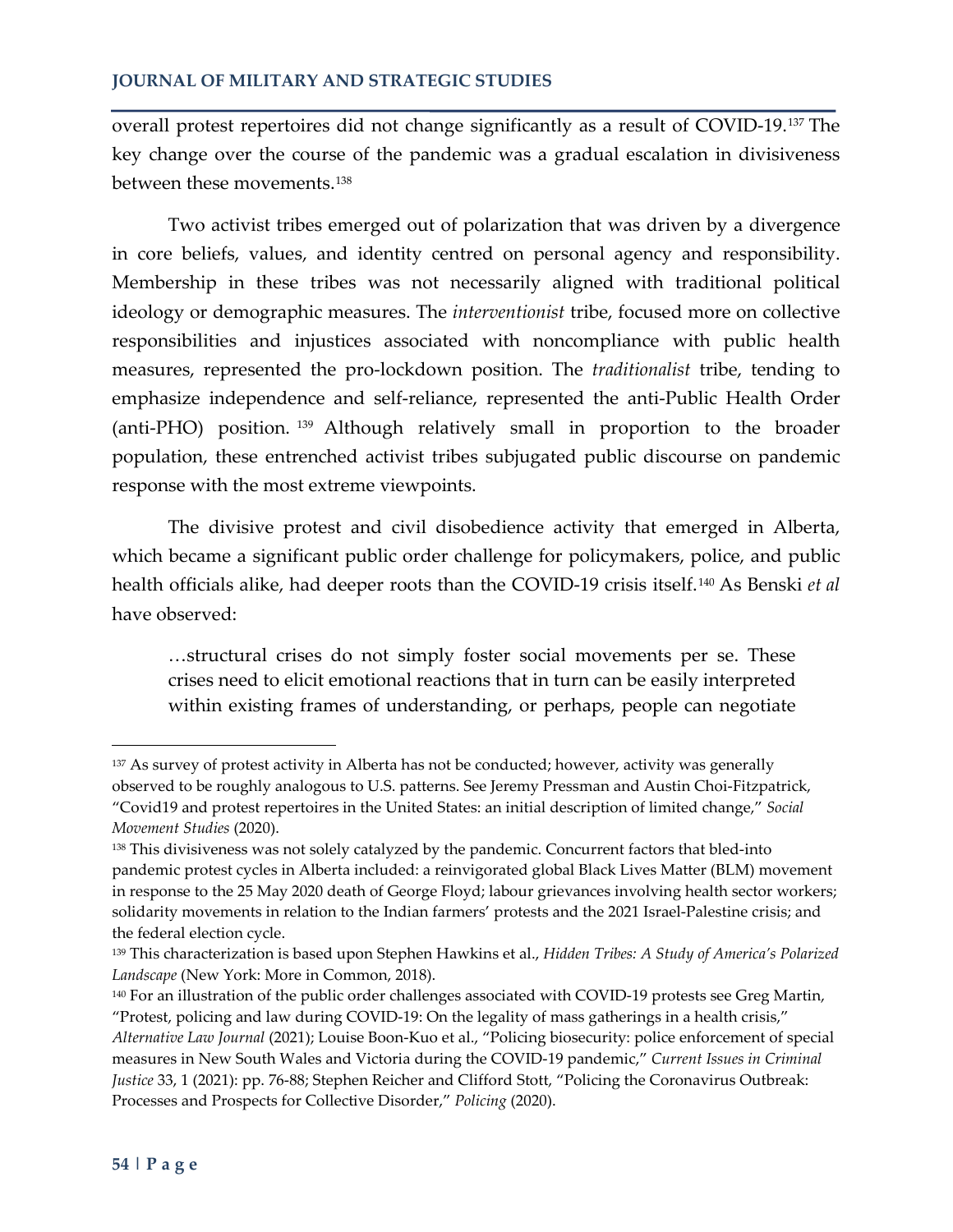and construct new frames that resonate with actors' social/network locations, identities, character structures, and values. Thus emotions such as anger joined with powerlessness may impel actors to claim or reclaim agency by joining/creating networks where alternative visions can be negotiated and actors engage in collective struggles to work toward social change.<sup>[141](#page-33-0)</sup>

The affective reactions and disempowerment associated with NPI/TLC strategies appear to have resulted in the incubation of bespoke ideologies centred in either *personal agency* or *conformity* – both of which represent *a quest for significance*.

The pandemic crisis represented a coalescence of degraded protective factors and increasing risk factors related to socioeconomic cohesion that generated resistance to strategic communications within polarized activist tribes. This was essentially a radicalization process involving motivation, cultural, and social components. Tribal adherents appeared motivated to account for perceptions of loss of significance in individual and social identities, experienced as transgressions against freedoms, beliefs, and values. The cultural component revolved around group narratives that identified the means to regain significance (a justifying ideology) with three components: a grievance –harm suffered by the group; a culprit – an out-group seen as perpetrating the aforesaid grievance; and a method or behaviour – a solution to the problem that appears cognitively justified within the group. The grievances correlated with either public health measure infringement on personal freedoms or noncompliance with interventions. The culprits correlated with government, the Chief Medical Officer of Health (CMOH), Alberta Health Services (AHS), law enforcement, and/or opposing activists. The methods ranged from online activism and lawful protest into civil disobedience, harassing communications, and threats against public officials. [142](#page-33-1) The social component revolved around group dynamics, such as social influences and peer pressure, which nurtured a commitment to the bespoke justifying ideology.[143](#page-33-2)

<span id="page-33-0"></span><sup>141</sup> Tova Benski et al., "From the streets and squares to social movement studies: What have we learned?" *Current Sociology* 61, 4 (2013): pp. 541-561, 545.

<span id="page-33-1"></span><sup>142</sup> Tyler Dawson, "Hinshaw Faced Threats," *Calgary Herald*, 17 September 2021.

<span id="page-33-2"></span><sup>143</sup> This is COVID-19 informed adaption of radicalization to riotous behaviour based on Arie W. Kruglanski and David Webber, "The Psychology of Radicalization," *Zeitschrift für Internationale Strafrechtsdogmatik* 9 (2014): pp. 379-388.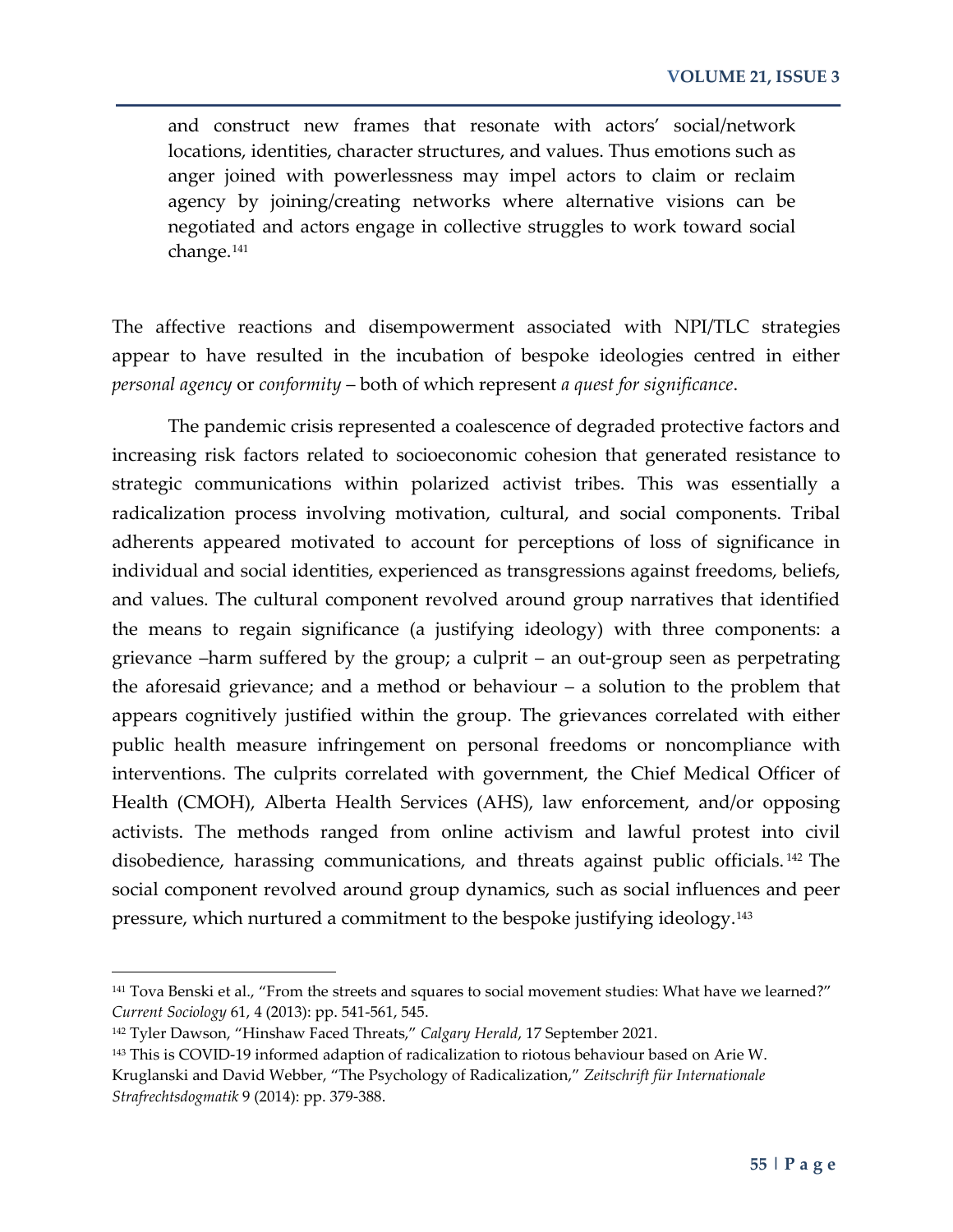Space limitations preclude the detailed examination of each variation of ideology that appeared within Alberta and the associated levels of personal attachment to them. However, the tactical tribal behaviours within the pandemic can be seen as merely the visible portions of a societal iceberg. Similar to the economic understanding highlighted in relation to critical infrastructure and essential services, the "existing frames of understanding" suggested by Benski *et al* have greater strategic significance. This is embodied in the compendium of risk factors related to socioeconomic cohesion upon which judgments relating to antecedent precautions intermingled. These risks can be categorized as informational, moral, cultural, adversarial, and behavioural.

The proliferation of online echo chambers, epistemic bubbles, and filter bubbles highlights the primary information risk factor.<sup>[144](#page-34-0)</sup> These provide fertile ground for the transmission of cognitive biases, misapplied heuristics, and intuitive traps while simultaneously amplifying communal noise.<sup>[145](#page-34-1)</sup> These human judgement fault lines interface with individual senses of morality and belief. Forces such as political and religious moral foundations, moral narratives, secularism of belief, extreme overvalued beliefs, and moral panics coalesce with the informational factors.<sup>[146](#page-34-2)</sup> Further interactions occur with cultural underpinnings that can shift between Geert Hofstede's dimensions of individualism vs. collectivism, uncertainty avoidance vs. risk embracement, long-

<span id="page-34-0"></span><sup>144</sup> A filter bubble is an isolating algorithmic assumption associated with an online user. An epistemic bubble is an intentional or unintentional avoidance of exposure to opposing view or sources. An echo chamber is active exclusion of information or discrediting of sources outside an affinity group. Eli Pariser, *The Filter Bubble: How the New Personalized Web Is Changing What We Read and How We Think* (Penguin, 2012).

<span id="page-34-1"></span><sup>145</sup> Kahneman, *Noise*, Chapter 8 – How Groups Amplify Noise.

<span id="page-34-2"></span><sup>146</sup> For detailed discussion of these forces, factors, and events see Jonathan Haidt, *The Righteous Mind: Why Good People are Divided by Politics and Religion* (Pantheon, 2012); George Parker, "How America Fractured into Four Parts," *The Atlantic*, July/Aug 2021; Helen Pluckrose and James Lindsay, *Cynical Theories: How Activist Scholarship Made Everything about Race, Gender, and Identity – and Why This Harms Everybody* (Pitchstone Publishing, 2020), p. 263; Tahir Rahman et al., "Extreme Overvalued Beliefs," *Journal of the American Academy of Psychiatry Law* 48, 3 (2020); Jeffrey Victor, "Moral Panics and Social Construction of Deviant Behavior: A Theory and Application to the Case of Ritual Child Abuse," *Sociology Perspectives* 41, 3 (1998): pp. 541-565; Stanley Cohen, *Folk Devils and Moral Panics: The creation of the Mods and the Rockers* (Oxford: Basil Blackwell, 1972); Erich Goode and Nachman Ben-Yehuda, *Moral Panics: The Social Construction of Deviance* (Malden: Blackwell Publishing, 1994); Bradley Campbell and Jason Manning, *The Rise of Victimhood Culture: Microaggressions, Safe Spaces, and the New Culture Wars* (Palgrave, 2018), p. 133; Gad Saad, *The Parasitic Mind: How Infectious Ideas are Killing Common Sense* (Regnery Publishing, 2020).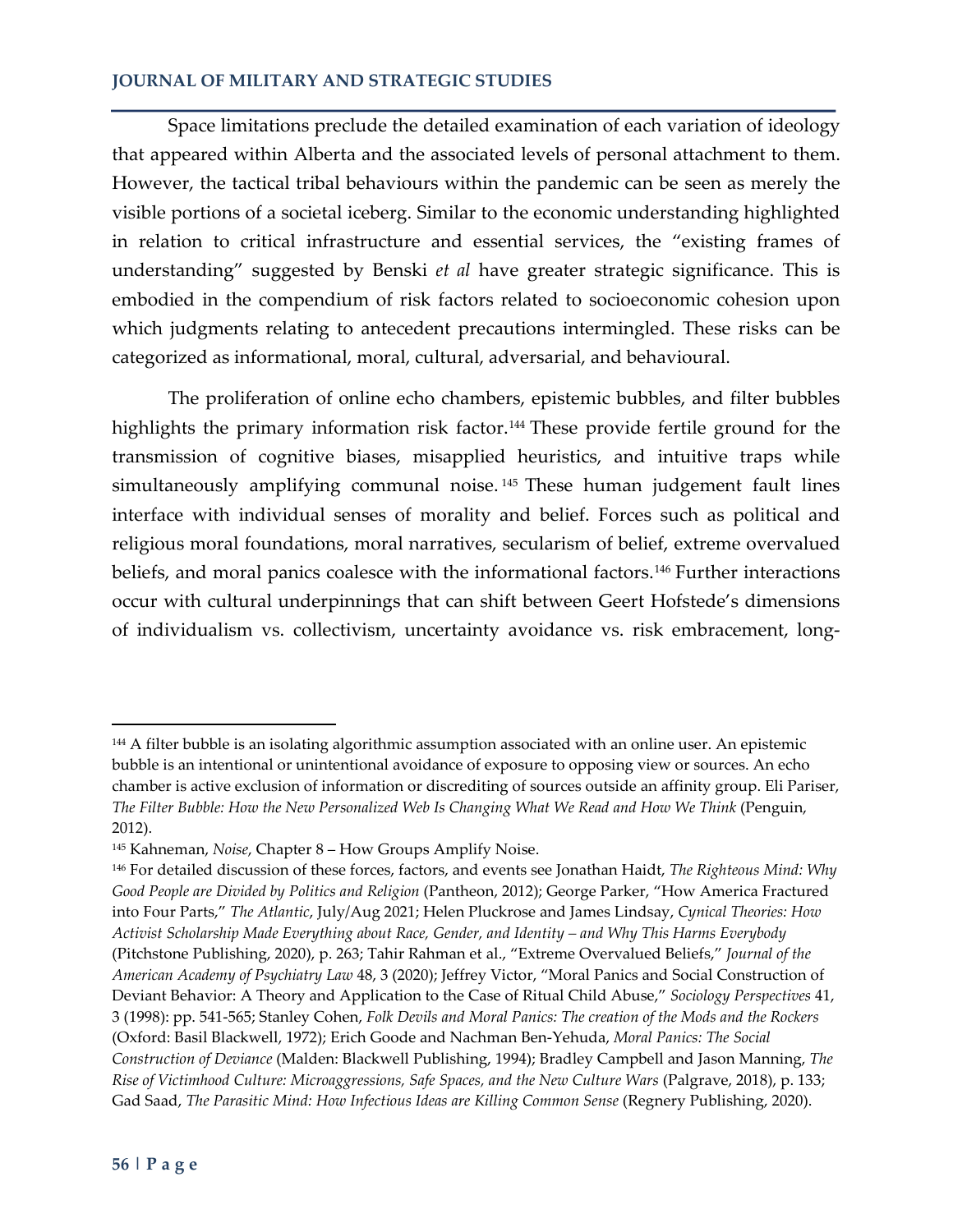term orientation vs. short-term orientation, and indulgence vs. restraint.<sup>[147](#page-35-0)</sup> Such cultural forces also have an underlying geographic character<sup>[148](#page-35-1)</sup> and may have been manipulated by external adversarial interests.<sup>[149](#page-35-2)</sup> The entire cognitive stew manifested in bespoke social attitudes and behavioural patterns with variable affective-cognitive-conative consistency imprints<sup>[150](#page-35-3)</sup> and collective action thresholds.<sup>[151](#page-35-4)</sup> The aggregate influence of these factors and forces was the filter through which tribal interpretations of the necessity and proportionality of NPI/TLC strategies were shaped. While these provide a framework for deeper analysis of tribal dynamics that emerged during COVID-19, the level of divisiveness that occurred is a strategic indicator of a degraded "common consciousness" within Alberta (and Canada).[152](#page-35-5)

There is an apparent correlation between pandemic tribalism and Lord Durham's 1839 observation of "two nations warring in the bosom of a single state"[153](#page-35-6) and the stream of Royal Commissions relating to federal-provincial relations, economic union, bilingualism and biculturalism, and aboriginal affairs.<sup>[154](#page-35-7)</sup> As the Task Force on Canadian

 $\overline{\phantom{a}}$ 

<span id="page-35-3"></span><span id="page-35-2"></span><span id="page-35-1"></span><sup>148</sup> Joel Garreau, *The Nine Nations of North America* (Houghton Mifflin, 1981); Colin Woodard, *American Nations: A History of the Eleven Rival Regional Cultures of North America* (Penguin, 2012); Dante Chinni and James Gimpel, *Our Patchwork Nation: The Surprising Truth About the "Real" America* (Avery, 2011). <sup>149</sup> For examples see Alliance Canada Hong Kong, "In Plain Sight: Beijing's unrestricted network of foreign influence in Canada," May 2021; and RAND, "Russian Social Media Influence," 2018. <sup>150</sup> The *ABC model of attitudes* articulates three components of attitudes: The cognitive component focuses on knowledge. The affective component represents emotions. The conative (or behavioural) component is how the attitude influences behaviour. Sam McLeod, "Attitudes and Behaviours," *Simple Psychology* (21 May 2018). The foundational research is provided in M.J. Rosenberg, "A structural theory of attitude dynamics," *Public Opinion Quarterly* 24 (1960): pp. 319-341. M.J. Rosenberg and C.I. Hovland, "Cognitive, affective, and behavioral components of attitudes," in M. J. Rosenberg, et al. (Eds.), *Attitude organization and change* (New Haven, Conn.: Yale University Press, 1960). I. Ajzen and M. Fishbein, *Belief, Attitude, Intention and Behavior: An Introduction to Theory and Research* (Reading, MA: Addison-Wesley Publishing, 1975). Richard T. LaPiere, "Attitudes vs. Actions" *Social Forces* 13 (1934): pp. 230-237.

<span id="page-35-0"></span><sup>&</sup>lt;sup>147</sup> For discussion of the dimensions of cultural variance see Geert Hofstede, "Dimensionalizing Cultures: The Hofstede Model in Context," *Online Readings in Psychology and Culture* 2, 1 (2011).

<span id="page-35-5"></span><span id="page-35-4"></span><sup>151</sup> Mark Granovetter, "Thresholds of Collective Behavior," *American Journal of Sociology* 83, 6 (1978). <sup>152</sup> As defined by Émile Durkheim: "The totality of beliefs and sentiments common to the average members of a society forms a determinate system with a life of its own." Kenneth Allan, *Explorations in Classical Sociological Theory: Seeing the Social World* (Thousand Oaks: Pine Force Press: 2005), p. 108. <sup>153</sup> John George Lambton (1st Earl of Durham), *Report on the Affairs of British North America* (London: J.W. Southgate, 1839), p. 7.

<span id="page-35-7"></span><span id="page-35-6"></span><sup>154</sup> For an analysis of the policy implications of Royal Commissions see Gregory J. Inwood and Carolyn M. Johns, eds., *Commissions of Inquiry and Policy Change: A Comparative Analysis* (Toronto: University of Toronto Press, 2014). The Royal Commissions listed above include: Royal Commission on the Indian Act and Indian Administration in General (1947); Royal Commission on Corporate Concentration (1978);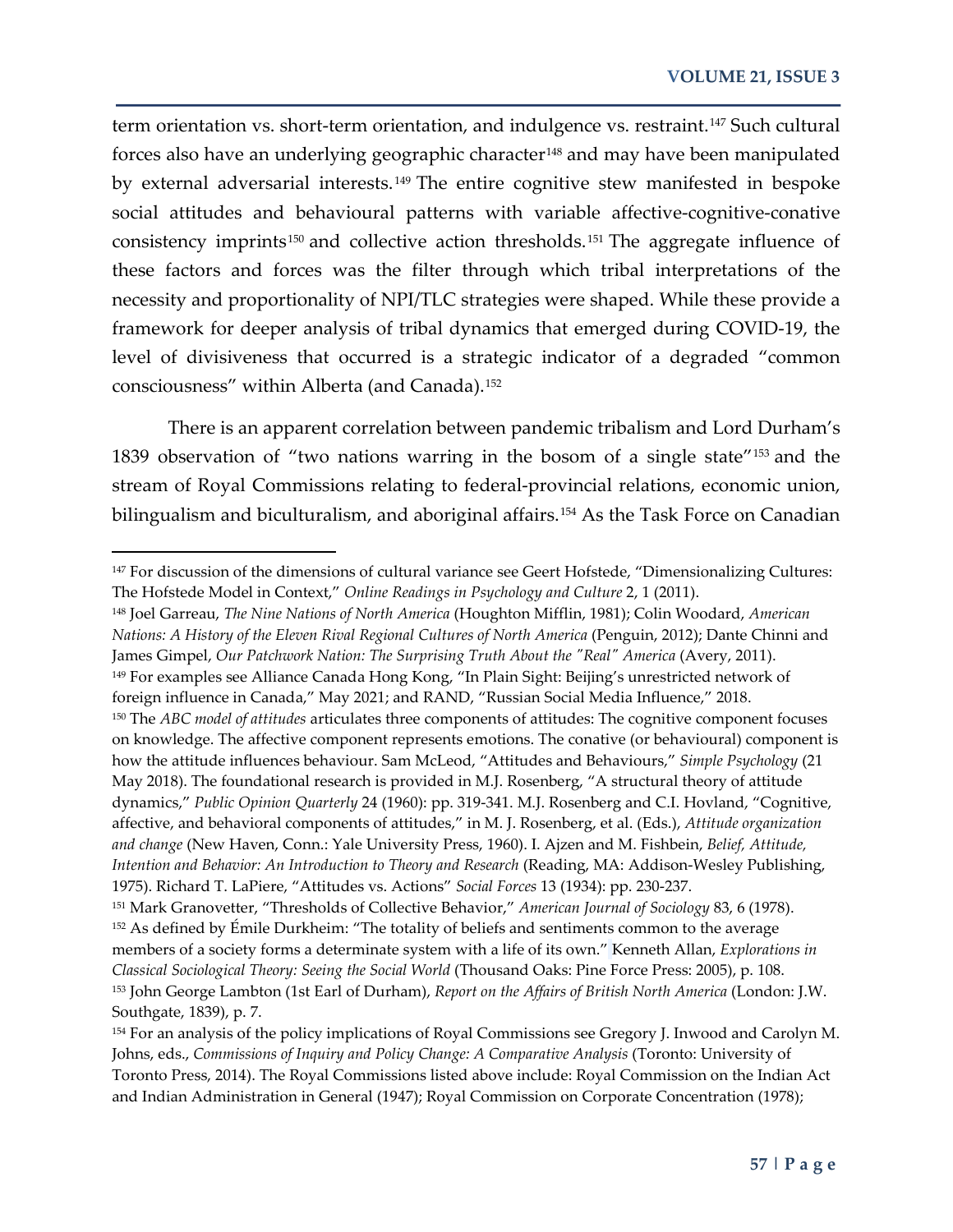Unity observed in 1979, "[t]here are in Canada…real conflicts, major differences of philosophies, attitudes, objectives and interests among groups and regions."[155](#page-36-0) This enduring theme was captured in the celebrated 1947 University of Toronto Gray Lecture, in which Louis St. Laurent's expressed the basic reality that characterizes and limits the pursuit of national interest in Canada: the requirement to contextualize that interest and execute policymaking with constant reverence to the impact of geographic, historical, economic, social, and cultural fault-lines on national unity.<sup>[156](#page-36-1)</sup> This context is critically important, as the peak of the collective-to-individual cognitive arc is merely the beginning of the pandemic recovery stage. This is likely to be an ever-greater strategic challenge, as Alberta will enter this phase with both a wounded economy and corroded consciousness.

Although the Franco-Anglo rift has been the historically dominant theme for national unity, [157](#page-36-2) it is worth revisiting the foundational realities of the Canadian condition in a modern light. The cognitive and behavioural fragmentation witnessed during the pandemic is a warning that globalization has overlaid new informational, moral, cultural, adversarial, and behavioural wedges upon a fundamentally unstable common consciousness. The long-term consequences of the pandemic on Alberta's socioeconomic cohesion, and perhaps even its place within the Federation, may depend on the degree to which COVID-induced tribalism can be counteracted. Pandemic recovery will represent a further alteration of the strategic context, which will require

Royal Commission on Canada's Economic Prospects (1957); Royal Commission on the Economic Union and Development Prospects for Canada (1985); Royal Commission to Inquire into Railways and Transportation in Canada (1917); Royal Commission on Dominion-Provincial Relations (1940); Royal Commission on Bilingualism and Biculturalism (1967-70); Royal Commission on Aboriginal Peoples (1996); and The Task Force on Canadian Unity (1979).

<span id="page-36-0"></span><sup>155</sup> Privy Council, *The Task Force on Canadian Unity – Coming to Terms: The Words of the Debate* (Ottawa: Supply and Services Canada, 1979), p. vii.

<span id="page-36-1"></span><sup>156</sup> Secretary of State for External Affairs Louis St. Laurent, "The Foundations of Canadian Policy in World Affairs," Inaugural Duncan and John Gray Memorial Lecture, University of Toronto, 13 January 1947. The lecture was established by George Leishman Gray and an Ontario Department of Education official with the intent of developing "a clearer understanding of the contribution that the French element of our population has made and is making to Canada in the hope that with wider knowledge a sounder citizenship may develop." Adam Chapnick, "The Gray Lecture and Canadian Citizenship in History," *American Review of Canadian Studies* 37, 4 (Winter 2007), p. 446.

<span id="page-36-2"></span><sup>157</sup> St. Laurent's Gray lecture was part of a wider campaign to promote the new Canadian Citizenship Act. For further interpretation of the Gray Lecture see Hector Mackenzie, "Shades of Gray? 'The Foundations of Canadian Policy in World Affairs' in Context," *The American Review of Canadian Studies* 37, 4 (Winter 2007): 459-473.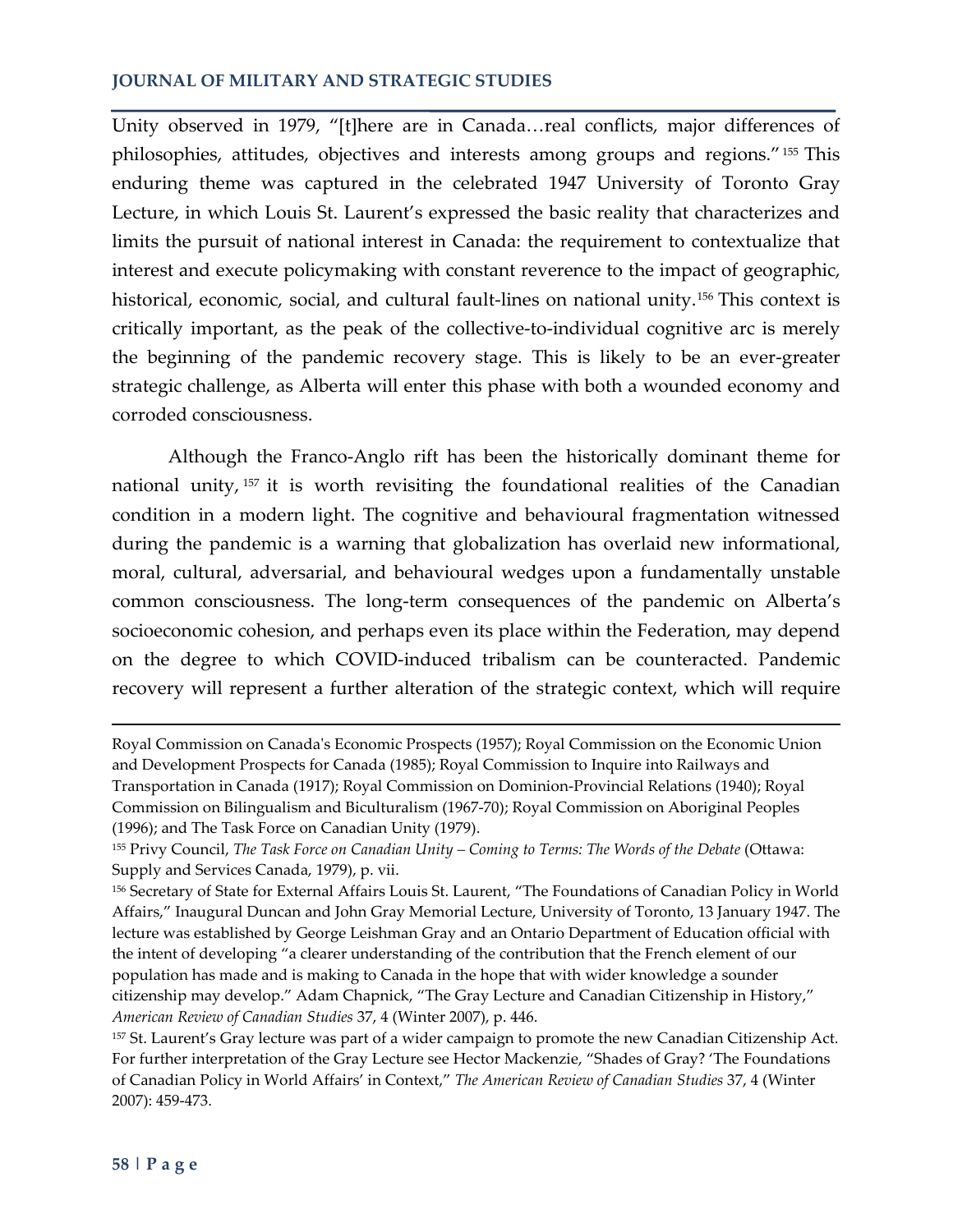further evolution of science and art. Understanding the divisive influences of the abovementioned drivers upon identities, character structures, and values is the followon *understanding* challenge that will be interrelated to the strategy, tactics, logistics, and communications components of pandemic recovery.

## **Conclusion**

l

Until such time as the full casual evidence of pandemic response has been deduced and digested, the instinct to critique the artistry of provincial officials in responding to COVID-19 should be suppressed. The critical infrastructure and public order dimensions of pandemic response highlight the undercurrents shaped by the *preappointed evidence problem*, the *Cynefin circumstance*, and a *collective-to-individual cognitive arc*. These provide subplots to the ends-ways-means calculations that had to be made at a provincial level to respond to COVID-19 in the absence of a multidimensional science of pandemic warfare. Sensitivity to the range and complexity of factors that decision-makers were forced to contend with in these dimensions may aid in the discovery of some strategic principles of global pandemic response. Paramount among these is an appreciation for *understanding* as being something beyond mere situational awareness. This is recognition of a particular knowledge and application problem that parallels military-strategic theory and is heavily reliant on insight and foresight as foundations for complex decision-making. Few assessments regarding pandemic response have lent towards "yes or no" decisions. The whole lot has been conducted within the realm of "more or less."[158](#page-37-0) 

Beyond identifying key drivers to support *ex post facto* analysis across epidemiological, economic, political, and sociological dimensions of the pandemic, there is a key lesson for security strategists emerging from the COVID-19 crisis. Foundational domestic elements of national security, such as critical infrastructure, national logistics, and national unity (or "common consciousness") have generally been overlooked within the Canadian military, security, and strategic studies community.

<span id="page-37-0"></span><sup>158</sup> Winston Churchill utilized this characterization in describing estimates of whether a German selfpropelled weapons developed in the late stage of the war would be annihilating or comparatively unimportant. There was disagreement as to whether V2 rockets or pilotless aircraft would represent the greatest threat. Winston Churchill, *The Second World War, Volume Fire: Closing the Ring* (London: The Reprint Society, 1952), p. 189.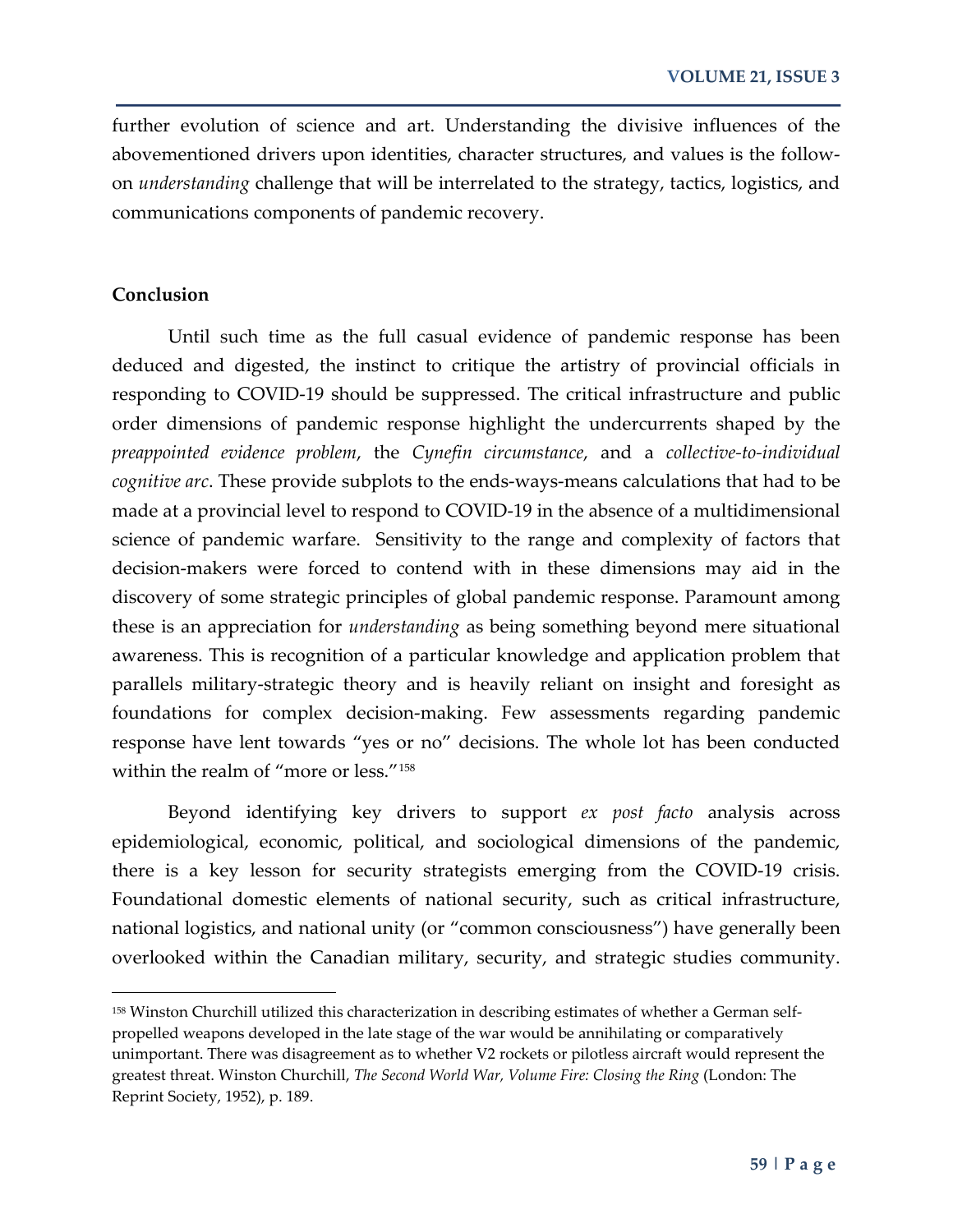Decades of limited liability expeditionary warfare and terrorism-fixation have ingrained a level of superficial small-scale thinking. COVID-19 has provided a reminder of the importance of acquiring deep knowledge within these dimensions for any serious discussion of national security strategy.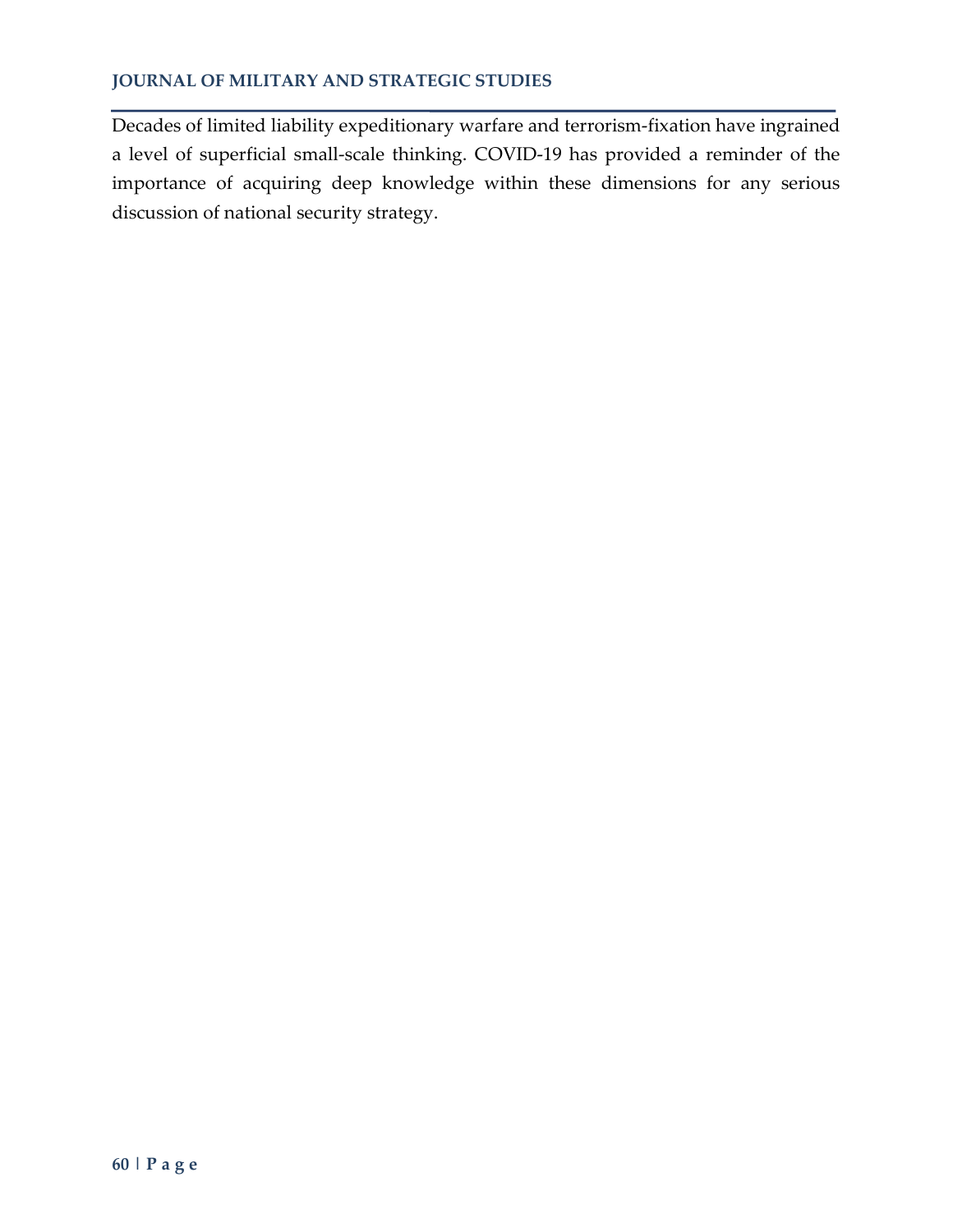# **Select Bibliography**

Alberta Health. *Alberta's Pandemic Influenza Plan*. Edmonton: 2014.

- Canadian Civil Liberties Association. "Canadian Rights during COVID-19: CCLA's Interim Report on COVID's First Wave." June 2020. https://ccla.org/cclanewsite/wp-content/uploads/2020/08/2nd-Interim-Report-Working-Document-August-2020-1.pdf
- Canadian Pandemic Influenza Preparedness Task Group. "Canadian pandemic influenza preparedness: Public health measures strategy." *Canada Communicable Disease Report* 45, no. 6 (2019). https://doi: 10.14745/ccdr.v44i01a02
- Center for Disease Control. *Interim Pre-pandemic Planning Guidance: Community Strategy for Pandemic Influenza Mitigation in the United States— Early, Targeted, Layered Use of Nonpharmaceutical Interventions*. February 2007. https://www.cdc.gov/flu/pandemic-resources/pdf/community\_mitigation-sm.pdf
- Centre for the Mathematical Modelling of Infectious Diseases COVID-19 working group. "Effects of non-pharmaceutical interventions on COVID-19 cases, deaths, and demand for hospital services in the UK: a modelling study." *The Lancet* 5, vol. 7 (July 2020): pp. 375-385.
- Chowell, Gerardo, Lisa Sattenspiel, Shweta Bansal, and Cécile Viboud. "Mathematical models to characterize early epidemic growth: A Review." *Physics of Life Reviews* 18 (2016): pp. 66-97. https://doi: 10.1016/j.plrev.2016.07.005
- Colbourn, Tim. "Unlocking UK COVID-19 policy." *The Lancet* 5, no. 7 (July 2020): pp. 362-363.
- Cybersecurity and Infrastructure Security Agency. "Advisory Memorandum on Identification of Essential Critical Infrastructure Workers during Covid-19 Response." 28 March 2020. https://www.cisa.gov/sites/default/files/publications/CISA\_Guidance\_on\_the\_Es sential\_Critical\_Infrastructure\_Workforce\_Version\_2.0\_1.pdf
- Cybersecurity and Infrastructure Security Agency. "Memorandum on Identification of Essential Critical Infrastructure Workers during Covid-19 Response." 19 March 2020. https://www.cisa.gov/sites/default/files/publications/CISA-Guidance-on-Essential-Critical-Infrastructure-Workers-1-20-508c.pdf
- Cybersecurity and Infrastructure Security Agency. "National Critical Functions Status Update to the Critical Infrastructure Community," 2020.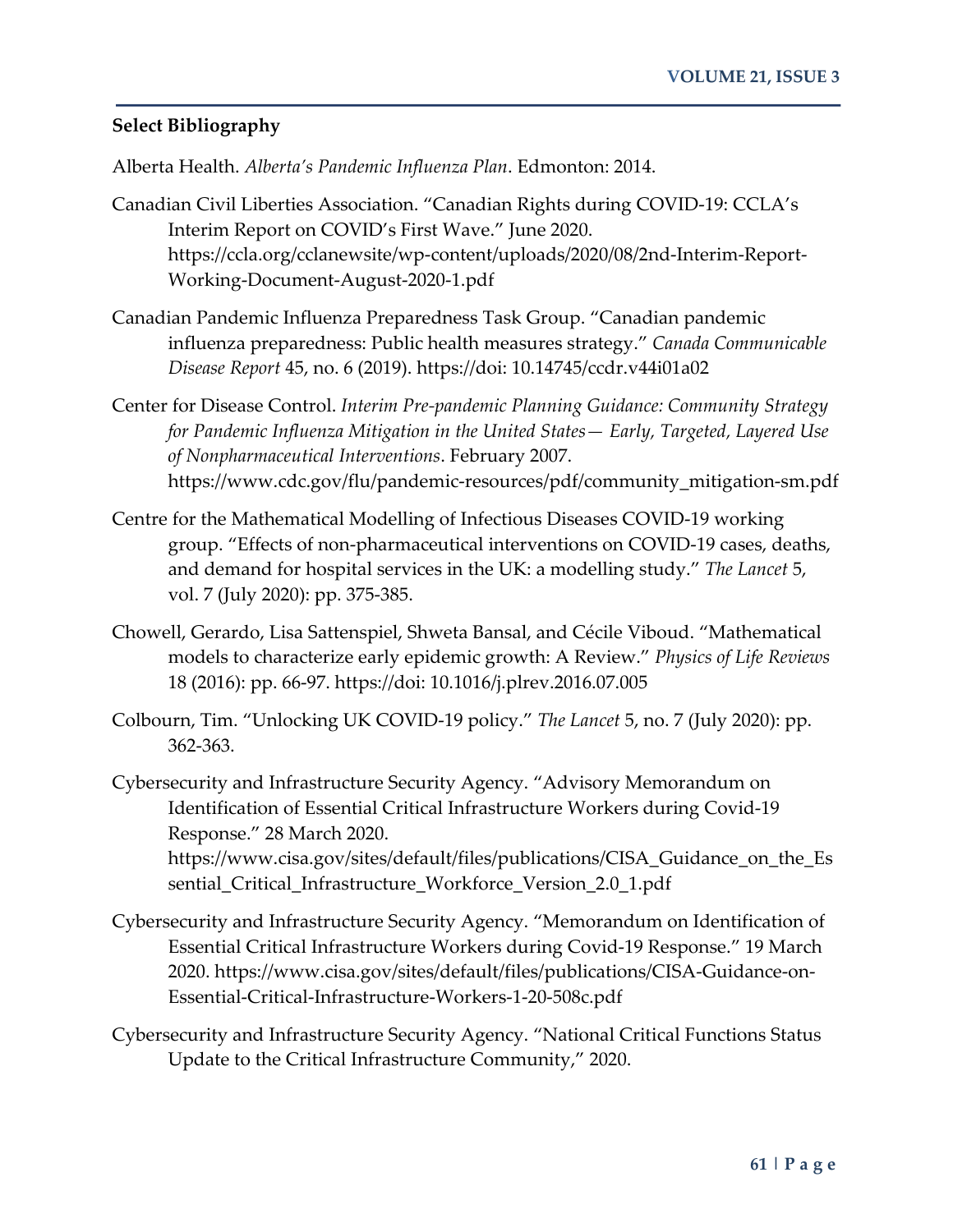https://www.cisa.gov/sites/default/files/publications/ncf-status-update-tocritical-infrastructure-community\_508.pdf

- Cybersecurity and Infrastructure Security Agency. National Risk Management Center. "National Critical Functions (NCF) fact sheet." https://www.cisa.gov/publication/ncf-fact-sheet
- Eccles, Henry E. *Logistics in the National Defense*. Harrisburg, PA: Stackpole, 1959.
- Eubank, S., I. Eckstrand, B. Lewis, S. Venkatramanan, M. Marathe, and C. L. Barrett. "Commentary on Ferguson, et al., "Impact of Non-pharmaceutical Interventions (NPIs) to Reduce COVID-19 Mortality and Healthcare Demand," *Bulletin of Mathematical Biology* 82, no. 52 (2020). https://doi.org/10.1007/s11538-020-00726-x
- Health Canada. *Learning from SARS: Renewal of Public Health in Canada, A report of the National Advisory Committee on SARS and Public Health*. Ottawa: 2003.
- Inglesby, Thomas V., Jennifer B. Nuzzo, Tara O'Toole, and D. A. Henderson. "Disease Mitigation Measures in the Control of Pandemic Influenza." *Biosecurity and Bioterrorism: Biodefense Strategy, Practice, and Science* 4, no. 4 (2006): pp. 366-375. https://citeseerx.ist.psu.edu/viewdoc/download?doi=10.1.1.552.1109&rep=rep1&t ype=pdf
- Kahneman, Daniel, Olivier Sibony, and Cass R. Sunstein. *Noise: A Flaw in Human Judgment*. New York: Little, Brown Spark, 2021.
- KPMG. *Review of Alberta's COVID-19 Pandemic Response: March 1 to October 12, 2020 - Final Report to the Government of Alberta*. January 2021.
- Lewis, Ted G. *Critical Infrastructure Protection in Homeland Security: Defending a Networked Nation.* Hoboken, NJ: John Wiley & Sons, 2006.
- Martin, Greg. "Protest, policing and law during COVID-19: On the legality of mass gatherings in a health crisis." *Alternative Law Journal* (2021). https://journals.sagepub.com/doi/pdf/10.1177/1037969X211029963;
- McNeill R. and J. Topping. "Federal, provincial and territorial public health response plan for biological events." *Canada Communicable Disease Report* 44, no. 1 (2018). https://doi.org/10.14745/ccdr.v44i01a01
- Mill, John Stuart, *On Liberty [1859]*. Kitchener: Batoche Books, 2001.
- Pan Canadian Public Health Network. *Federal/Provincial/Territorial Public Health Response Plan for Biological Events*. Ottawa: 2018.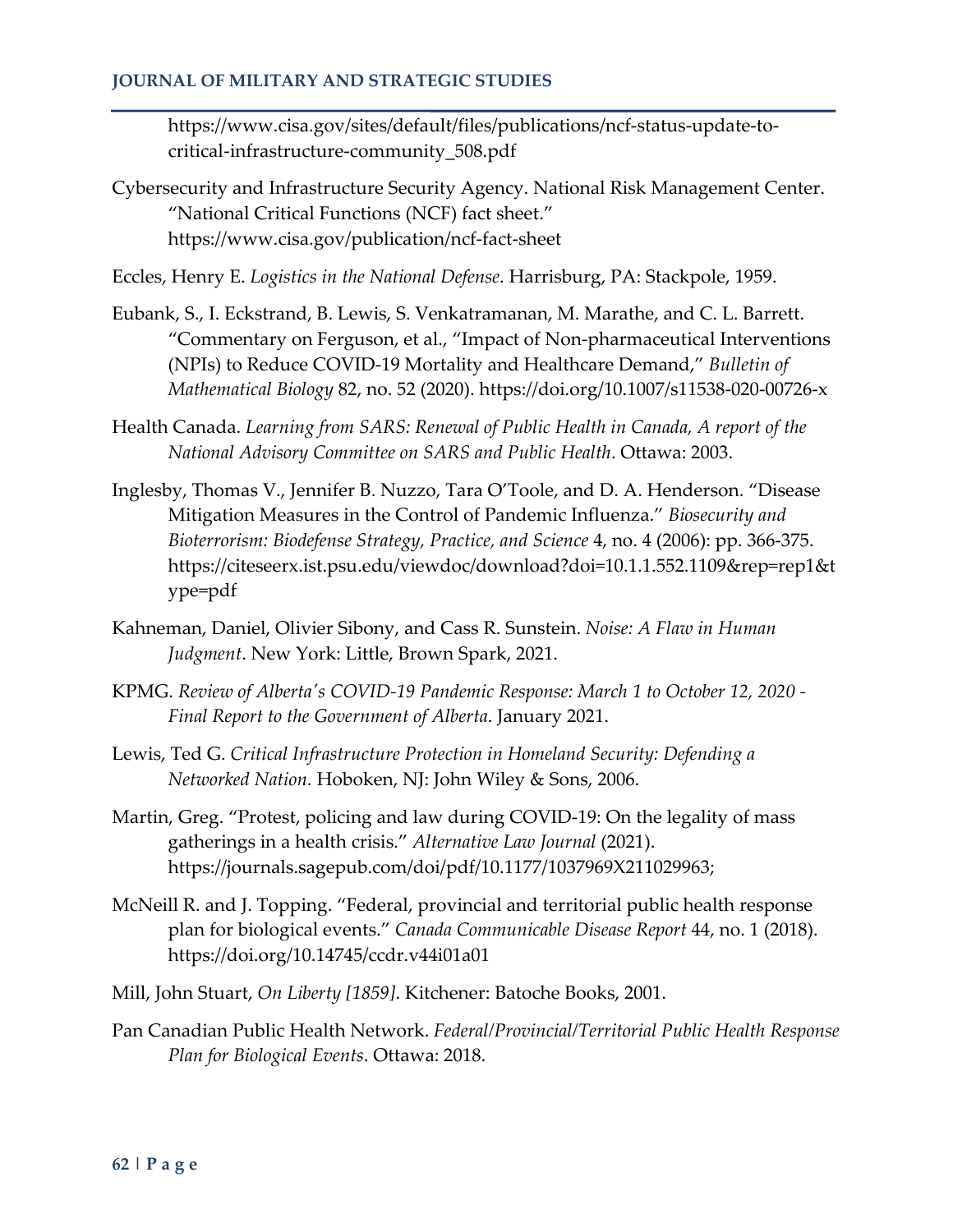- Perra, Nicola. "Non-pharmaceutical interventions during the COVID-19 pandemic: A review." *Physics Reports* 913 (2021): pp. 1-52. https://www.ncbi.nlm.nih.gov/pmc/articles/PMC7881715/pdf/main.pdf
- Pherson, Katherine H. and Ralph H. Pherson. *Critical Thinking for Strategic Intelligence*, 2nd Ed. Thousand Oaks, CA: CQ Press, 2017.
- Public Safety Canada. "Guidance on Essential Services and Functions in Canada during the COVID-19 Pandemic." 2 April 2020. https://www.publicsafety.gc.ca/cnt/ntnlscrt/crtcl-nfrstrctr/esf-sfe-en.aspx/
- Public Safety Canada. *National Risk Profile for Critical Infrastructure*. Ottawa: 2014.
- Public Safety Canada. *National Strategy for Critical Infrastructure*. Ottawa: 2009.
- Snowden, David and Alessandro Rancati. *Managing complexity (and chaos) in times of crisis: A field guide for decision makers inspired by the Cynefin framework*. Luxembourg: Publications Office of the European Union, 2021.
- Snowden, David J. and Mary E. Boone. "A Leader's Framework for Decision Making." *Harvard Business Review* (Nov 2007). Reprint R0711C.
- St. Laurent, Louis. "The Foundations of Canadian Policy in World Affairs." Inaugural Duncan and John Gray Memorial Lecture. University of Toronto. 13 January 1947.
- United Kingdom Army. *Army Doctrine Publication AC 71940: Land Operations*. Warminster: Land Warfare Development Centre, 2017.
- United Kingdom Ministry of Defence. *Joint Publication 04: Understanding*. Swindon: Development, Concepts and Doctrine Centre, 2010.
- United Kingdom Ministry of Defence. *Joint Publication 2-00: Understanding and Intelligence Support to Joint Operations*, 3rd ed. Swindon: Development, Concepts and Doctrine Centre, 2011.
- United States Department of Homeland Security. National Protection and Programs Directorate. *Infrastructure Interdependency Assessment: Puerto Rico*. Washington: Office of Infrastructure Protection, 2018.
- United States Department of Homeland Security. *Pandemic Influenza Preparedness, Response, and Recovery: Guide for Critical Infrastructure and Key Resources*. Washington: 2006.